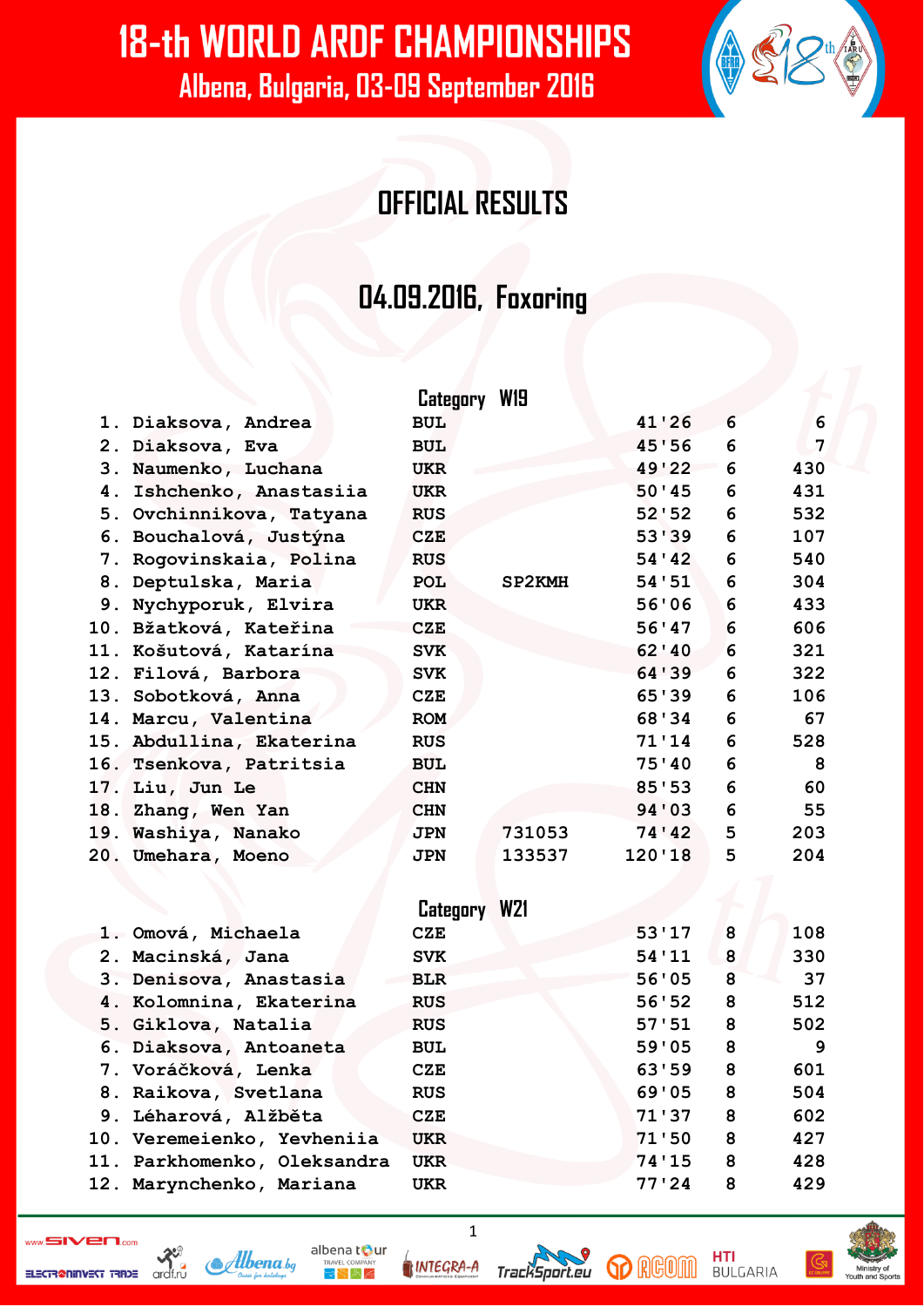| 13. Čufer, Ana          | <b>SLO</b> | S52NAO        | 80'56      | 8                       | 341 |
|-------------------------|------------|---------------|------------|-------------------------|-----|
| 14. Huberman, Lori      | <b>USA</b> |               | 82'14      | $_{\rm 8}$              | 458 |
| 15. Valcheva, Stanimira | <b>BUL</b> |               | 83'17      | 8                       | 10  |
| 16. Zasheva, Iveta      | <b>BUL</b> |               | 83'36      | 8                       | 11  |
| 17. Králová, Miriam     | <b>SVK</b> |               | 91'10      | 8                       | 328 |
| 18. Berse, Kathrin      | <b>GER</b> |               | 99'11      | 8                       | 136 |
| 19. Dolníková, Veronika | <b>SVK</b> |               | 103'04     | $\overline{\mathbf{8}}$ | 329 |
| 20. Levičar, Petra      | <b>SLO</b> | S58APL        | 130'58     | $\overline{\mathbf{8}}$ | 342 |
| 21. Jiang, Zhao Fei Fan | <b>CHN</b> |               | 131'41     | 6                       | 63  |
| 22. Radi, Nina          | <b>SLO</b> | S570NR        | 71'27      | 5                       | 343 |
| 23. Yan, Ru Yu          | <b>CHN</b> |               | 136'01     | 5                       | 53  |
| 24. Sato, Arisa         | <b>JPN</b> | 143532        | 109'07     | $\overline{\mathbf{4}}$ | 205 |
| 25. Li, Yun Zhou        | <b>CHN</b> |               | 123'02     | $\overline{3}$          | 61  |
| DSQ Bando, Maya         | <b>JPN</b> | <b>JJ5GVX</b> | <b>DNF</b> |                         | 206 |
|                         |            |               |            |                         |     |

|     |                          | Category W35 |               |            |   |     |
|-----|--------------------------|--------------|---------------|------------|---|-----|
|     | 1. Bartkeviciene, Ausra  | LTU          |               | 39'16      | 6 | 231 |
|     | 2. Platonova, Irina      | <b>RUS</b>   |               | 44'42      | 6 | 509 |
|     | 3. Godunova, Svetlana    | <b>RUS</b>   |               | 47'10      | 6 | 518 |
|     | 4. Hažmuková, Pavla      | <b>CZE</b>   |               | 48'01      | 6 | 113 |
|     | 5. Kulicka, Agata        | <b>POL</b>   | SQ5AXK        | 49'02      | 6 | 301 |
|     | 6. Hrakholskaya, Ala     | <b>BLR</b>   |               | 51'31      | 6 | 40  |
|     | 7. Mateeva, Steliana     | <b>BUL</b>   |               | 52'04      | 6 | 21  |
|     | 8. Kalenova, Svetlana    | <b>RUS</b>   |               | 53'01      | 6 | 539 |
|     | 9. Sokolova, Juliya      | <b>BUL</b>   |               | 62'20      | 6 | 20  |
|     | 10. Zasheva, Veselina    | <b>BUL</b>   |               | 63'14      | 6 | 23  |
|     | 11. Biró, Katalin Anna   | <b>HUN</b>   | <b>HA5AWJ</b> | 66'42      | 6 | 170 |
|     | 12. Ondrouchová, Ludmila | <b>CZE</b>   |               | 66'52      | 6 | 115 |
|     | 13. Mezhevaya, Alla      | <b>USA</b>   |               | 67'05      | 6 | 453 |
|     | 14. Manea, Ramona        | <b>ROM</b>   | YO7MAE        | 89'59      | 6 | 68  |
|     | 15. Cao, Hui Juan        | <b>CHN</b>   |               | 93'31      | 6 | 64  |
|     | 16. Kusakabe, Asami      | <b>JPN</b>   | <b>JR2TBR</b> | 116'03     | 6 | 207 |
| $-$ | Bondarenco, Natalia      | <b>USA</b>   |               | <b>DNF</b> |   | 459 |
|     | OVT Höfner, Sylke        | <b>GER</b>   | DG4AAN        | 153'46     | 5 | 137 |
|     |                          |              |               |            |   |     |
|     |                          | Category     | W50           |            |   |     |
|     | 1. Denisova, Natallia    | <b>BLR</b>   |               | 47'53      | 6 | 39  |
|     | 2. Zarnóczay, Klára      | <b>HUN</b>   | <b>HAORZK</b> | 51'12      | 6 | 201 |
|     | 3. Drews, Brigitte       | <b>GER</b>   | DL7AFJ        | 52'38      | 6 | 138 |
|     | 4. Makeeva, Nadezda      | <b>RUS</b>   |               | 53'24      | 6 | 525 |
|     | 5. Savinykh, Larisa      | <b>RUS</b>   |               | 55'35      | 6 | 510 |

- **6. Soukupová, Leona CZE 57'40 6 117**
- **7. Kniazeva, Svetlana RUS UB4HOA 59'06 6 542**
- **8. Krassowizkaja, Galina GER 61'51 6 139**
- **9. Skřivanová, Dagmar CZE 62'34 6 116**

ELECTR@NINVEST TRADE



ardf.ru



TrackSport.eu

2



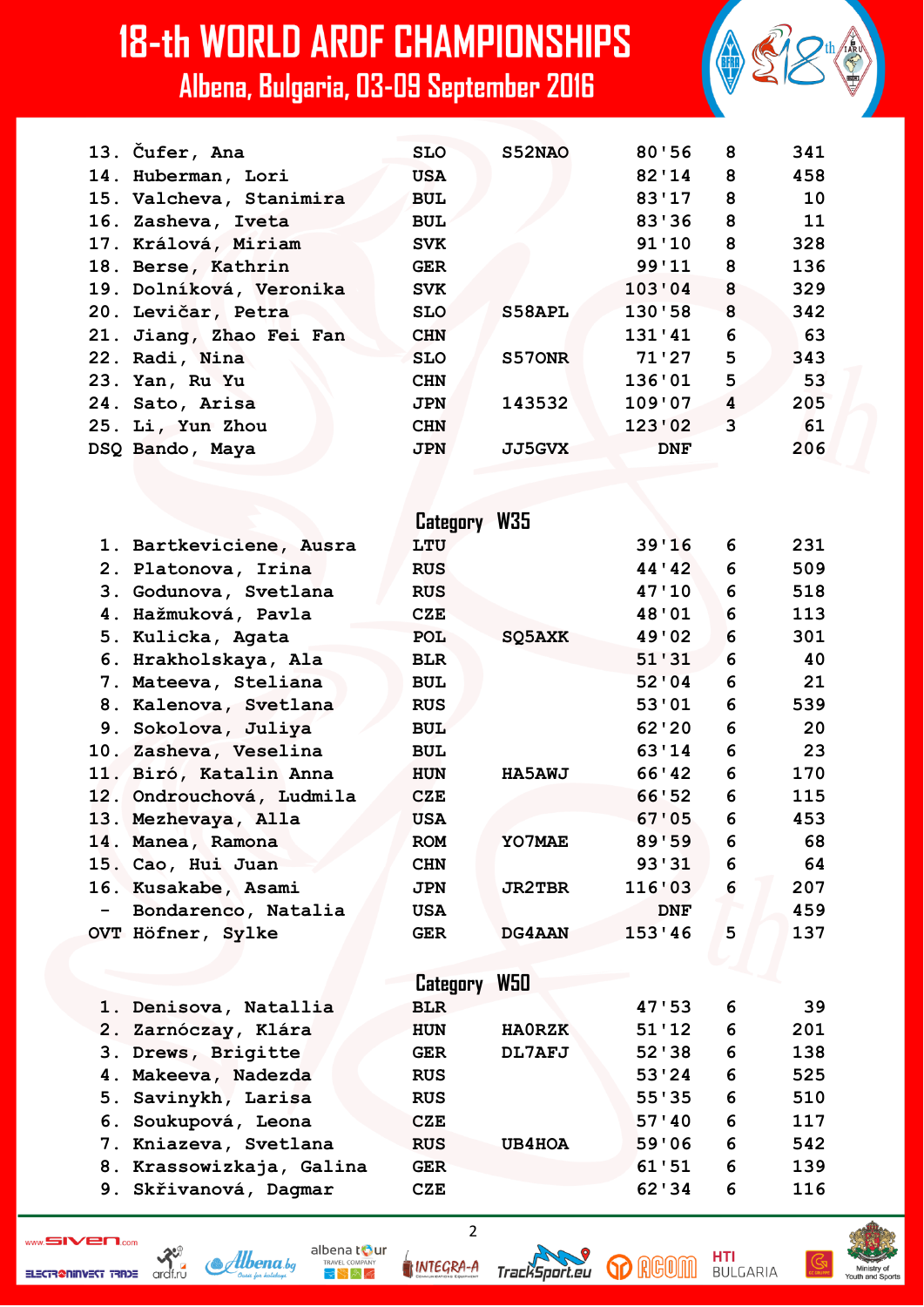|     | 10. Fekiačová, Mária     | <b>SVK</b> |                | 65'56      | 6 | 336          |
|-----|--------------------------|------------|----------------|------------|---|--------------|
|     | 11. Šrůtová, Marcela     | <b>CZE</b> |                | 67:51      | 6 | 600          |
|     | 12. Radics, Anna Mária   | <b>HUN</b> |                | 70'44      | 6 | 200          |
|     | 13. Diachenko, Iryna     | <b>UKR</b> |                | 73'26      | 6 | 442          |
|     | 14. Šimečková, Anna      | <b>SVK</b> |                | 84'56      | 6 | 335          |
| 15. | Eipper, Carmen           | <b>GER</b> | DH3SC          | 89'52      | 6 | 140          |
|     | 16. Bang, Shi Lee        | <b>KOR</b> | <b>HL4GWK</b>  | 98'04      | 5 | 365          |
|     | 17. Kim, Bong Ki         | <b>KOR</b> | <b>DS1HBM</b>  | 112'15     | 4 | 364          |
|     | 18. Raikovska, Tsonka    | <b>BUL</b> |                | 93'57      | 3 | 24           |
|     |                          |            |                |            |   |              |
|     |                          | Category   | WGO            |            |   |              |
|     |                          | <b>CZE</b> |                | 49'37      | 5 | 119          |
|     | 1. Omová, Jana           |            | LA8UW          | 54'24      | 5 | 250          |
|     | 2. Garpestad, Karin      | <b>NOR</b> |                | 55'31      | 5 | 118          |
|     | 3. Voráčková, Eliška     | <b>CZE</b> |                |            |   |              |
|     | 4. Fijlstra, Jenny       | <b>NED</b> | <b>NL1212</b>  | 56'49      | 5 | 247          |
|     | 5. Koroleva, Galina      | <b>RUS</b> |                | 56'56      | 5 | 506          |
|     | 6. Khoroshavina, Ludmila | <b>RUS</b> |                | 57'26      | 5 | 538          |
|     | 7. Gulieva, Galina       | <b>RUS</b> |                | 59'19      | 5 | 535          |
|     | 8. Bromer, Ruth          | <b>USA</b> | <b>WB4QZG</b>  | 59'52      | 5 | 462          |
|     | 9. Yamagami, Yoshiko     | <b>JPN</b> | <b>JQ1LCW</b>  | 91'45      | 5 | 208          |
|     | 10. Hornyai, Lászlóné    | <b>HUN</b> |                | 94 ' 08    | 5 | 202          |
|     | 11. Templeton, Jenelle   | <b>AUS</b> | <b>VK3FJTE</b> | 99'49      | 5 | 31           |
|     | 12. Kai, Kazue           | <b>JPN</b> | <b>JK6XEY</b>  | 109'48     | 4 | 209          |
|     | Leach, Karla             | <b>USA</b> | <b>KC7BLA</b>  | <b>DNF</b> |   | 456          |
|     | DSQ Hansen, Anette       | <b>DNK</b> | <b>OZ1BCC</b>  | 108'52     | 5 | 34           |
|     |                          |            |                |            |   |              |
|     |                          | Category   | M19            |            |   |              |
|     | 1. Karpovych, Fedir      | <b>UKR</b> |                | 49'29      | 8 | 425          |
|     | 2. Tcelikov, Sergei      | <b>RUS</b> |                | 50'06      | 8 | 520          |
|     | 3. Bžatek, Vojtěch       | <b>CZE</b> |                | 50'21      | 8 | 605          |
|     | 4. Nikita, Ivanov        | <b>RUS</b> |                | 51'02      | 8 | 524          |
|     | 5. Šimáček, Martin       | <b>CZE</b> |                | 57'31      | 8 | 604          |
|     | 6. Komarov, Dmitrii      | <b>RUS</b> |                | 57'36      | 8 | 523          |
|     | 7. Kinc, Martin          | <b>CZE</b> |                | 60'13      | 8 | 603          |
|     | 8. Dochev, Pavel         | <b>BUL</b> |                | 65'04      | 8 | $\mathbf{1}$ |
|     | 9. Stein, Nils           | <b>GER</b> | DE5FOX         | 66'18      | 8 | 155          |
|     | 10. Wiktor, Zuraw        | POL        |                | 71'47      | 8 | 312          |
|     | 11. Nadtochyi, Ruslan    | UKR        |                | 73'05      | 8 | 422          |
|     | 12. Kužner, Marko        | <b>SLO</b> | S54MA          | 73'22      | 8 | 344          |
|     | 13. Cuninka, Ján         | <b>SVK</b> |                | 74'40      | 8 | 319          |
|     | 14. Palamarchuk, Artem   | <b>UKR</b> |                | 80'33      | 8 | 423          |
|     | 15. Savov, Martin        | <b>BUL</b> |                | 81'54      | 8 | $\mathbf{3}$ |
|     | 16. Račko, Lukáš         | <b>SVK</b> |                | 88'23      | 8 | 318          |
|     | 17. Grosman, Jan         | POL        |                | 92'01      | 8 | 303          |
|     | 18. Jurčík, Tomáš        | <b>SVK</b> |                | 92'26      | 8 | 320          |
|     | 19. Dai, Nuo Ge          | <b>CHN</b> |                | 108'32     | 8 | 56           |
|     |                          |            |                |            |   |              |



Albena.bg

albena tour  $R_{\rm F}$   $\approx$   $R_{\rm F}$ 

 $\overline{3}$ 

**p** RGOM

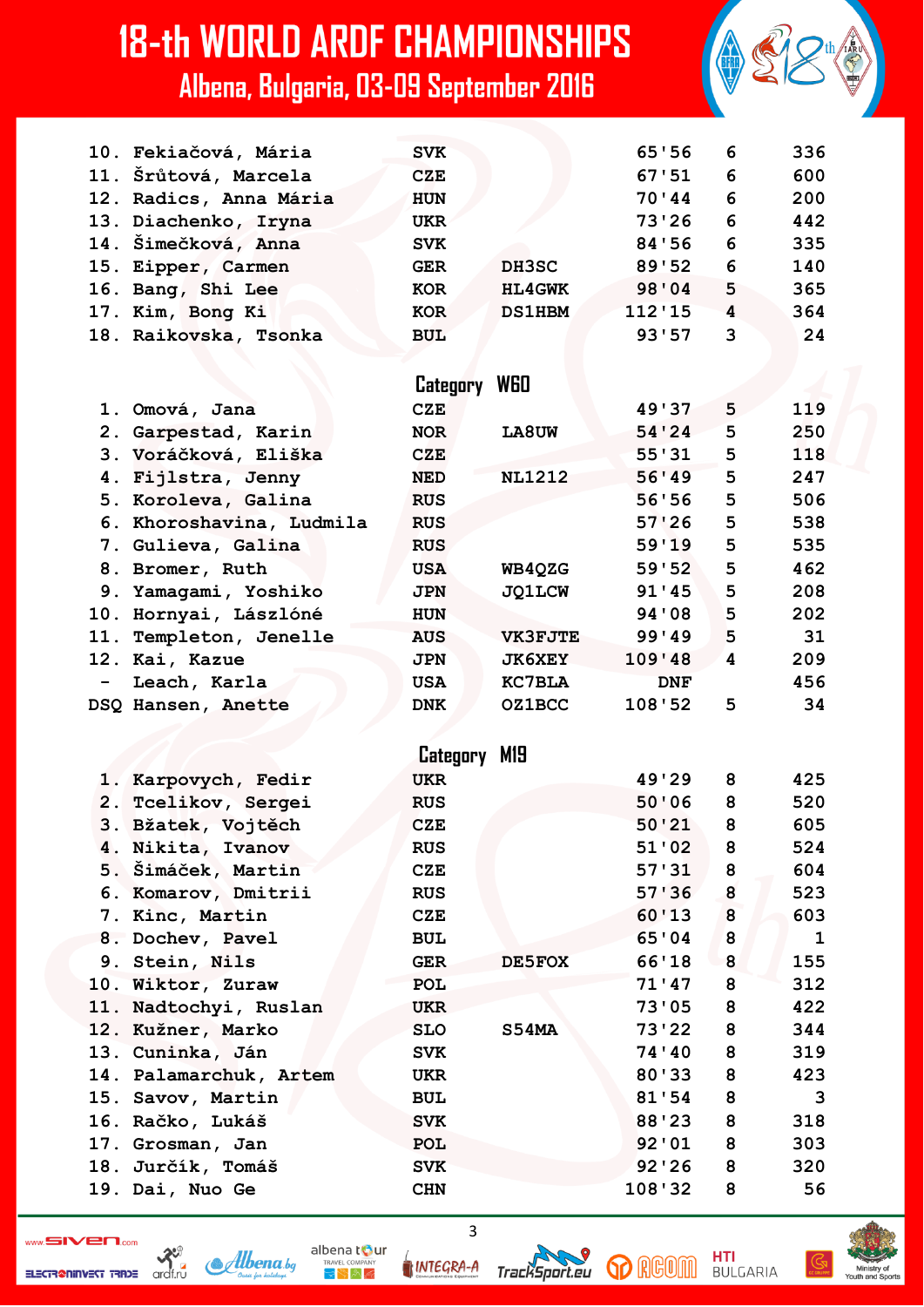|     | 20. Nakayama, Hayato      | <b>JPN</b>          | 143603        | 113'58     | 8              | 210            |
|-----|---------------------------|---------------------|---------------|------------|----------------|----------------|
|     | 21. Tsenkov, Tsenko       | <b>BUL</b>          |               | 96'27      | 7              | $\overline{2}$ |
|     | 22. Bartosz, Musiala      | <b>POL</b>          |               | 120'38     | 6              | 310            |
|     | 23. Li, Xun Tai           | <b>CHN</b>          |               | 127 ' 32   | 6              | 57             |
|     | 24. Kawasoe, Yutaro       | <b>JPN</b>          | <b>JP3OEM</b> | 138'00     | 6              | 211            |
|     | 25. Grozdanovic, Lazar    | <b>SRB</b>          | <b>YU3LAX</b> | 137'31     | 5              | 317            |
|     | 26. Ilic, Vasilije        | <b>SRB</b>          | YU3VIP        | 105'59     | $\overline{2}$ | 315            |
|     | DSQ Hou, Zhen Hai         | <b>CHN</b>          |               | <b>DNF</b> |                | 52             |
|     |                           |                     |               |            |                |                |
|     |                           | <b>Category M21</b> |               |            |                |                |
|     | 1. Sirakov, Ivan          | <b>BUL</b>          |               | 53'49      | 10             | 12             |
|     | 2. Rodionov, Bogdan       | <b>RUS</b>          |               | 54'05      | 10             | 514            |
|     | 3. Oma, Jakub             | <b>CZE</b>          |               | 54'50      | 10             | 112            |
|     | 4. Raikov, Aleksandr      | <b>RUS</b>          |               | 55'12      | 10             | 503            |
|     | 5. Marchuk, Oleksandr     | UKR                 |               | 55'36      | 10             | 416            |
|     | 6. Fučík, Karel           | <b>CZE</b>          |               | 56'19      | 10             | 110            |
|     |                           | LTU                 |               | 58'18      | 10             | 236            |
|     | 7. Bartkevicius, Algirdas |                     |               | 59'16      | 10             |                |
|     | 8. Hikl, Tomáš            | <b>CZE</b>          |               | 60'27      | 10             | 111<br>417     |
|     | 9. Shtanko, Sergii        | <b>UKR</b>          |               | 61'16      | 10             |                |
|     | 10. Rodionov, Ivan        | <b>RUS</b>          |               |            |                | 513            |
|     | 11. Ivanko, Oleksii       | <b>UKR</b>          |               | 63'57      | 10             | 415            |
|     | 12. Nakvosas, Mindaugas   | LTU                 |               | 66'48      | 10             | 235            |
| 13. | Hergert, Alexander        | <b>GER</b>          | DE1ADH        | 68'55      | 10             | 141            |
|     | 14. Babeu, Alexandru      | <b>ROM</b>          | Y09ITW        | 69'15      | 10             | 65             |
|     | 15. Čufer, David          | <b>SLO</b>          | S57DN         | 73'02      | 10             | 345            |
|     | 16. Tomaščin, Martin      | <b>SVK</b>          |               | 79'15      | 10             | 327            |
|     | 17. Košut, Martin         | <b>SVK</b>          |               | 83'48      | 10             | 325            |
|     | 18. Král, Adam            | <b>SVK</b>          |               | 84'02      | 10             | 323            |
|     | 19. Pan, Zi Qiu           | <b>CHN</b>          |               | 87'37      | 10             | 59             |
|     | 20. Savov, Stefan         | <b>BUL</b>          |               | 92'24      | 10             | 4              |
|     | 21. Vodenicharov, Alex    | <b>BUL</b>          | <b>LZ1ADF</b> | 95'24      | 10             | 13             |
|     | 22. Ciocaneu, Alexandru   | <b>ROM</b>          |               | 98'01      | 10             | 69             |
|     | 23. Pastor, Kai           | <b>GER</b>          | DG0YT         | 101'14     | 10             | 142            |
|     | 24. Pu, Xiao Nian         | <b>CHN</b>          |               | 111'52     | 10             | 54             |
|     | 25. Predanić, Stipe       | CRO                 | <b>9A5SP</b>  | 121'50     | 10             | 105            |
|     | 26. Manojlovic, Dragan    | <b>SRB</b>          | <b>YU1ACR</b> | 124'14     | 10             | 313            |
|     | 27. Hubert, Musiala       | POL                 |               | 126'04     | 10             | 311            |
|     | 28. Taupeka, Dzmitry      | <b>BLR</b>          |               | 135'54     | 10             | 41             |
|     | 29. Gaberc, Niko          | <b>SLO</b>          | S56SON        | 80'58      | 9              | 346            |
|     | 30. Djordjevic, Nenad     | <b>SRB</b>          |               | 118'35     | 9              | 999            |
|     | 31. Žnidarič, Andrej      | <b>SLO</b>          | S56LLB        | 132'42     | 8              | 347            |
|     | 32. Gan, Jia Lin          | <b>CHN</b>          |               | 93'01      | 7              | 58             |
| 33. | Szabó, Gábor              | <b>HUN</b>          |               | 101'03     | 7              | 156            |
|     | 34. Pap, Gábor            | <b>HUN</b>          | HA8MGC        | 126'42     | 6              | 157            |
|     | 35. Kikuichi, Yoshifumi   | <b>JPN</b>          | <b>JF3KRL</b> | 99'18      | 4              | 215            |
|     | 36. Kurogi, Kentaro       | <b>JPN</b>          | <b>JL4NDN</b> | 116'27     | 4              | 213            |
|     |                           |                     |               |            |                |                |

ELECTRONINGST TRACE archive

Albena.bg

albena tour INTEGRA-A

 $R_{\rm F}$   $\approx$   $R_{\rm F}$ 

TrackSport.eu

 $\overline{4}$ 

**p** RGOM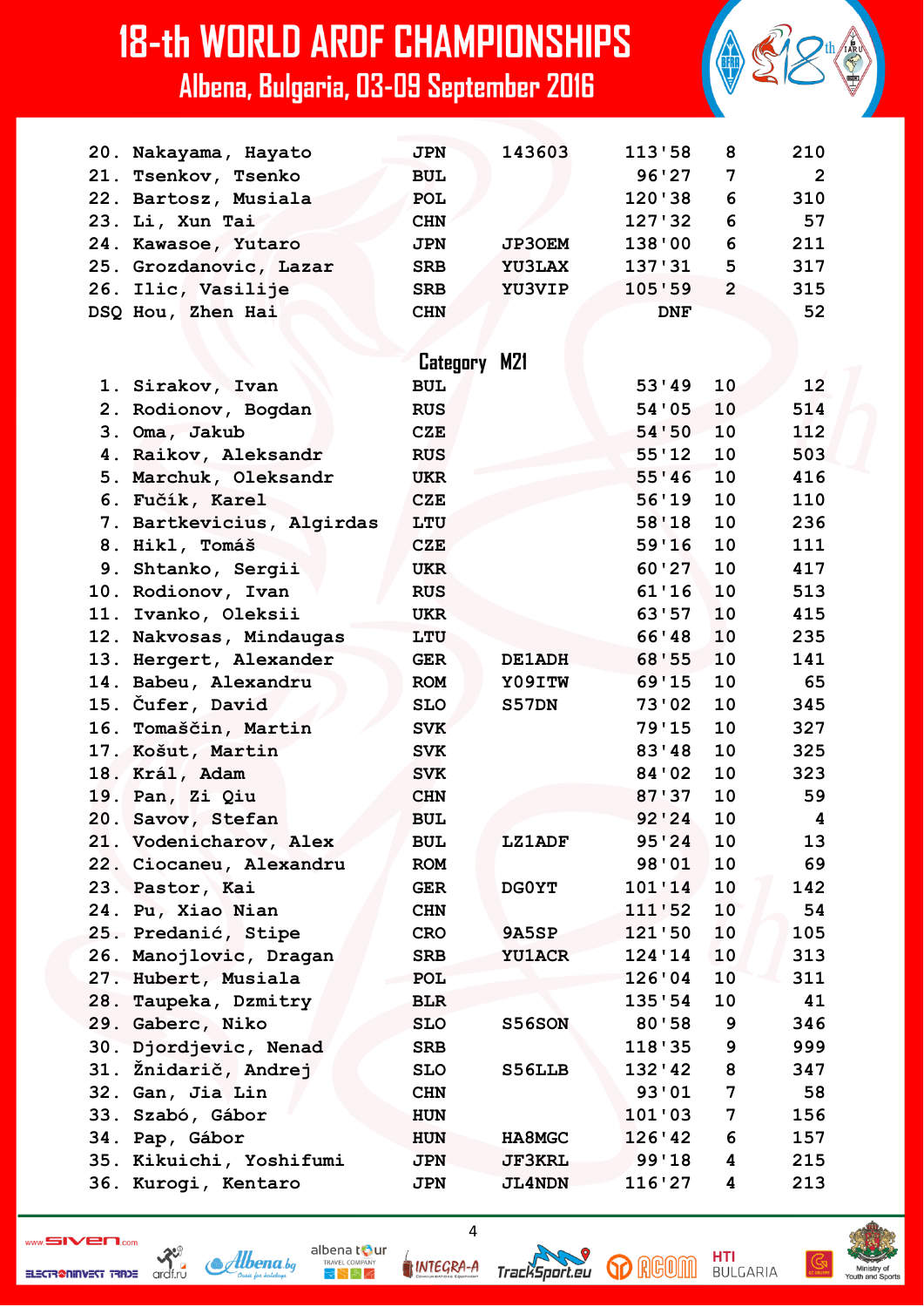|     | 37. Hsueh-Hsien, Li      | <b>ROC</b> |               | 117'28  | 3              | 103 |
|-----|--------------------------|------------|---------------|---------|----------------|-----|
|     | 38. Cheng-Han, Yang      | <b>ROC</b> |               | 122'07  | $\overline{2}$ | 104 |
|     | OVT Adachi, Yuto         | <b>JPN</b> | <b>JG1NFC</b> | 143'16  | $\overline{2}$ | 214 |
|     | OVT Lee, Kang Woo        | <b>KOR</b> | HL2PYQ        | 170'45  | 10             | 354 |
|     |                          |            |               |         |                |     |
|     |                          | Category   | M40           |         |                |     |
|     | 1. Lerjen, Martin        | SUI        |               | 49'32   | 8              | 413 |
|     | 2. Kirgetov, Michail     | <b>RUS</b> |               | 49'43   | 8              | 527 |
|     | 3. Šindelka, Antonín     | <b>CZE</b> |               | 52'35   | 8              | 122 |
|     | 4. Davydenko, Iurii      | <b>UKR</b> |               | 57'05   | 8              | 419 |
|     | 5. Šístek, Daniel        | <b>CZE</b> |               | 58'45   | 8              | 123 |
|     | 6. Masilionis, Remigijus | LTU        |               | 60'05   | 8              | 239 |
|     | 7. Mucsi, Mihály         | <b>HUN</b> |               | 61'58   | 8              | 159 |
|     | 8. Afonkin, Vadim        | <b>USA</b> | KB1RL1        | 62'53   | 8              | 463 |
|     | 9. Marcu, Adrian         | <b>ROM</b> | YO7LOI        | 64'00   | 8              | 100 |
|     | 10. Bishop, Robin        | <b>GBR</b> |               | 65'26   | 8              | 446 |
|     | 11. Godunov, Eduard      | <b>RUS</b> |               | 65'41   | 8              | 517 |
|     | 12. Žáček, Zbyněk        | <b>CZE</b> |               | 69'21   | 8              | 121 |
|     | 13. Kazymov, Vladislav   | <b>RUS</b> |               | 69'26   | 8              | 531 |
|     | 14. Jereb, Ivo           | <b>SLO</b> | S57AL         | 72'55   | 8              | 348 |
|     | 15. Lerjen, Michael      | <b>SUI</b> | <b>HB9ENL</b> | 73'13   | 8              | 414 |
| 16. | Kostov, Zlatin           | <b>BUL</b> | LZ2ZLA        | 75'31   | 8              | 14  |
|     | 17. Andres, Viira        | <b>EST</b> |               | 76'52   | 8              | 132 |
|     | 18. Trojer, Andrej       | <b>SLO</b> | S50TA         | 79'33   | 8              | 349 |
|     | 19. Chovhan, Oleksandr   | <b>UKR</b> |               | 83'55   | 8              | 421 |
|     | 20. Cherniavsky, Sergey  | <b>GER</b> |               | 84'21   | 8              | 145 |
| 21. | Mitev, Nikolai           | <b>BUL</b> | LZ4ND         | 84 ' 42 | 8              | 15  |
|     | 22. Lehtosaari, Keijo    | FIN        | OH2ETM        | 89'47   | 8              | 134 |
|     | 23. Eichler, Gerald      | <b>GER</b> | <b>DL1DSR</b> | 91'48   | 8              | 144 |
|     | 24. Redka, Maksym        | <b>UKR</b> |               | 93'03   | 8              | 418 |
|     | 25. Krajcár, Lajos       | HUN        | HA2QW         | 94'37   | 8              | 158 |
|     | 26. Heale, David         | <b>GBR</b> | G6HGE         | 98'44   | 8              | 447 |
|     | 27. Reichel, Uwe         | <b>GER</b> | DL8UWE        | 102'03  | 8              | 143 |
| 28. | Lindell, Henrik          | <b>SWE</b> |               | 104'18  | 8              | 409 |
|     | 29. Shimizu, Shigeru     | JPN        | 7M3RMD        | 107'21  | 8              | 217 |
| 30. | Ivanov, Ivailo           | <b>BUL</b> | LZ4LO         | 108'18  | 8              | 16  |
|     | 31. Tarmo, Gede          | <b>EST</b> |               | 123'26  | 8              | 133 |
| 32. | Kužner, Miroslav         | <b>SLO</b> | S52KK         | 139'20  | 8              | 353 |
| 33. | Dapkus, Gintaras         | LTU        |               | 55'23   | 7              | 238 |
| 34. | Sletvold, Jon            | <b>NOR</b> | <b>LA9NGA</b> | 74'44   | 7              | 249 |
|     | 35. Kasimov, Faid        | <b>BEL</b> |               | 86'24   | 7              | 50  |
| 36. | Rutkowski, Remigiusz     | <b>POL</b> |               | 108'49  | 7              | 306 |
| 37. | Nordwaeger, Pehr-Axel    | <b>SWE</b> | SM0BGU        | 116'54  | 7              | 410 |
|     | 38. Kim, Duck-Ki         | <b>KOR</b> | <b>DS3EXT</b> | 133'24  | 7              | 356 |
|     | 39. Saito, Toshiyuki     | <b>JPN</b> | JN2LPL        | 139'19  | 7              | 216 |
| 40. | Ishikawa, Tomomichi      | <b>JPN</b> | <b>JL2THY</b> | 111'39  | 5              | 218 |





 $\sum_{\substack{\text{ordf.r.t.}\n\alpha}}$ ELECTR@NINVEST TRADE

albena tour Albena.bg  $R_{\rm F}$   $\approx$   $R_{\rm F}$ 

INTEGRA-A

 $\overline{5}$ 

TrackSport.eu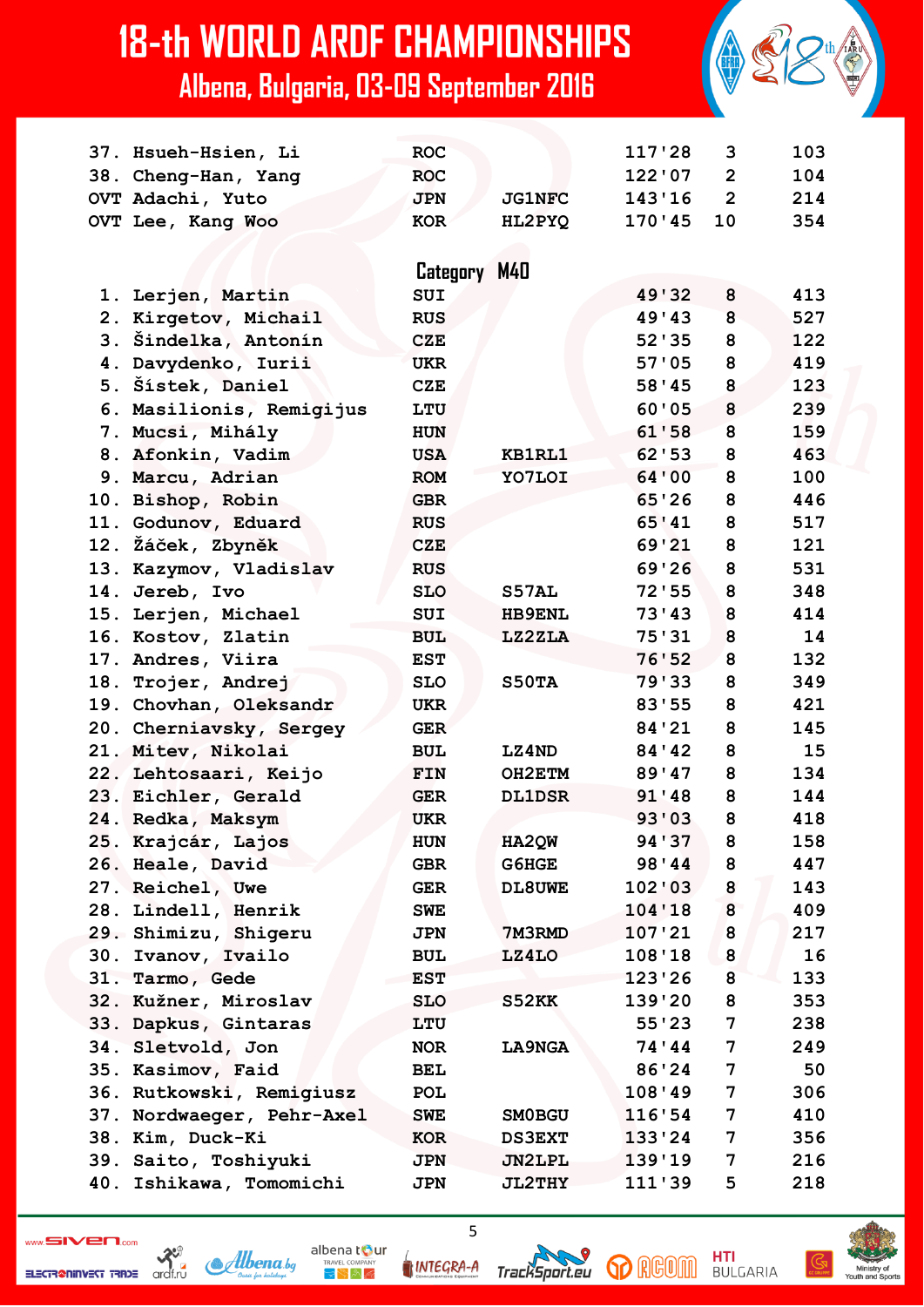|     | 41. Harker, Kenneth          | <b>USA</b> | WM5R          | 129'02  | 5              | 457 |
|-----|------------------------------|------------|---------------|---------|----------------|-----|
|     | 42. Yan, Xu Zhang            | <b>CHN</b> |               | 60'06   | 4              | 62  |
|     | 43. Kim, Jong Mo             | <b>KOR</b> | <b>DS1CJK</b> | 64'11   | 4              | 358 |
|     | 44. Ilic, Zoran              | <b>SRB</b> | YT0I          | 115'00  | 4              | 314 |
|     | 45. Kim, Young Ho            | <b>KOR</b> | <b>DS2RDO</b> | 110'26  | 3              | 357 |
|     | OVT Grozdanovic, Dejan       | <b>SRB</b> | <b>YU1AS</b>  | 141'18  | 6              | 316 |
|     | OVT Dinse, Björn             | <b>NED</b> | PA4BWD        | 154'11  | 6              | 244 |
|     |                              |            |               |         |                |     |
|     |                              | Category   | M50           |         |                |     |
|     | 1. Romanov, Viktor           | <b>RUS</b> |               | 41'13   | 7              | 511 |
|     | 2. Denisov, Valery           | <b>BLR</b> |               | 41'17   | 7              | 38  |
|     | 3. Parkhomenko, Viacheslav   | <b>UKR</b> |               | 44'44   | 7              | 436 |
|     | 4. Olkov, Iurii              | <b>RUS</b> |               | 47'09   | 7              | 537 |
|     | 5. Pugach, Mykhailo          | <b>UKR</b> |               | 47'56   | 7              | 434 |
|     | 6. Kalle, Kuusik             | <b>EST</b> |               | 49'34   | 7              | 130 |
|     | 7. Williams, David           | <b>GBR</b> | M3WDD         | 51'19   | 7              | 443 |
|     | 8. Andres, Talver            | <b>EST</b> |               | 53'28   | 7              | 131 |
|     | 9. Kete, Ivo                 | <b>SLO</b> | S52IVO        | 53'44   | 7              | 351 |
|     | 10. Nagy, György             | <b>HUN</b> | <b>HA3PA</b>  | 55'03   | 7              | 161 |
|     | 11. Zelenskyi, Sergii        | UKR        |               | 55'18   | 7              | 435 |
|     | 12. Wanner, Nikolai          | <b>GER</b> |               | 55'47   | 7              | 148 |
|     | 13. Vlach, Miroslav          | <b>CZE</b> | <b>OK1UMY</b> | 55'38   | 7              | 125 |
|     | 14. Mareček, Jiří            | <b>CZE</b> | OK2BWN        | 56'13   | 7              | 126 |
|     | 15. Košut, Ján               | <b>SVK</b> |               | 56'27   | 7              | 334 |
|     | 16. Soltysik, Andrew         | <b>GBR</b> | G4KQW         | 61'35   | 7              | 445 |
|     | 17. Mejevoi, Nicolai         | <b>USA</b> |               | 62 ' 35 | 7              | 460 |
|     | 18. Brunner, Sándor          | <b>HUN</b> |               | 62'18   | 7              | 162 |
|     | 19. Babeu, Pavel             | <b>ROM</b> | YO9TW         | 63'18   | 7              | 66  |
|     | 20. Burgonutdinov, Albert    | <b>RUS</b> |               | 63'23   | 7              | 533 |
|     | 21. Evertsson, Bengt         | <b>SWE</b> | SM4VMU        | 66'31   | 7              | 408 |
|     | 22. Moravszki, János         | <b>HUN</b> |               | 67'37   | 7              | 160 |
|     | 23. Van Britsom, Marc        | <b>BEL</b> | ON4FOX        | 68'17   | 7              | 46  |
|     | 24. Verburg, Edwin           | <b>NED</b> | <b>PE5EDW</b> | 70'57   | 7              | 245 |
| 25. | Ehrsson, Ingvar              | <b>SWE</b> | <b>SAOAMM</b> | 73'02   | $\overline{7}$ | 407 |
|     | 26. Fekiač, Jozef            | <b>SVK</b> | <b>OM3CCE</b> | 75'21   | 7              | 331 |
|     | 27. Drews, Christian         | <b>GER</b> | DL7APD        | 83'52   | 7              | 146 |
|     | 28. Lee, Jong Min            | KOR        | <b>DS40KM</b> | 85'33   | 7              | 361 |
|     | 29. Mimura, Masahiko         | <b>JPN</b> | <b>JH1BVS</b> | 86'34   | 7              | 220 |
|     | 30. Wright, Bill             | <b>USA</b> | WB6CMD        | 87'53   | 7              | 465 |
| 31. | Cufer, Stanko                | <b>SLO</b> | S57CD         | 90'14   | 7              | 350 |
|     | 32. Vodenicharov, Georgi     | <b>BUL</b> | <b>LZ1ZF</b>  | 90'25   | 7              | 19  |
|     | 33. Chalk, Steve             | <b>GBR</b> | <b>SWL</b>    | 96'51   | 7              | 444 |
| 34. | Lee, In Won                  | <b>KOR</b> | HL2IYI        | 97'54   | 7              | 359 |
| 35. | Haugaard-Pedersen, Peder SWE |            | <b>SMOGNS</b> | 107'13  | 7              | 406 |
|     | 36. Eipper, Ernst            | <b>GER</b> | <b>DH1EE</b>  | 110'10  | 7              | 149 |
|     | 37. Nikolov, Daniel          | <b>BUL</b> | <b>LZ3FB</b>  | 50'34   | 6              | 17  |

ELECTR@NINVEST TRADE

 $\sum_{\substack{\text{ordf.r.t.}\n\alpha}}$ 



INTEGRA-A

 $6\phantom{a}$ 

TrackSport.eu

**HTI**<br>BULGARIA **p** RGOM

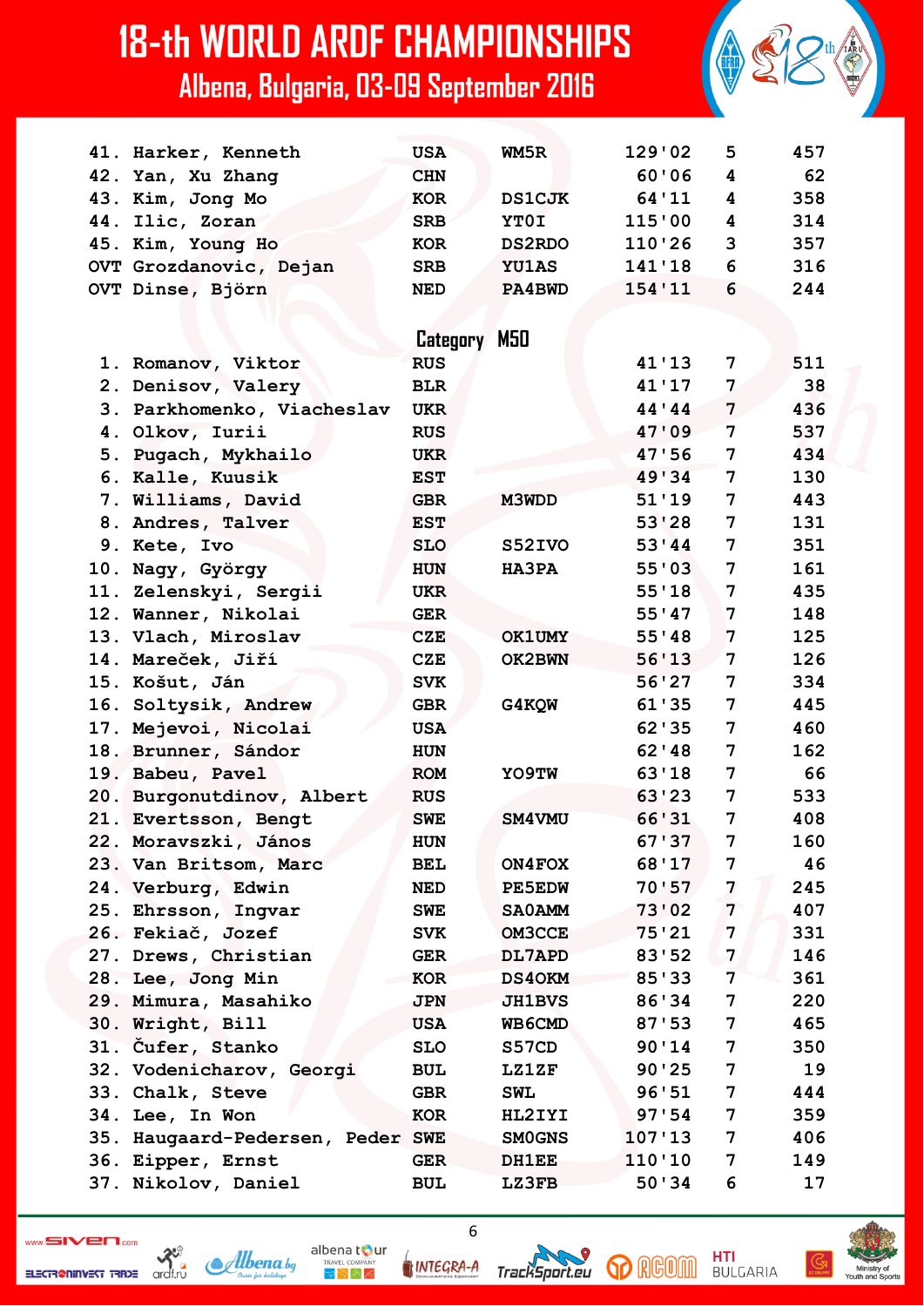

|                      | Category M70         |       |     |
|----------------------|----------------------|-------|-----|
| 1. Rudolf, Paul      | <b>HB9AIR</b><br>SUI | 38'14 | 411 |
| 2. Korshunov, Viktor | UKR                  | 44'48 | 441 |

 $\overline{7}$ 

ardf.ri

INTEGRA-A

albena t**o**ur

 $3 - 2 - 2$ 

**& Albena** be



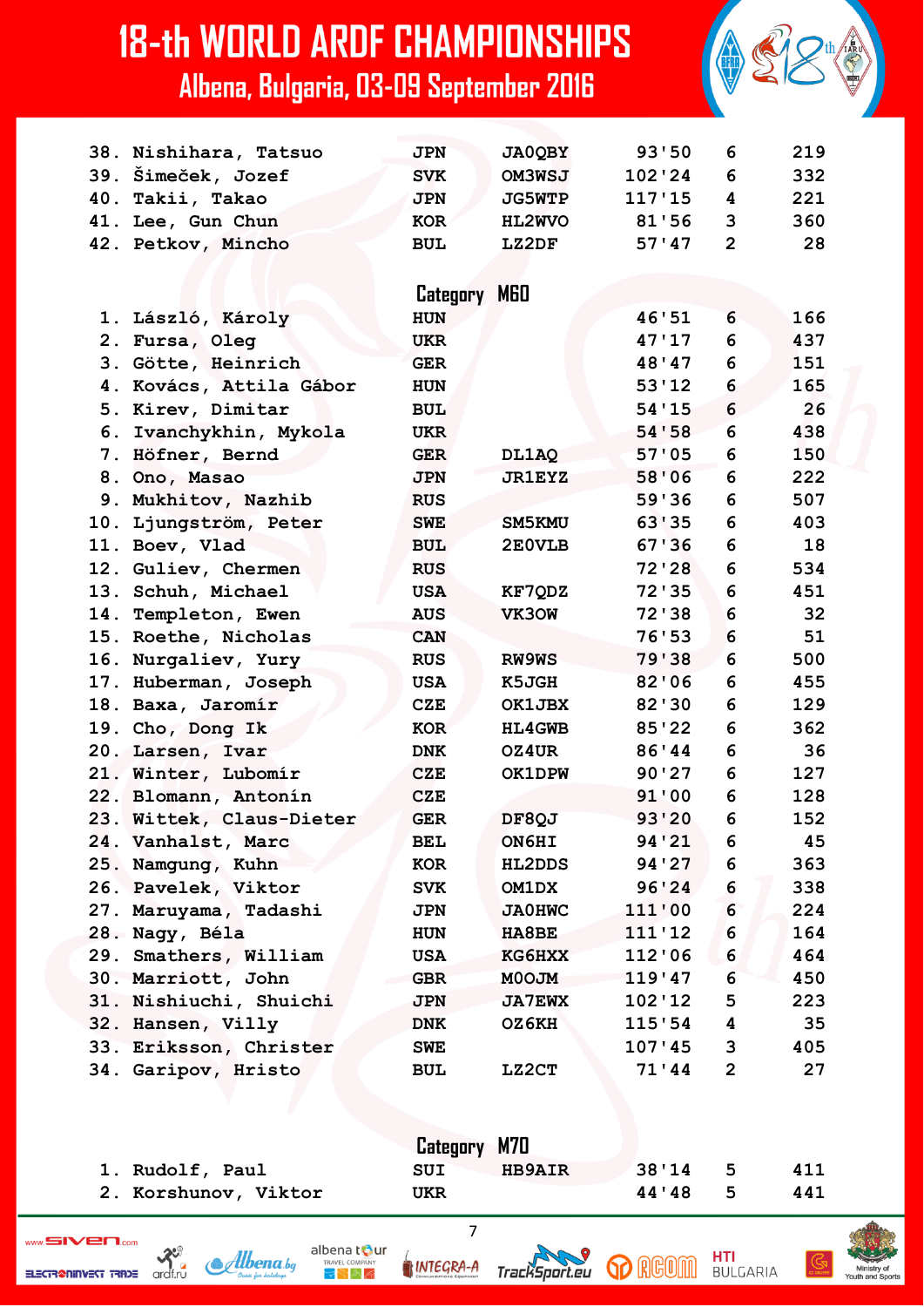|  | 3. Korolev, Lev                 | <b>RUS</b> |               | 44'52      | 5              | 505 |
|--|---------------------------------|------------|---------------|------------|----------------|-----|
|  | 4. Wladyslaw, Pietrzykowski POL |            | <b>SP9GNM</b> | 47'24      | 5              | 308 |
|  | 5. Sudnik, Jurii                | <b>RUS</b> | R2TT          | 47'29      | 5              | 536 |
|  | 6. Lenander, Bo                 | <b>SWE</b> | SM5CJW        | 48'05      | 5              | 401 |
|  | 7. Nestorov, Angel              | <b>BUL</b> | LZ1AG         | 50'36      | 5              | 29  |
|  | 8. Svensson, Gunnar             | <b>SWE</b> | SM0689        | 51'00      | 5              | 400 |
|  | 9. Hergert, Reinhard            | <b>GER</b> | <b>DJ1MHR</b> | 51'29      | 5              | 153 |
|  | 10. Baranovskyi, Viktor         | <b>UKR</b> |               | 51'44      | 5              | 440 |
|  | 11. Titterington, Bob           | <b>GBR</b> | G30RY         | 61'11      | 5              | 449 |
|  | 12. Bykowski, Ryszard           | <b>POL</b> | SP9120        | 61'26      | 5              | 300 |
|  | 13. Leach, Harley               | <b>USA</b> | KI7XF         | 64'24      | 5              | 454 |
|  | 14. Hayakawa, Toyonori          | <b>JPN</b> | <b>JA1MVQ</b> | 68'01      | 5              | 226 |
|  | 15. Nilsson, Olle               | <b>SWE</b> | <b>SMOKON</b> | 68'45      | 5              | 402 |
|  | 16. Jensen, Arne                | <b>DNK</b> | OZ9VA         | 75'47      | 5              | 33  |
|  | 17. Hoek, Jan                   | <b>NED</b> | PA0JNH        | 94 ' 49    | 5              | 246 |
|  | 18. Burlachenko, Vasilij        | <b>MDA</b> |               | 105'24     | 5              | 251 |
|  | 19. Schwider, Dieter            | <b>GER</b> | DF7XU         | 108'39     | 5              | 154 |
|  | 20. Cooley, Robert              | <b>USA</b> | <b>KF6VSE</b> | 72'59      | 4              | 461 |
|  | 21. Kochergin, Alexandr         | <b>KAZ</b> | UN2J          | 79'30      | 4              | 227 |
|  | 22. Hosaka, Noboru              | <b>JPN</b> | <b>JE1XXK</b> | 125'50     | 3              | 225 |
|  | 23. Onič, Jožef                 | <b>SLO</b> | S51T          | 131'03     | $\overline{2}$ | 352 |
|  | DSQ Fijlstra, Dick              | <b>NED</b> | <b>PAODFN</b> | 62'37      | 5              | 248 |
|  | SPW Börcsök, István             | <b>HUN</b> | HA8ZG         | <b>DNF</b> |                | 169 |
|  |                                 |            |               |            |                |     |

#### **05.09.2016, Sprint**

|                           | Category   | W <sub>19</sub> |       |   |     |
|---------------------------|------------|-----------------|-------|---|-----|
| 1. Naumenko, Luchana      | <b>UKR</b> |                 | 15'31 | 9 | 430 |
| 2. Sobotková, Anna        | CZE        |                 | 17'25 | 9 | 106 |
| 3. Abdullina, Ekaterina   | <b>RUS</b> |                 | 17'39 | 9 | 528 |
| 4. Bouchalová, Justýna    | CZE        |                 | 18'47 | 9 | 107 |
| 5. Ovchinnikova, Tatyana  | <b>RUS</b> |                 | 19'47 | 9 | 532 |
| 6. Melnikova, Nadezhda    | <b>RUS</b> |                 | 21'00 | 9 | 516 |
| 7. Filová, Barbora        | <b>SVK</b> |                 | 21'02 | 9 | 322 |
| 8. Nychyporuk, Elvira     | <b>UKR</b> |                 | 21'14 | 9 | 433 |
| 9. Košutová, Katarína     | <b>SVK</b> |                 | 21'35 | 9 | 321 |
| 10. Bžatková, Kateřina    | CZE        |                 | 22'17 | 9 | 608 |
| 11. Marcu, Valentina      | <b>ROM</b> |                 | 22'54 | 9 | 67  |
| 12. Deptulska, Maria      | <b>POL</b> | SP2KMH          | 22'56 | 9 | 304 |
| 13. Ishchenko, Anastasiia | <b>UKR</b> |                 | 24'01 | 9 | 431 |
| 14. Jiang, Zhao Fei Fan   | <b>CHN</b> |                 | 29'16 | 9 | 63  |
| 15. Liu, Jun Le           | <b>CHN</b> |                 | 36'36 | 9 | 60  |

8

ELECTR@NINVEST TRADE

 $\mathcal{R}^3$ 



**INTEGRA-A** 

albena tour

 $\mathbb{R} \searrow \mathbb{A}$ 





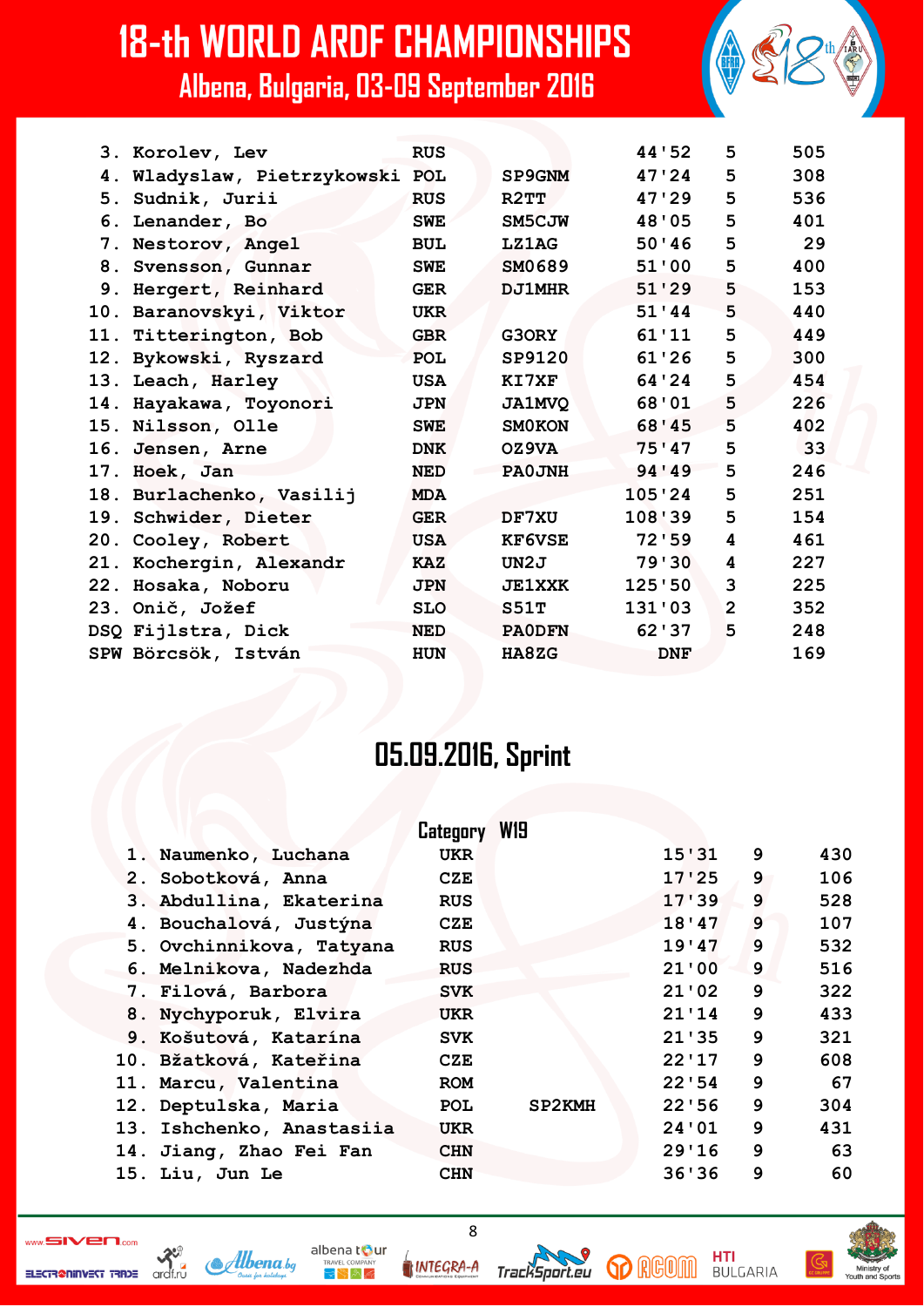| 16. Washiya, Nanako        | <b>JPN</b> | 731053        | 38'37        | 9              | 203 |
|----------------------------|------------|---------------|--------------|----------------|-----|
| 17. Umehara, Moeno         | <b>JPN</b> | 133537        | 50'31        | 8              | 204 |
|                            |            |               |              |                |     |
| 1. Omová, Michaela         | <b>CZE</b> |               | 16'55        | 11             | 108 |
| 2. Giklova, Natalia        | <b>RUS</b> |               | 17'37        | 11             | 502 |
| 3. Kolomnina, Ekaterina    | <b>RUS</b> |               | 17'47        | 11             | 512 |
| 4. Denisova, Anastasia     | <b>BLR</b> |               | 19'17        | 11             | 37  |
| 5. Zharko, Nadezda         | <b>RUS</b> |               | 19'38        | 11             | 529 |
| 6. Veremeienko, Yevheniia  | <b>UKR</b> |               | 20'28        | 11             | 427 |
| 6. Léharová, Alžběta       | <b>CZE</b> |               | 20'28        | 11             | 602 |
| 8. Parkhomenko, Oleksandra | <b>UKR</b> |               | 22'08        | 11             | 428 |
| 8. Fursa, Olena            | <b>UKR</b> |               | 22'08        | 11             | 426 |
| 10. Dolníková, Veronika    | <b>SVK</b> |               | 22'18        | 11             | 329 |
| 11. Čufer, Ana             | <b>SLO</b> | S52NAO        | 22'42        | 11             | 341 |
| 12. Macinská, Jana         | <b>SVK</b> |               | 22'18        | 11             | 330 |
| 13. Byrdy, Urszula         | <b>POL</b> | <b>SP9KAT</b> | 23'47        | 11             | 307 |
| 14. Fučíková, Hana         | <b>CZE</b> |               | 24'05        | 11             | 109 |
| 15. Valcheva, Stanimira    | <b>BUL</b> |               | 25'46        | 11             | 10  |
| 16. Yan, Ru Yu             | <b>CHN</b> |               | 26'15        | 11             | 53  |
| 17. Berse, Kathrin         | <b>GER</b> |               | 26'27        | 11             | 136 |
| 18. Huberman, Lori         | <b>USA</b> |               | 27'10        | 11             | 458 |
| 19. Li, Yun Zhou           | <b>CHN</b> |               | 27'16        | 11             | 61  |
| 20. Králová, Miriam        | <b>SVK</b> |               | 27'26        | 11             | 328 |
| 21. Levičar, Petra         | <b>SLO</b> | S58APL        | 30'21        | 11             | 342 |
| 22. Dapkute, Iveta         | LTU        |               | 34'07        | 11             | 261 |
| 23. Zhang, Wen Yan         | <b>CHN</b> |               | 36'43        | 11             | 55  |
| 24. Sato, Arisa            | <b>JPN</b> | 143532        | 43'35        | 11             | 205 |
| 25. Radi, Nina             | <b>SLO</b> | S570NR        | 44 ' 57      | 10             | 343 |
| OVT Bondarenco, Alexandra  | <b>USA</b> |               | 65'10        | 5              | 452 |
| OVT Bando, Maya            | <b>JPN</b> | <b>JJ5GVX</b> | 69'20        | $\overline{7}$ | 206 |
|                            |            |               | Category W21 |                |     |

|                         | Category   | <b>W35</b>    |             |     |
|-------------------------|------------|---------------|-------------|-----|
| 1. Hažmuková, Pavla     | <b>CZE</b> |               | 10<br>16'36 | 113 |
| 2. Kulicka, Agata       | <b>POL</b> | SQ5AXK        | 16'43<br>10 | 301 |
| 3. Godunova, Svetlana   | <b>RUS</b> |               | 10<br>16'51 | 518 |
| 4. Šimáčková, Jitka     | <b>CZE</b> |               | 17'27<br>10 | 114 |
| 5. Hrakholskaya, Ala    | <b>BLR</b> |               | 10<br>18'00 | 40  |
| 6. Mateeva, Steliana    | <b>BUL</b> |               | 10<br>20'18 | 21  |
| 7. Ondrouchová, Ludmila | <b>CZE</b> |               | 10<br>20'40 | 115 |
| 8. Daudaraviciene, Vita | LTU        |               | 23'36<br>10 | 229 |
| 9. Sokolova, Juliya     | <b>BUL</b> |               | 10<br>23'42 | 20  |
| 10. Platonova, Irina    | <b>RUS</b> |               | 10<br>23'44 | 509 |
| 11. Biró, Katalin Anna  | <b>HUN</b> | <b>HA5AWJ</b> | 10<br>24'54 | 170 |
| 12. Kalenova, Svetlana  | <b>RUS</b> |               | 10<br>25'27 | 539 |
| 13. Manea, Ramona       | <b>ROM</b> | YO7MAE        | 10<br>26'40 | 68  |
| 14. Mezhevaya, Alla     | <b>USA</b> |               | 10<br>29'58 | 453 |

9

ELECTRONINGST TRIDE archive

Albena.bg

albena tour INTEGRA-A

 $R_{\rm F}$   $\approx$   $R_{\rm F}$ 



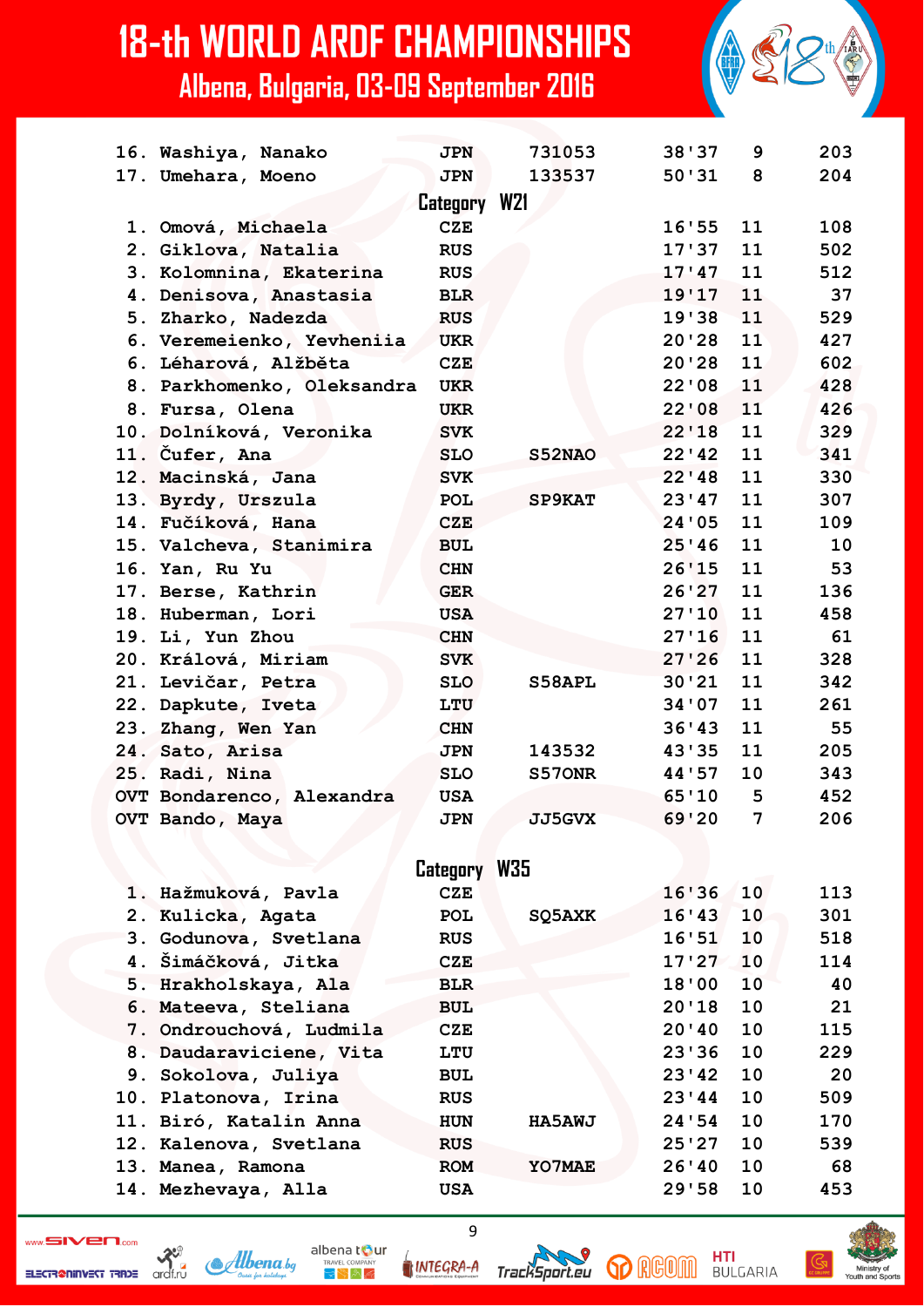|    | 15. Bondarenco, Natalia         | <b>USA</b>   |                | 31'33   | 10             | 459 |
|----|---------------------------------|--------------|----------------|---------|----------------|-----|
|    | 16. Höfner, Sylke               | <b>GER</b>   | DG4AAN         | 37'41   | 10             | 137 |
|    | 17. Cao, Hui Juan               | <b>CHN</b>   |                | 45'47   | 10             | 64  |
|    | 18. Kusakabe, Asami             | <b>JPN</b>   | <b>JR2TBR</b>  | 57'03   | 5              | 207 |
|    |                                 |              |                |         |                |     |
|    |                                 | Category W50 |                |         |                |     |
|    | 1. Šimečková, Anna              | <b>SVK</b>   |                | 16'00   | 8              | 335 |
|    |                                 |              |                |         |                | 510 |
|    | 2. Savinykh, Larisa             | <b>RUS</b>   |                | 18'15   | 8              |     |
|    | 3. Skřivanová, Dagmar           | <b>CZE</b>   |                | 19'44   | 8              | 116 |
|    | 4. Kniazeva, Svetlana           | <b>RUS</b>   | UB4HOA         | 19'52   | 8              | 542 |
|    | 5. Soukupová, Leona             | <b>CZE</b>   |                | 20'08   | 8              | 117 |
|    | 6. Denisova, Natallia           | <b>BLR</b>   |                | 20'35   | 8              | 39  |
|    | 7. Šrůtová, Marcela             | <b>CZE</b>   |                | 20'43   | 8              | 600 |
|    | 8. Bagdasarova, Silvia          | <b>BUL</b>   |                | 21'02   | 8              | 25  |
|    | 9. Drews, Brigitte              | <b>GER</b>   | DL7AFJ         | 23'16   | 8              | 138 |
|    | 10. Krassowizkaja, Galina       | <b>GER</b>   |                | 24'05   | 8              | 139 |
|    | 11. Fekiačová, Mária            | <b>SVK</b>   |                | 24'27   | 8              | 336 |
|    | 12. Uziene, Sigita              | LTU          |                | 27'14   | 8              | 232 |
|    | 13. Eipper, Carmen              | <b>GER</b>   | DH3SC          | 30'36   | 8              | 140 |
|    | 14. Makeeva, Nadezda            | <b>RUS</b>   |                | 36'36   | 8              | 525 |
|    | 15. Zarnóczay, Klára            | <b>HUN</b>   | <b>HAORZK</b>  | 22'52   | 7              | 201 |
|    | 16. Raikovska, Tsonka           | <b>BUL</b>   |                | 34 ' 33 | 7              | 24  |
|    | 17. Bang, Shi Lee               | <b>KOR</b>   | <b>HL4GWK</b>  | 29'02   | 6              | 365 |
|    | 18. Kim, Bong Ki                | KOR          | <b>DS1HBM</b>  | 44 ' 39 | 6              | 364 |
|    |                                 |              |                |         |                |     |
|    |                                 | Category     | <b>WGO</b>     |         |                |     |
|    | 1. Lászlóné Hornyai, Pirosk HUN |              |                | 21'27   | 7              | 202 |
|    | 2. Koroleva, Galina             | <b>RUS</b>   |                | 22'24   | 7              | 506 |
|    | 3. Omová, Jana                  | <b>CZE</b>   |                | 25'36   | 7              | 119 |
|    | 4. Khoroshavina, Ludmila        | <b>RUS</b>   |                | 25'40   | 7              | 538 |
|    | 5. Gulieva, Galina              | <b>RUS</b>   |                | 26'23   | 7              | 535 |
|    |                                 |              | <b>OZ1BCC</b>  | 31'17   | $\overline{7}$ | 34  |
|    | 6. Hansen, Anette               | <b>DNK</b>   |                |         | $\mathbf{7}$   |     |
|    | 7. Garpestad, Karin             | <b>NOR</b>   | <b>LA8UW</b>   | 32'03   |                | 250 |
|    | 8. Bromer, Ruth                 | <b>USA</b>   | WB4QZG         | 32'44   | $\mathbf{7}$   | 462 |
|    | 9. Pátková, Alenka              | <b>CZE</b>   |                | 45'51   | $\overline{7}$ | 120 |
|    | 10. Templeton, Jenelle          | <b>AUS</b>   | <b>VK3FJTE</b> | 47'03   | 7              | 31  |
|    | 11. Voráčková, Eliška           | <b>CZE</b>   |                | 20'11   | 6              | 118 |
|    | 12. Fijlstra, Jenny             | <b>NED</b>   | <b>NL1212</b>  | 31'27   | 6              | 247 |
|    | 13. Leach, Karla                | <b>USA</b>   | <b>KC7BLA</b>  | 55'16   | 5              | 456 |
|    | 14. Kai, Kazue                  | <b>JPN</b>   | <b>JK6XEY</b>  | 53'22   | 4              | 209 |
|    | 15. Yamagami, Yoshiko           | <b>JPN</b>   | <b>JQ1LCW</b>  | 55'18   | 4              | 208 |
|    |                                 |              |                |         |                |     |
|    |                                 | Category     | <b>M19</b>     |         |                |     |
|    | 1. Šimáček, Martin              | <b>CZE</b>   |                | 15'38   | 10             | 605 |
|    | 2. Zolochevskyi, Ruslan         | UKR          |                | 16'05   | 10             | 424 |
| 3. | Šrom, Dominik                   | <b>CZE</b>   |                | 16'46   | 10             | 607 |
|    |                                 |              |                |         |                |     |
|    |                                 | 10           |                |         |                |     |

 $\frac{32}{x}$ 

 $\mathcal{A}$ lbenaby

albena tour **INTEGRA-A** 

 $\mathbb{R}^{\mathbb{N},\mathbb{A}}$ 



**p** Reom

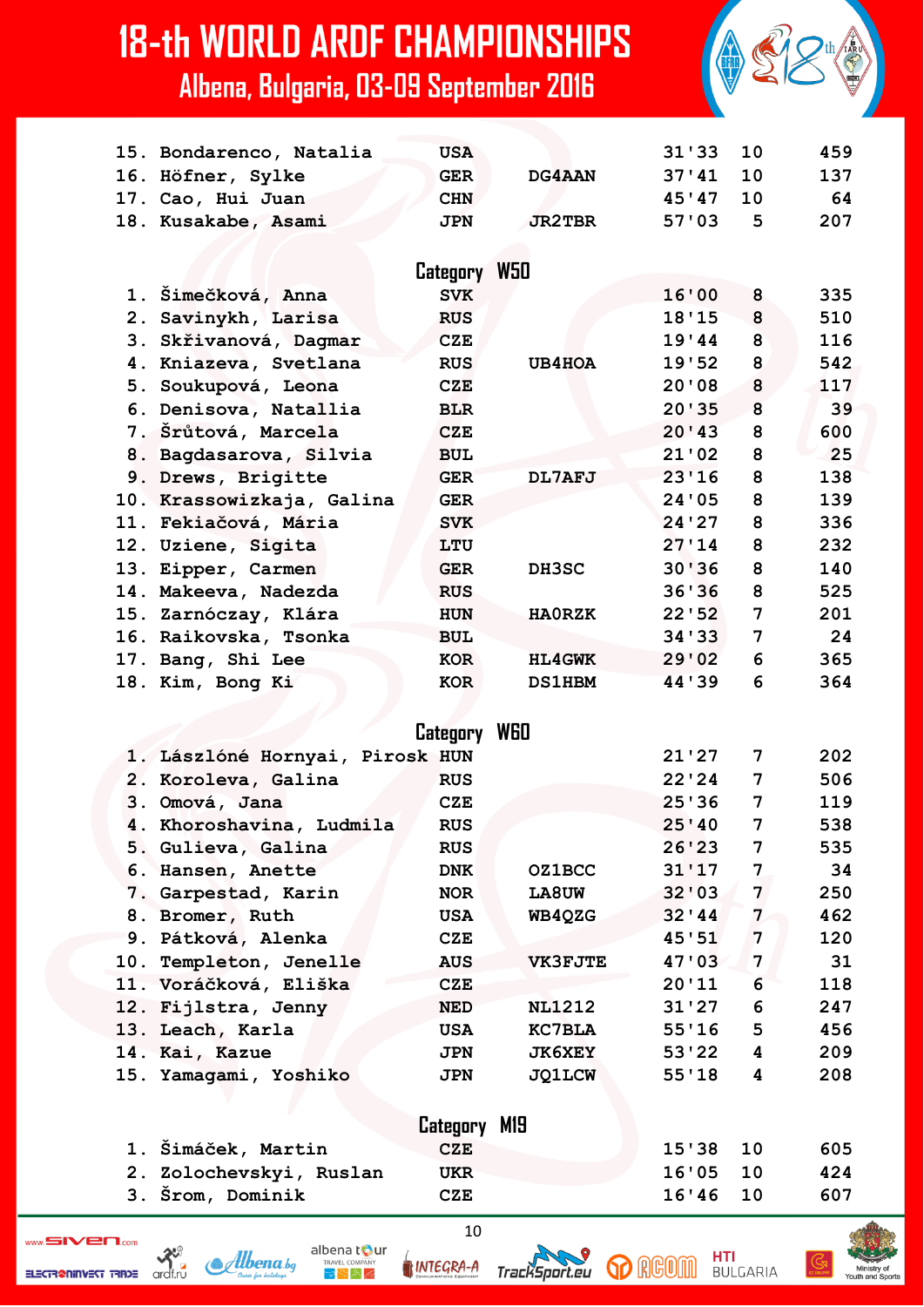| 4. Palamarchuk, Artem    | <b>UKR</b>   |               | 18'58   | 10 | 423          |
|--------------------------|--------------|---------------|---------|----|--------------|
| 5. Nadtochyi, Ruslan     | <b>UKR</b>   |               | 20'14   | 10 | 422          |
| 6. Kinc, Martin          | <b>CZE</b>   |               | 21'07   | 10 | 604          |
| 7. Savov, Stefan         | <b>BUL</b>   |               | 21'09   | 10 | 4            |
| 8. Jurčík, Tomáš         | <b>SVK</b>   |               | 21'27   | 10 | 320          |
| 9. Gherghescu, Alexandru | <b>ROM</b>   |               | 22'06   | 10 | 102          |
| 10. Tsenkov, Tsenko      | <b>BUL</b>   |               | 22'38   | 10 | $\mathbf{2}$ |
| 11. Tcelikov, Sergei     | <b>RUS</b>   |               | 22'52   | 10 | 520          |
| 12. Kužner, Marko        | <b>SLO</b>   | S54MA         | 23'20   | 10 | 344          |
| 13. Cuninka, Ján         | <b>SVK</b>   |               | 23'43   | 10 | 319          |
| 14. Wiktor, Zuraw        | <b>POL</b>   |               | 24'11   | 10 | 312          |
| 15. Stein, Nils          | <b>GER</b>   | DE5FOX        | 24'15   | 10 | 155          |
| 16. Gherghescu, Andrei   | <b>ROM</b>   |               | 24 ' 30 | 10 | 101          |
| 17. Kiril, Venev         | <b>BUL</b>   |               | 24'48   | 10 | $-5$         |
| 18. Grosman, Jan         | POL          |               | 24'58   | 10 | 303          |
| 19. Račko, Lukáš         | <b>SVK</b>   |               | 25'40   | 10 | 318          |
| 20. Nikita, Ivanov       | <b>RUS</b>   |               | 25'41   | 10 | 524          |
| 21. Hubert, Musiala      | POL          |               | 26'26   | 10 | 311          |
| 22. Gan, Jia Lin         | <b>CHN</b>   |               | 26'35   | 10 | 58           |
| 23. Komarov, Dmitrii     | <b>RUS</b>   |               | 28'55   | 10 | 523          |
| 24. Li, Xun Tai          | <b>CHN</b>   |               | 38'53   | 10 | 57           |
| 25. Matsuo, Chiaki       | <b>JPN</b>   | 234664        | 40'10   | 10 | 212          |
| 26. Nakayama, Hayato     | <b>JPN</b>   | 143603        | 42'25   | 10 | 210          |
| 27. Kawasoe, Yutaro      | <b>JPN</b>   | <b>JP3OEM</b> | 53'05   | 9  | 211          |
|                          |              |               |         |    |              |
|                          | Category M21 |               |         |    |              |
| 1. Fučík, Karel          | <b>CZE</b>   |               | 15'25   | 12 | 110          |
| 2. Oma, Jakub            | <b>CZE</b>   |               | 15'41   | 12 | 112          |
| 3. Shtanko, Sergii       | <b>UKR</b>   |               | 16'31   | 12 | 417          |
| 4. Šrom, Jakub           | <b>CZE</b>   |               | 16'40   | 12 | 603          |
| 5. Ivanko, Oleksii       | <b>UKR</b>   |               | 17'14   | 12 | 415          |
| 6. Kirgetov, Michail     | <b>RUS</b>   |               | 17'48   | 12 | 527          |
| 7. Babeu, Alexandru      | <b>ROM</b>   | Y09ITW        | 18'00   | 12 | 65           |
| 8. Raikov, Aleksandr     | <b>RUS</b>   |               | 19'33   | 12 | 503          |
| 9. Košut, Martin         | <b>SVK</b>   |               | 19'44   | 12 | 325          |
| 10. Kuriak, Jakub        | <b>SVK</b>   |               | 20'21   | 12 | 326          |
| 11. Kubisiak, Marek      | POL          | SP22637       | 22'25   | 12 | 302          |
| 12. Pu, Xiao Nian        | <b>CHN</b>   |               | 22'55   | 12 | 54           |
| 13. Čufer, David         | <b>SLO</b>   | S57DN         | 22'57   | 12 | 345          |
| 14. Marchuk, Oleksandr   | UKR          |               | 23'32   | 12 | 416          |
| 15. Král, Adam           | <b>SVK</b>   |               | 24'25   | 12 | 323          |
| 16. Hergert, Alexander   | <b>GER</b>   | <b>DE1ADH</b> | 24 ' 43 | 12 | 141          |
| 17. Kazymov, Vladislav   | <b>RUS</b>   |               | 25'33   | 12 | 531          |
| 18. Predanić, Stipe      | <b>CRO</b>   | 9A5SP         | 26'38   | 12 | 105          |
| 19. Ruzgis, Kestutis     | LTU          |               | 26'43   | 12 | 234          |
| 20. Pan, Zi Qiu          | <b>CHN</b>   |               | 27'00   | 12 | 59           |
|                          |              |               |         |    |              |

 $\sum_{\substack{\text{and for} \\ \text{and for}}}$ ELECTR@NINVEST TRADE

Albena.bg

albena tour INTEGRA-A

 $\mathbb{R}^{\mathbb{N}}$  in Eq

TrackSport.eu

11

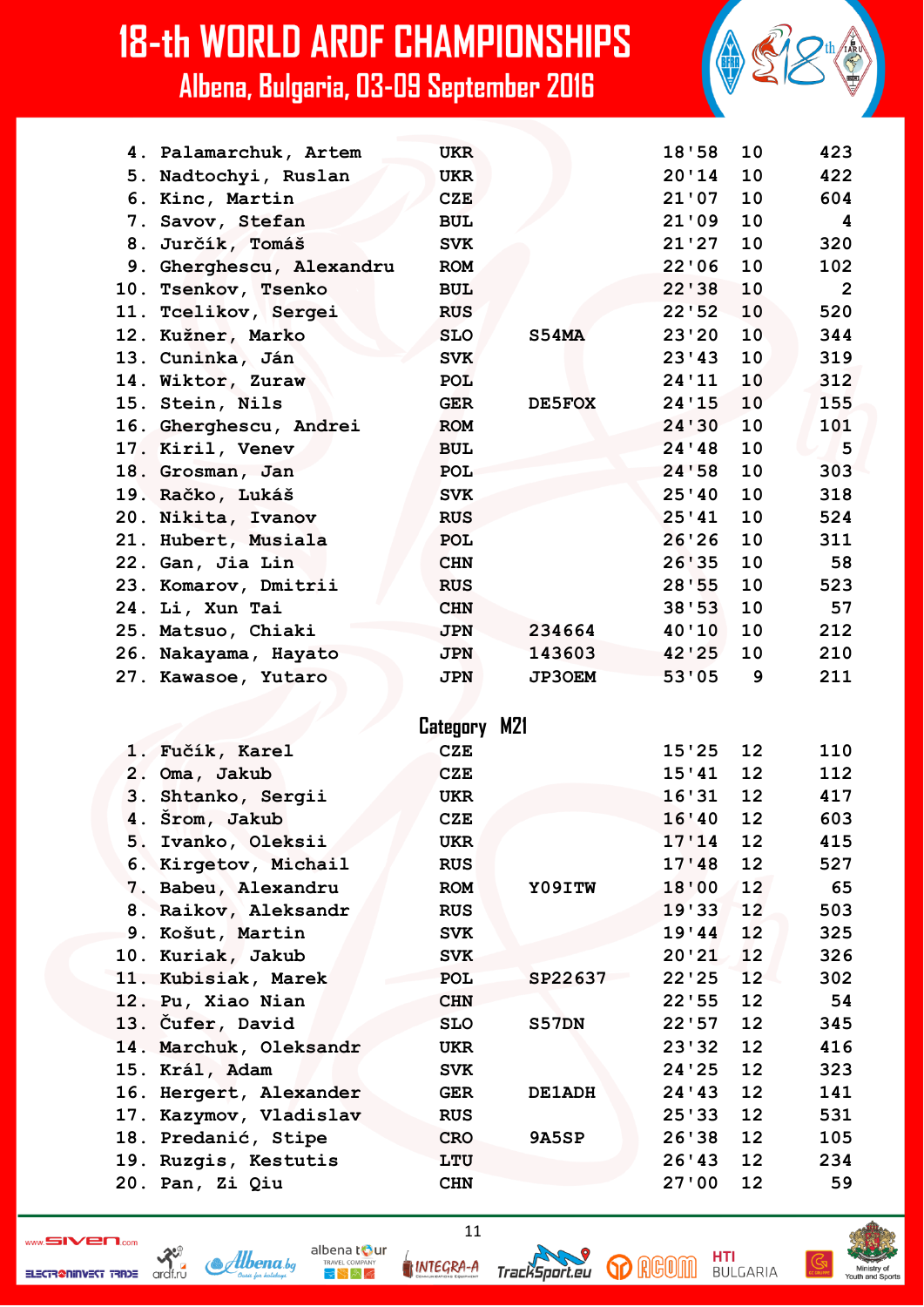| 21. Bartosz, Musiala    | <b>POL</b> |               | $27'37$ 12 |      | 310 |
|-------------------------|------------|---------------|------------|------|-----|
| 22. Ciocaneu, Alexandru | <b>ROM</b> |               | 28'10 12   |      | 69  |
| 23. Savov, Martin       | <b>BUL</b> |               | 29'44      | 12   | 3   |
| 24. Gaberc, Niko        | <b>SLO</b> | S56SON        | 29'54      | 12   | 346 |
| 25. Taupeka, Dzmitry    | <b>BLR</b> |               | $30'27$ 12 |      | 41  |
| 26. Dai, Nuo Ge         | <b>CHN</b> |               | 31'11      | 12   | 56  |
| 27. Pastor, Kai         | <b>GER</b> | <b>DGOYT</b>  | 32' 43' 12 |      | 142 |
| 28. Žnidarič, Andrej    | <b>SLO</b> | S56LLB        | $35'16$ 12 |      | 347 |
| 29. Pap, Gábor          | <b>HUN</b> | <b>HA8MGC</b> | 35'39 12   |      | 157 |
| 30. Lee, Kang Woo       | <b>KOR</b> | HL2PYQ        | 36'32 12   |      | 354 |
| 31. Hsueh-Hsien, Li     | <b>ROC</b> |               | 50'07      | 11   | 103 |
| 32. Cheng-Han, Yang     | <b>ROC</b> |               | 52'3       | 11   | 104 |
| 33. Kikuichi, Yoshifumi | <b>JPN</b> | <b>JF3KRL</b> | 46'12      | 10   | 215 |
| 34. Adachi, Yuto        | <b>JPN</b> | <b>JG1NFC</b> | 49'29      | $*8$ | 214 |
| 35. Kurogi, Kentaro     | <b>JPN</b> | <b>JL4NDN</b> | 45'59      | 7    | 213 |
|                         |            |               |            |      |     |

|     |                                 | Category M40 |               |       |    |     |
|-----|---------------------------------|--------------|---------------|-------|----|-----|
|     | 1. Davydenko, Iurii             | <b>UKR</b>   |               | 16'53 | 10 | 419 |
|     | 2. Mucsi, Mihály                | <b>HUN</b>   |               | 18'51 | 10 | 159 |
|     | 3. Zolochevskyi, Kostiantyn UKR |              |               | 19'07 | 10 | 420 |
|     | 4. Korolev, Dmitry              | <b>RUS</b>   |               | 19'27 | 10 | 609 |
|     | 5. Sletvold, Jon                | <b>NOR</b>   | <b>LA9NGA</b> | 19'56 | 10 | 249 |
|     | 6. Kostov, Zlatin               | <b>BUL</b>   | LZ2ZLA        | 19'57 | 10 | 14  |
|     | 7. Šístek, Daniel               | <b>CZE</b>   |               | 21'02 | 10 | 123 |
|     | 8. Marcu, Adrian                | <b>ROM</b>   | YO7LOI        | 21'12 | 10 | 100 |
|     | 9. Cherniavsky, Sergey          | <b>GER</b>   |               | 21'34 | 10 | 145 |
|     | 10. Petrov, Vadim               | <b>RUS</b>   |               | 23'02 | 10 | 521 |
| 11. | Afonkin, Vadim                  | <b>USA</b>   | KB1RL1        | 23'04 | 10 | 463 |
|     | 12. Žáček, Zbyněk               | <b>CZE</b>   |               | 23'15 | 10 | 121 |
|     | 13. Jereb, Ivo                  | <b>SLO</b>   | S57AL         | 23'19 | 10 | 348 |
| 14. | Lerjen, Martin                  | SUI          |               | 23'35 | 10 | 413 |
|     | 15. Bishop, Robin               | <b>GBR</b>   |               | 23'36 | 10 | 446 |
|     | 16. Trojer, Andrej              | <b>SLO</b>   | S50TA         | 23'38 | 10 | 349 |
|     | 17. Lehtosaari, Keijo           | FIN          | OH2ETM        | 27'36 | 10 | 134 |
| 18. | Krajcár, Lajos                  | <b>HUN</b>   | HA2QW         | 27'52 | 10 | 158 |
|     | 19. Tarmo, Gede                 | <b>EST</b>   |               | 28'35 | 10 | 133 |
|     | 20. Reichel, Uwe                | <b>GER</b>   | DL8UWE        | 28'45 | 10 | 143 |
|     | 21. Yan, Xu Zhang               | <b>CHN</b>   |               | 28'58 | 10 | 62  |
|     | 22. Andres, Viira               | <b>EST</b>   |               | 29'27 | 10 | 132 |
|     | 23. Lindell, Henrik             | <b>SWE</b>   |               | 29'51 | 10 | 409 |
|     | 24. Popov, Ruslan               | <b>RUS</b>   |               | 32'04 | 10 | 519 |
|     | 25. Lerjen, Michael             | SUI          | <b>HB9ENL</b> | 32'16 | 10 | 414 |
|     | 26. Kim, Jong Mo                | <b>KOR</b>   | <b>DS1CJK</b> | 32'26 | 10 | 358 |
|     | 27. Mitev, Nikolai              | <b>BUL</b>   | LZ4ND         | 32'32 | 10 | 15  |
|     | 28. Saito, Toshiyuki            | <b>JPN</b>   | <b>JN2LPL</b> | 33'56 | 10 | 216 |
|     | 29. Kasimov, Faid               | <b>BEL</b>   |               | 34'39 | 10 | 50  |

 $\sum_{\text{card.}r\cup\text{ }}$ ELECTR@NINVEST TRADE

Albena.bq

albena tour INTEGRA-A

 $\mathbb{R}^{\mathbb{N}}$  in Eq



 $12$ 

**p** RGOM

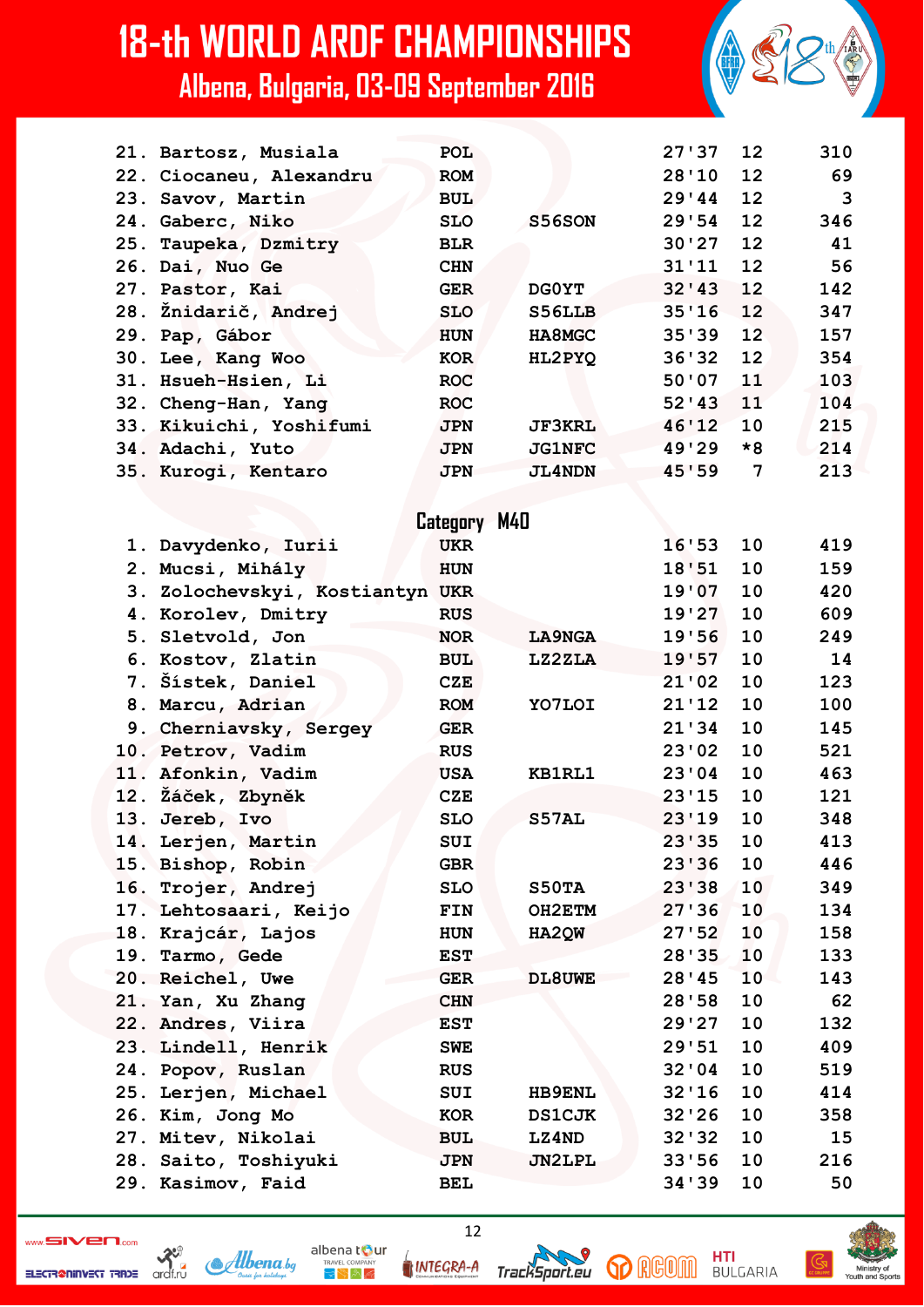| 30. Eichler, Gerald         | <b>GER</b>   | <b>DL1DSR</b> | 37'59   | 10 | 144 |
|-----------------------------|--------------|---------------|---------|----|-----|
| 31. Dinse, Björn            | <b>NED</b>   | PA4BWD        | 38'22   | 10 | 244 |
| 32. Heale, David            | <b>GBR</b>   | G6HGE         | 41'26   | 10 | 447 |
| 33. Kim, Young Ho           | <b>KOR</b>   | <b>DS2RDO</b> | 41'33   | 10 | 357 |
| 34. Nordwaeger, Pehr-Axel   | <b>SWE</b>   | <b>SMOBGU</b> | 43'28   | 10 | 410 |
| 35. Kužner, Miroslav        | <b>SLO</b>   | S52KK         | 48'23   | 10 | 353 |
| 36. Sindelka, Antonín       | CZE          |               | 19'17   | 9  | 122 |
| 37. Masilionis, Remigijus   | LTU          |               | 20'55   | 9  | 239 |
| 38. Kim, Duck-Ki            | <b>KOR</b>   | <b>DS3EXT</b> | 29'05   | 9  | 356 |
| 39. Ivanov, Ivailo          | <b>BUL</b>   | LZ4LO         | 30'34   | 9  | 16  |
| 40. Rutkowski, Remigiusz    | <b>POL</b>   |               | 34'34   | 8  | 306 |
| 41. Shimizu, Shigeru        | <b>JPN</b>   | 7M3RMD        | 53'50   | 8  | 217 |
| 42. Ishikawa, Tomomichi     | <b>JPN</b>   | <b>JL2THY</b> | 52'01   | 7  | 218 |
| 43. Harker, Kenneth         | <b>USA</b>   | WM5R          | 59'57   | 6  | 457 |
|                             |              |               |         |    |     |
|                             | Category M50 |               |         |    |     |
|                             | <b>GBR</b>   |               | 17'38   | 10 | 443 |
| 1. Williams, David          |              | M3WDD         | 17:53   | 10 | 511 |
| 2. Romanov, Viktor          | <b>RUS</b>   |               |         | 10 | 408 |
| 3. Evertsson, Bengt         | <b>SWE</b>   | SM4VMU        | 18'17   |    |     |
| 4. Mareček, Jiří            | <b>CZE</b>   | OK2BWN        | 18'35   | 10 | 126 |
| 5. Šimeček, Jozef           | <b>SVK</b>   | OM3WSJ        | 18'50   | 10 | 332 |
| 6. Košut, Ján               | <b>SVK</b>   |               | 19'17   | 10 | 334 |
| 7. Burgonutdinov, Albert    | <b>RUS</b>   |               | 19'33   | 10 | 533 |
| 8. Vlach, Miroslav          | CZE          | <b>OK1UMY</b> | 20'08   | 10 | 125 |
| 9. Olkov, Iurii             | <b>RUS</b>   |               | 20'10   | 10 | 537 |
| 10. Pugach, Mykhailo        | <b>UKR</b>   |               | 20'39   | 10 | 434 |
| 11. Zach, Jaroslav          | <b>CZE</b>   |               | 20'39   | 10 | 124 |
| 12. Babeu, Pavel            | <b>ROM</b>   | YO9TW         | 20'55   | 10 | 66  |
| 13. Deptulski, Tomasz       | <b>POL</b>   | SP2RIP        | 20'59   | 10 | 305 |
| 14. Dapkus, Robertas        | LTU          |               | 21'29   | 10 | 242 |
| 15. Gridin, Igor            | MDA          |               | 22'05   | 10 | 259 |
| 16. Zelenskyi, Sergii       | <b>UKR</b>   |               | 22'29   | 10 | 435 |
| 17. Parkhomenko, Viacheslav | <b>UKR</b>   |               | 22'46   | 10 | 436 |
| 18. Mejevoi, Nicolai        | <b>USA</b>   |               | 23'04   | 10 | 460 |
| 19. Nikolov, Daniel         | <b>BUL</b>   | LZ3FB         | 23'05   | 10 | 17  |
| 20. Soltysik, Andrew        | <b>GBR</b>   | G4KQW         | 23'29   | 10 | 445 |
| 21. Ehrsson, Ingvar         | <b>SWE</b>   | <b>SAOAMM</b> | 24'04   | 10 | 407 |
| 22. Denisov, Valery         | <b>BLR</b>   |               | 24 ' 07 | 10 | 38  |
| 23. Fekiač, Jozef           | <b>SVK</b>   | <b>OM3CCE</b> | 24 ' 48 | 10 | 331 |
| 24. Brunner, Sándor         | <b>HUN</b>   |               | 25'20   | 10 | 162 |
| 25. Vodenicharov, Georgi    | <b>BUL</b>   | <b>LZ1ZF</b>  | 25'34   | 10 | 19  |
| 26. Lee, In Won             | KOR          | HL2IYI        | 26'26   | 10 | 359 |
| 27. Stein, Dirk             | <b>GER</b>   | DL5KBI        | 26'36   | 10 | 147 |
| 28. Moravszki, János        | <b>HUN</b>   |               | 27'40   | 10 | 160 |
| 29. Hudeaev, Vladimir       | MDA          |               | 27'41   | 10 | 258 |
| 30. Wanner, Nikolai         | <b>GER</b>   |               | 27'44   | 10 | 148 |
|                             |              |               |         |    |     |

ELECTR@NINVEST TRADE

 $\frac{32}{x^{1.7}}$ 

albena tour Albena.bg  $R_{\rm F}$   $\approx$   $R_{\rm F}$ 

INTEGRA-A

13

**HTI**<br>BULGARIA **p** RGOM

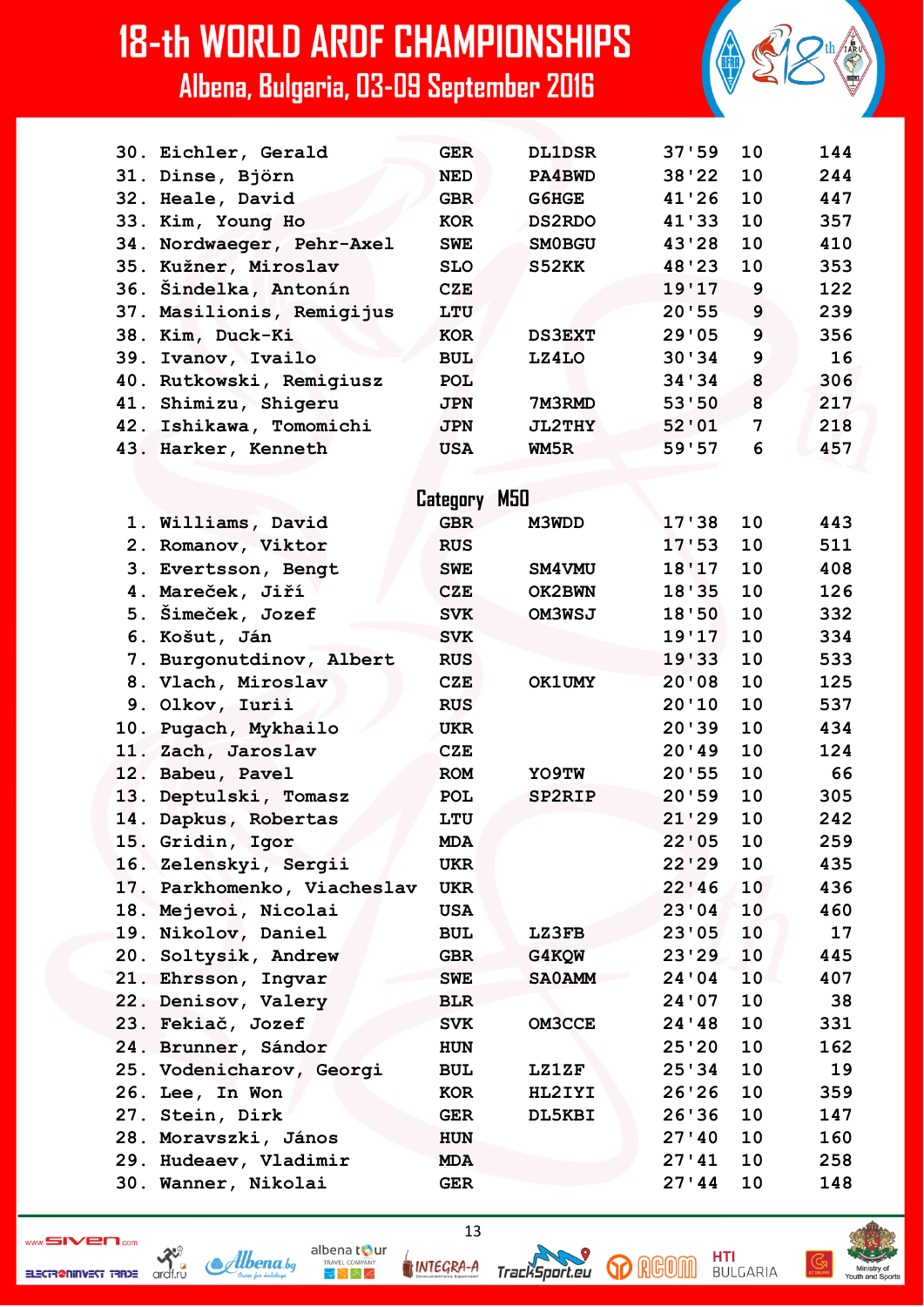|     | 31. Drews, Christian             | <b>GER</b>      | DL7APD        | 28'02 | 10 | 146 |
|-----|----------------------------------|-----------------|---------------|-------|----|-----|
|     | 32. Lee, Gun Chun                | <b>KOR</b>      | HL2WVO        | 28'18 | 10 | 360 |
|     | 33. Basys, Rimantas              | LTU             |               | 29'54 | 10 | 240 |
|     | 34. Van Britsom, Marc            | BEL             | ON4FOX        | 30'27 | 10 | 46  |
|     | 35. Petkov, Mincho               | <b>BUL</b>      | LZ2DF         | 32'14 | 10 | 28  |
|     | 36. Lee, Jong Min                | <b>KOR</b>      | <b>DS40KM</b> | 33'37 | 10 | 361 |
|     | 37. Reinhart, Hans-Jürg          | SUI             | <b>HB9CFB</b> | 35'28 | 10 | 412 |
|     | 38. Verburg, Edwin               | <b>NED</b>      | <b>PE5EDW</b> | 35'29 | 10 | 245 |
|     | 39. Nishihara, Tatsuo            | <b>JPN</b>      | <b>JA0QBY</b> | 36'44 | 10 | 219 |
|     | 40. Kete, Ivo                    | <b>SLO</b>      | S52IVO        | 36'36 | 10 | 351 |
| 40. | Wright, Bill                     | <b>USA</b>      | WB6CMD        | 36'46 | 10 | 465 |
|     | 42. Haugaard-Pedersen, Peder SWE |                 | <b>SMOGNS</b> | 37'24 | 10 | 406 |
|     | 43. Mimura, Masahiko             | <b>JPN</b>      | <b>JH1BVS</b> | 45'33 | 10 | 220 |
|     | 44. Cufer, Stanko                | <b>SLO</b>      | S57CD         | 21'52 | 9  | 350 |
|     | 45. Chalk, Steve                 | <b>GBR</b>      | <b>SWL</b>    | 23'46 | 9  | 444 |
|     | 46. Takii, Takao                 | <b>JPN</b>      | <b>JG5WTP</b> | 40'24 | 6  | 221 |
|     |                                  |                 |               |       |    |     |
|     |                                  | MGO<br>Category |               |       |    |     |
|     | 1. Guliev, Chermen               | <b>RUS</b>      |               | 14'32 | 8  | 534 |
|     | 2. Romanenko, Basyl              | <b>UKR</b>      |               | 15'08 | 8  | 439 |
|     | 3. Nagy, Béla                    | <b>HUN</b>      | HA8BE         | 17'50 | 8  | 164 |
|     | 4. Mukhitov, Nazhib              | <b>RUS</b>      |               | 17'59 | 8  | 507 |
| 5.  | Kirev, Dimitar                   | <b>BUL</b>      |               | 18'14 | 8  | 26  |
|     | 6. László, Károly                | <b>HUN</b>      |               | 18'45 | 8  | 166 |
|     | 7. Fursa, Oleg                   | <b>UKR</b>      |               | 19'10 | 8  | 437 |
|     | 8. Höfner, Bernd                 | <b>GER</b>      | DL1AQ         | 19'13 | 8  | 150 |
|     | 9. Turský, Ján                   | <b>SVK</b>      |               | 20'51 | 8  | 337 |
|     | 10. Zbigniew, Madrzynski         | <b>POL</b>      | SP2JNK        | 20'54 | 8  | 309 |
|     | 11. Boev, Vlad                   | <b>BUL</b>      | 2E0VLB        | 20'59 | 8  | 18  |
|     | 12. Götte, Heinrich              | <b>GER</b>      |               | 22'02 | 8  | 151 |
|     | 13. Baxa, Jaromír                | <b>CZE</b>      | OK1JBX        | 22'04 | 8  | 129 |
|     | 14. Ono, Masao                   | <b>JPN</b>      | <b>JR1EYZ</b> | 22'19 | 8  | 222 |
| 15. | Ivanchykhin, Mykola              | <b>UKR</b>      |               | 22'50 | 8  | 438 |
| 16. | Wittek, Claus-Dieter             | <b>GER</b>      | DF8QJ         | 24'21 | 8  | 152 |
| 17. | Ljungström, Peter                | <b>SWE</b>      | SM5KMU        | 24'28 | 8  | 403 |
| 18. | Garipov, Hristo                  | <b>BUL</b>      | LZ2CT         | 24'51 | 8  | 27  |
|     | 19. Schuh, Michael               | <b>USA</b>      | KF7QDZ        | 25'09 | 8  | 451 |
|     | 20. Hansen, Villy                | <b>DNK</b>      | OZ6KH         | 25'33 | 8  | 35  |
|     | 21. Winter, Lubomír              | <b>CZE</b>      | <b>OK1DPW</b> | 26'28 | 8  | 127 |
|     | 22. Palmquist, Jan               | <b>SWE</b>      | SM5FUG        | 26'41 | 8  | 404 |
|     | 23. Nurgaliev, Yury              | <b>RUS</b>      | RW9WS         | 26'50 | 8  | 500 |
|     | 24. Vanhalst, Marc               | <b>BEL</b>      | ON6HI         | 26'51 | 8  | 45  |
| 25. | Pavelek, Viktor                  | <b>SVK</b>      | OM1DX         | 26'56 | 8  | 338 |
|     | 26. Roethe, Nicholas             | <b>CAN</b>      |               | 28'14 | 8  | 51  |
| 27. | Larsen, Ivar                     | <b>DNK</b>      | OZ4UR         | 29'26 | 8  | 36  |
|     | 28. Templeton, Ewen              | <b>AUS</b>      | VK30W         | 29'56 | 8  | 32  |

ELECTR@NINVEST TRADE

 $\sum_{\substack{\text{and for} \\ \text{and for}}}$ Albena.bg albena tour INTEGRA-A

 $R_{\rm F}$   $\approx$   $R_{\rm F}$ 



14

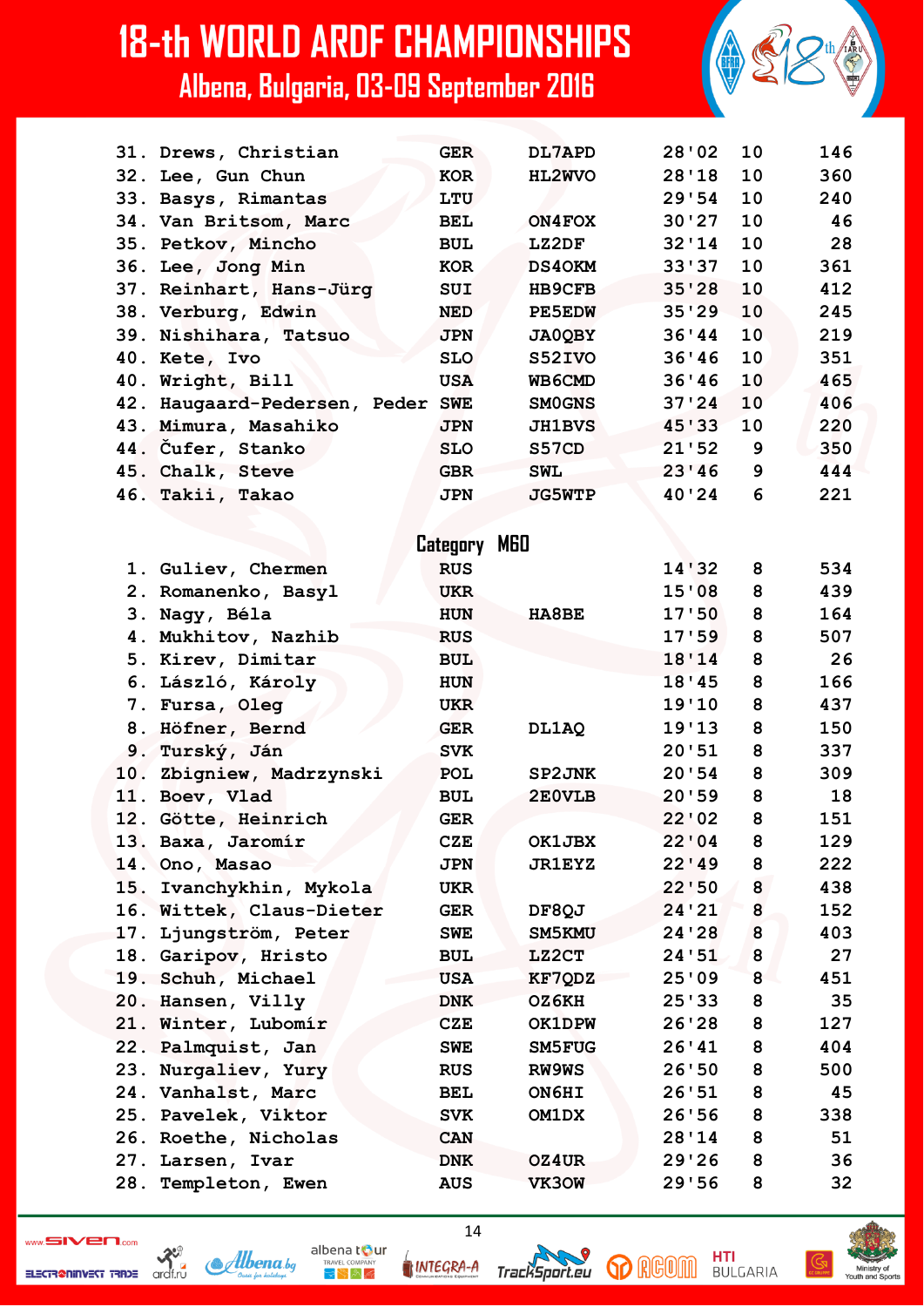| 29. Blomann, Antonín     |                                  | <b>CZE</b>   |               | 30'51      | 8 | 128 |
|--------------------------|----------------------------------|--------------|---------------|------------|---|-----|
| 30. Kovács, Attila Gábor |                                  | HUN          |               | 31'19      | 8 | 165 |
| 31. Nishiuchi, Shuichi   |                                  | <b>JPN</b>   | <b>JA7EWX</b> | 32'39      | 8 | 223 |
| 32. Huberman, Joseph     |                                  | <b>USA</b>   | K5JGH         | 33'47      | 8 | 455 |
| 33. Marriott, John       |                                  | <b>GBR</b>   | <b>MOOJM</b>  | 33'51      | 8 | 450 |
| 34. Namgung, Kuhn        |                                  | <b>KOR</b>   | <b>HL2DDS</b> | 36'26      | 8 | 363 |
| 35. Cho, Dong Ik         |                                  | <b>KOR</b>   | <b>HL4GWB</b> | 39'56      | 8 | 362 |
| 36. Maruyama, Tadashi    |                                  | <b>JPN</b>   | <b>JA0HWC</b> | 49'12      | 8 | 224 |
| SPW Eriksson, Christer   |                                  | <b>SWE</b>   |               | <b>DNF</b> |   | 405 |
|                          |                                  |              |               |            |   |     |
|                          |                                  | Category M70 |               |            |   |     |
| 1. Korshunov, Viktor     |                                  | <b>UKR</b>   |               | 16'10      | 7 | 441 |
| 2. Sudnik, Jurii         |                                  | <b>RUS</b>   | R2TT          | 17'31      | 7 | 536 |
| 3. Svensson, Gunnar      |                                  | <b>SWE</b>   | SM0689        | 19'08      | 7 | 400 |
| 4. Korolev, Lev          |                                  | <b>RUS</b>   |               | 19'09      | 7 | 505 |
| 5. Lenander, Bo          |                                  | <b>SWE</b>   | SM5CJW        | 19'34      | 7 | 401 |
| 6. Kochergin, Alexandr   |                                  | <b>KAZ</b>   | UN2J          | 19'37      | 7 | 227 |
| 7. Rudolf, Paul          |                                  | <b>SUI</b>   | <b>HB9AIR</b> | 20'10      | 7 | 411 |
| 8. Kuzmin, Vadim         |                                  | <b>RUS</b>   |               | 20'50      | 7 | 526 |
| 9. Baranovskyi, Viktor   |                                  | <b>UKR</b>   |               | 21'02      | 7 | 440 |
| 10. Leach, Harley        |                                  | <b>USA</b>   | KI7XF         | 21'13      | 7 | 454 |
| 11. Hergert, Reinhard    |                                  | <b>GER</b>   | <b>DJ1MHR</b> | 21'54      | 7 | 153 |
| 12. Schwider, Dieter     |                                  | <b>GER</b>   | DF7XU         | 22'24      | 7 | 154 |
| 13. Titterington, Bob    |                                  | <b>GBR</b>   | G3ORY         | 22'54      | 7 | 449 |
|                          | 14. Wladyslaw, Pietrzykowski POL |              | <b>SP9GNM</b> | 23'28      | 7 | 308 |
| 15. Cooley, Robert       |                                  | <b>USA</b>   | <b>KF6VSE</b> | 24'06      | 7 | 461 |
| 16. Börcsök, István      |                                  | <b>HUN</b>   | <b>HA8ZG</b>  | 25'03      | 7 | 169 |
| 17. Nestorov, Angel      |                                  | <b>BUL</b>   | <b>LZ1AG</b>  | 26'18      | 7 | 29  |
| 18. Paál, András         |                                  | <b>HUN</b>   | <b>HGOHK</b>  | 26'38      | 7 | 167 |
| 19. Burlachenko, Vasilij |                                  | <b>MDA</b>   |               | 29'31      | 7 | 251 |
| 20. Nilsson, Olle        |                                  | <b>SWE</b>   | <b>SMOKON</b> | 30'40      | 7 | 402 |
| 21. Hoek, Jan            |                                  | <b>NED</b>   | <b>PAOJNH</b> | 31'25      | 7 | 246 |
| 22. Frölich, Henrich     |                                  | HUN          | <b>HA5BF</b>  | 31'45      | 7 | 168 |
| 23. Hayakawa, Toyonori   |                                  | <b>JPN</b>   | <b>JA1MVQ</b> | 32'37      | 7 | 226 |
| 24. Vickers, Robert      |                                  | <b>GBR</b>   | G3ORI         | 33'50      | 7 | 448 |
| 25. Onič, Jožef          |                                  | <b>SLO</b>   | S51T          | 39'42      | 7 | 352 |
| 26. Hosaka, Noboru       |                                  | <b>JPN</b>   | <b>JE1XXK</b> | 47'40      | 7 | 225 |
| 27. Bykowski, Ryszard    |                                  | POL          | SP9120        | 55'20      | 7 | 300 |

ELECTR@NINVEST TRADE



15

**INTEGRA-A** 

albena tour

 $\bigtriangledown \bigtriangledown \bigtriangleup \bigwedge \mathcal{A}$ 

TrackSport.eu



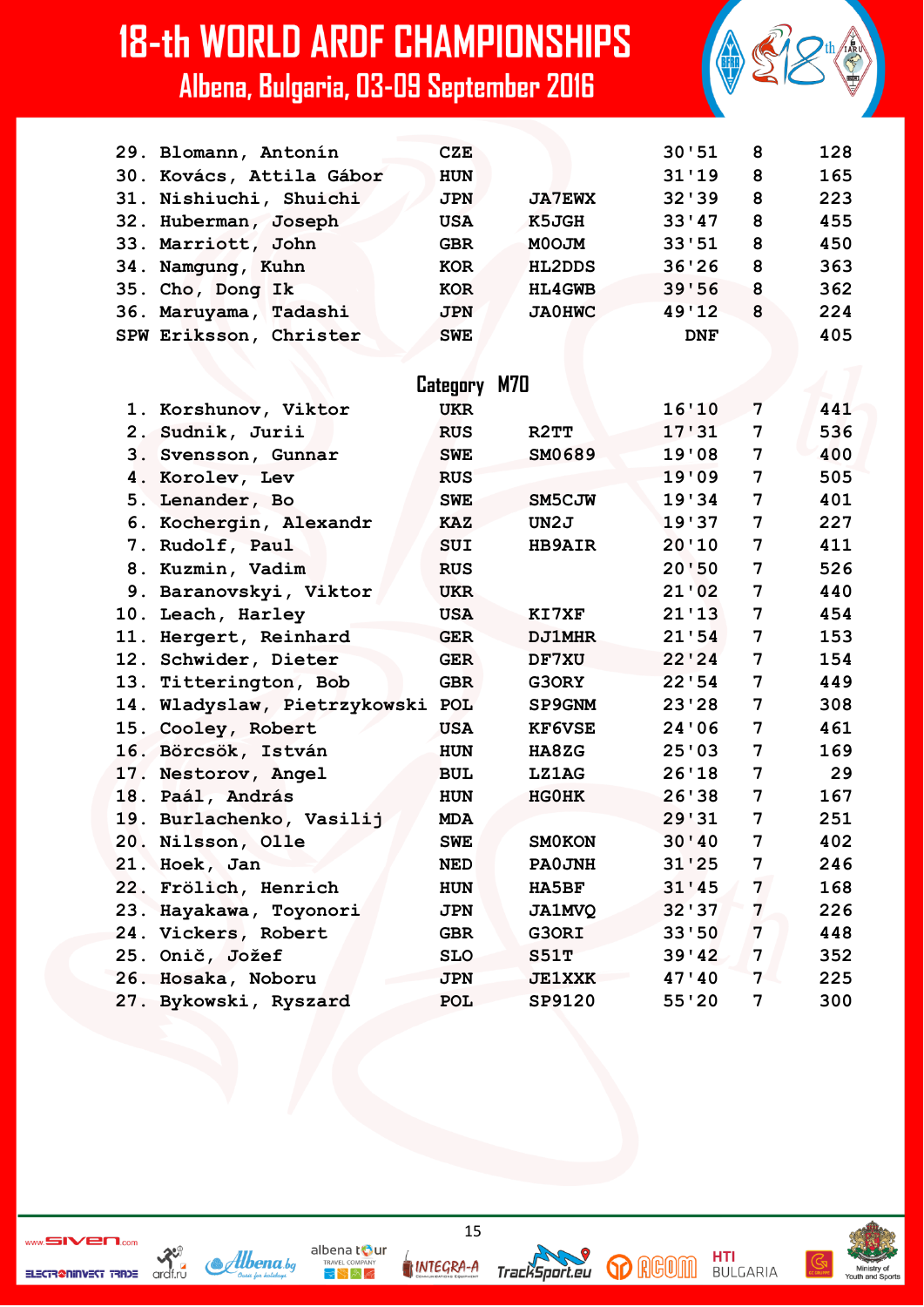#### **6.9.2016 - Classic 2-/80-m-band**

|     |                            | Category W19 |               |         |                |     |
|-----|----------------------------|--------------|---------------|---------|----------------|-----|
|     | 1. Ovchinnikova, Tatyana   | <b>RUS</b>   |               | 66'02   | 5              | 532 |
|     | 2. Naumenko, Luchana       | <b>UKR</b>   |               | 66'06   | 5              | 430 |
|     | 3. Deptulska, Maria        | <b>POL</b>   | <b>SP2KMH</b> | 79'32   | 5              | 304 |
|     | 4. Bžatková, Kateřina      | CZE          |               | 80'33   | 5              | 608 |
|     | 5. Piskareva, Kristina     | <b>RUS</b>   |               | 82'56   | 5              | 541 |
|     | 6. Diaksova, Andrea        | <b>BUL</b>   |               | 83'28   | 5              | 6   |
|     | 7. Košutová, Katarína      | <b>SVK</b>   |               | 88'39   | 5              | 321 |
|     | 8. Rogovinskaia, Polina    | <b>RUS</b>   |               | 89'23   | 5              | 540 |
|     | 9. Marcu, Valentina        | <b>ROM</b>   |               | 92'17   | 5              | 67  |
|     | 10. Ishchenko, Anastasiia  | <b>UKR</b>   |               | 101'45  | 5              | 431 |
|     | 11. Sobotková, Anna        | <b>CZE</b>   |               | 103'35  | 5              | 106 |
|     | 12. Tsenkova, Patritsia    | <b>BUL</b>   |               | 104'49  | 5              | 8   |
|     | 13. Bouchalová, Justýna    | CZE          |               | 105'50  | 5              | 107 |
|     | 14. Petrovska, Yana        | <b>UKR</b>   |               | 109'59  | 5              | 432 |
|     | 15. Diaksova, Eva          | <b>BUL</b>   |               | 112'00  | 5              | 7   |
|     | 16. Filová, Barbora        | <b>SVK</b>   |               | 115'49  | 5              | 322 |
|     | 17. Washiya, Nanako        | <b>JPN</b>   | 731053        | 116'22  | 3              | 203 |
|     | OVT Liu, Jun Le            | <b>CHN</b>   |               | 140'47  | 3              | 60  |
|     | OVT Jiang, Zhao Fei Fan    | <b>CHN</b>   |               | 150'36  | 3              | 63  |
|     | OVT Umehara, Moeno         | <b>JPN</b>   | 133537        | 151'49  | $\overline{2}$ | 204 |
|     | OVT Chireeva, Tatiana      | <b>MDA</b>   |               | 167'46  | $\mathbf{3}$   | 260 |
|     |                            |              |               |         |                |     |
|     |                            | Category W21 |               |         |                |     |
|     | 1. Raikova, Svetlana       | <b>RUS</b>   |               | 57'37   | 5              | 504 |
|     | 2. Omová, Michaela         | <b>CZE</b>   |               | 64'06   | 5              | 108 |
|     | 3. Voráčková, Lenka        | CZE          |               | 65'39   | 5              | 601 |
|     | 4. Giklova, Natalia        | <b>RUS</b>   |               | 66'47   | 5              | 502 |
|     | 5. Denisova, Anastasia     | <b>BLR</b>   |               | 71'55   | 5              | 37  |
|     | 6. Veremeienko, Yevheniia  | <b>UKR</b>   |               | 74'19   | 5              | 427 |
|     | 7. Kolomnina, Ekaterina    | <b>RUS</b>   |               | 75'20   | 5              | 512 |
|     | 8. Diaksova, Antoaneta     | <b>BUL</b>   |               | 76'20   | 5              | 9   |
|     | 9. Parkhomenko, Oleksandra | <b>UKR</b>   |               | 80'09   | 5              | 428 |
|     | 10. Fučíková, Hana         | <b>CZE</b>   |               | 81'34   | 5              | 109 |
| 11. | Macinská, Jana             | <b>SVK</b>   |               | 82'28   | 5              | 330 |
|     | 12. Dapkute, Iveta         | LTU          |               | 84 ' 42 | 5              | 261 |
|     | 13. Fursa, Olena           | <b>UKR</b>   |               | 86'31   | 5              | 426 |
|     | 14. Zasheva, Iveta         | <b>BUL</b>   |               | 86'43   | 5              | 11  |
|     | 15. Dolníková, Veronika    | <b>SVK</b>   |               | 87'37   | 5              | 329 |
|     | 16. Čufer, Ana             | <b>SLO</b>   | S52NAO        | 97'01   | 5              | 341 |

ELECTR@NINVEST TRADE

 $\mathcal{R}^3$  $\mathcal{A}$ lbena bg



 $8 - 2 - 2$ 

16

**GD** RGOM

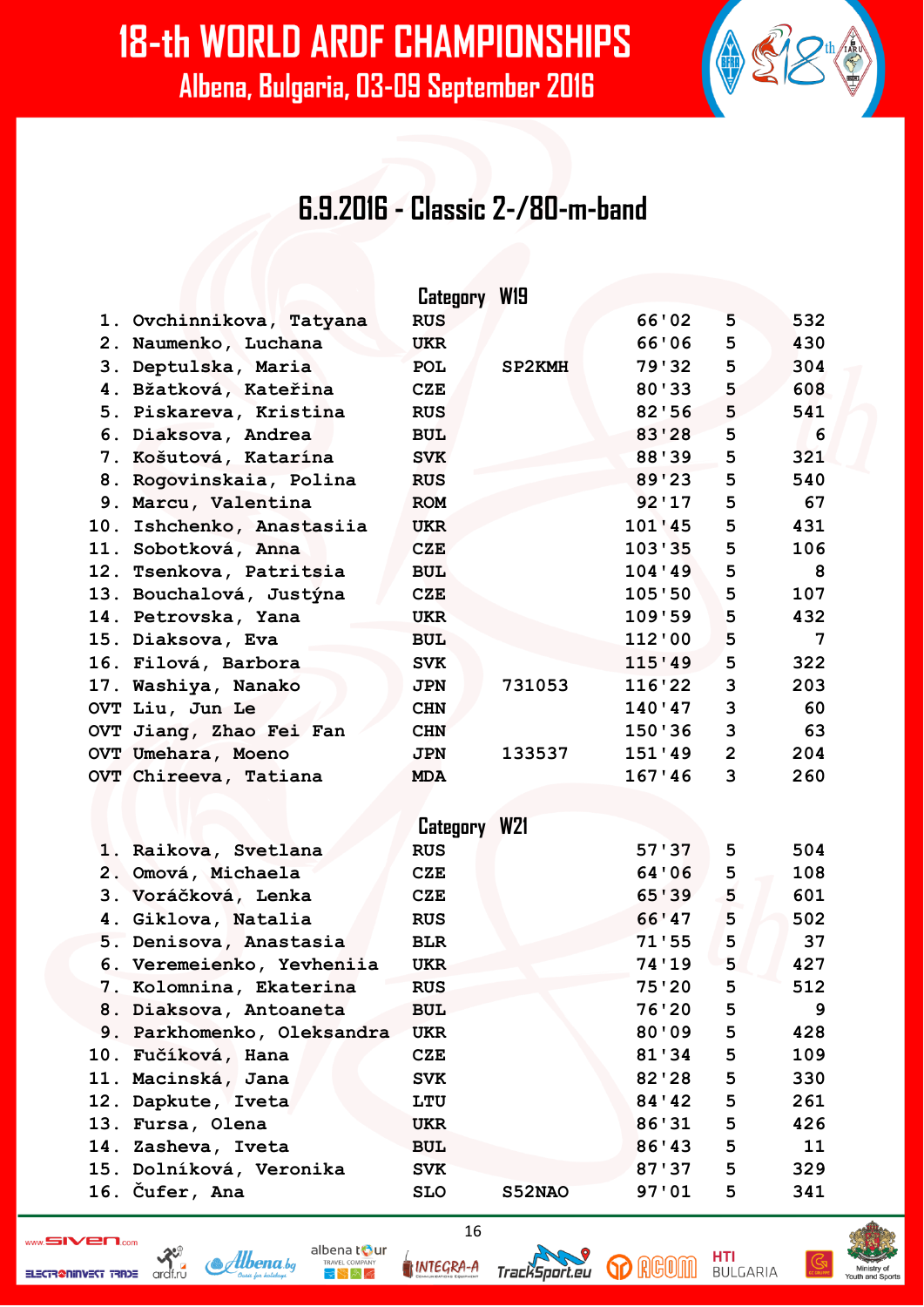| 17. Byrdy, Urszula        | <b>POL</b>   | <b>SP9KAT</b> | 98'46      | 5              | 307 |
|---------------------------|--------------|---------------|------------|----------------|-----|
| 18. Huberman, Lori        | <b>USA</b>   |               | 110'35     | 5              | 458 |
| 19. Králová, Miriam       | <b>SVK</b>   |               | 111'54     | 5              | 328 |
| 20. Berse, Kathrin        | <b>GER</b>   |               | 113'09     | 5              | 136 |
| 21. Levičar, Petra        | <b>SLO</b>   | S58APL        | 114'31     | 5              | 342 |
| 22. Valcheva, Stanimira   | <b>BUL</b>   |               | 117'57     | 5              | 10  |
| 23. Yan, Ru Yu            | <b>CHN</b>   |               | 132'45     | 5              | 53  |
| 24. Palanciuc, Silvia     | <b>MDA</b>   |               | 121'15     | 4              | 252 |
| 25. Covaliova, Margarita  | <b>MDA</b>   |               | 136'44     | 4              | 257 |
| 26. Li, Yun Zhou          | <b>CHN</b>   |               | 124'18     | 3              | 61  |
| 27. Zhang, Wen Yan        | <b>CHN</b>   |               | 109'28     | $\overline{2}$ | 55  |
| 28. Radi, Nina            | <b>SLO</b>   | S570NR        | 139'41     | $\overline{2}$ | 343 |
| OVT Bondarenco, Alexandra | <b>USA</b>   |               | 146'26     | 4              | 452 |
| <b>OVT Sato, Arisa</b>    | <b>JPN</b>   | 143532        | 193'26     | 4              | 205 |
| SPW Fedorina, Iulia       | <b>MDA</b>   | <b>ER1LIS</b> | <b>DNF</b> |                | 253 |
|                           |              |               |            |                |     |
|                           | Category W35 |               |            |                |     |
| 1. Daudaraviciene, Vita   | LTU          |               | 55'02      | 5              | 229 |
| 2. Platonova, Irina       | <b>RUS</b>   |               | 55'31      | 5              | 509 |
| 3. Godunova, Svetlana     | <b>RUS</b>   |               | 56'44      | 5              | 518 |
| 4. Šimáčková, Jitka       | <b>CZE</b>   |               | 62'29      | 5              | 114 |
| 5. Simečková, Barbora     | <b>SVK</b>   |               | 64'20      | 5              | 339 |
| 6. Manea, Ramona          | <b>ROM</b>   | YO7MAE        | 65'01      | 5              | 68  |
| 7. Mateeva, Steliana      | <b>BUL</b>   |               | 70:54      | 5              | 21  |
| 8. Kalenova, Svetlana     | <b>RUS</b>   |               | 72'10      | 5              | 539 |
| 9. Hrakholskaya, Ala      | <b>BLR</b>   |               | 75'35      | 5              | 40  |
| 10. Kulicka, Agata        | POL          | SQ5AXK        | 80'27      | 5              | 301 |
| 11. Mezhevaya, Alla       | <b>USA</b>   |               | 80'53      | 5              | 453 |
| 12. Sokolova, Juliya      | <b>BUL</b>   |               | 80'56      | 5              | 20  |
| 13. Bartkeviciene, Ausra  | LTU          |               | 85'25      | 5              | 231 |
| 14. Ondrouchová, Ludmila  | <b>CZE</b>   |               | 90'15      | 5              | 115 |
| 15. Hažmuková, Pavla      | <b>CZE</b>   |               | 96'19      | 5              | 113 |
| 16. Bondarenco, Natalia   | <b>USA</b>   |               | 111'41     | 5              | 459 |
| 17. Biró, Katalin Anna    | <b>HUN</b>   | <b>HA5AWJ</b> | 115'09     | 5              | 170 |
| 18. Kusakabe, Asami       | <b>JPN</b>   | <b>JR2TBR</b> | 118'47     | 4              | 207 |
| 19. Cao, Hui Juan         | <b>CHN</b>   |               | 114'28     | $\mathbf{2}$   | 64  |
|                           |              |               |            |                |     |
|                           | Category     | W50           |            |                |     |
| 1. Savinykh, Larisa       | <b>RUS</b>   |               | 56'13      | 4              | 510 |
| 2. Krassowizkaja, Galina  | <b>GER</b>   |               | 57'27      | 4              | 139 |
| 3. Kniazeva, Svetlana     | <b>RUS</b>   | <b>UB4HOA</b> | 59'26      | 4              | 542 |
| 4. Zarnóczay, Klára       | <b>HUN</b>   | <b>HAORZK</b> | 64'29      | 4              | 201 |
| 5. Fekiačová, Mária       | <b>SVK</b>   |               | 68'50      | 4              | 336 |
| 6. Bagdasarova, Silvia    | <b>BUL</b>   |               | 73'02      | 4              | 25  |
| 7. Šimečková, Anna        | <b>SVK</b>   |               | 75:54      | 4              | 335 |
| 8. Soukupová, Leona       | <b>CZE</b>   |               | 76'42      | 4              | 117 |
|                           |              |               |            |                |     |

ELECTR@NINVEST TRADE

 $\frac{1}{\sqrt{2}}$ Albena.bg albena tour INTEGRA-A

 $\bigtriangledown \bigtriangledown \bigwedge \bigtriangledown \bigtriangleup$ 



17

**p** RGOM

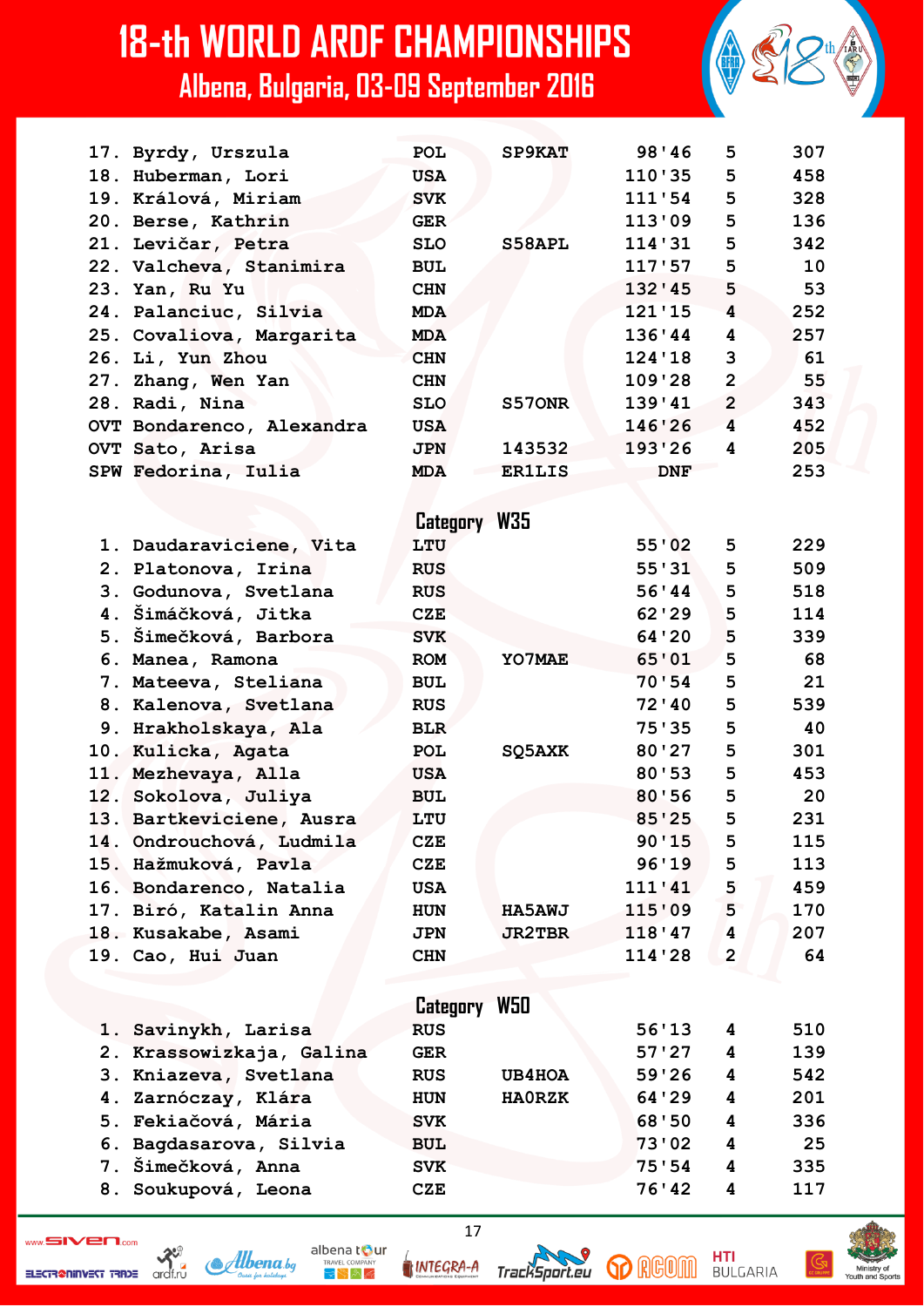|     | 9. Radics, Anna Mária           | <b>HUN</b> |                | 78'37  | 4              | 200 |
|-----|---------------------------------|------------|----------------|--------|----------------|-----|
|     | 10. Šrůtová, Marcela            | <b>CZE</b> |                | 85'13  | 4              | 600 |
|     | 11. Drews, Brigitte             | <b>GER</b> | DL7AFJ         | 90'13  | 4              | 138 |
|     | 12. Eipper, Carmen              | <b>GER</b> | DH3SC          | 90'27  | 4              | 140 |
|     | 13. Skřivanová, Dagmar          | <b>CZE</b> |                | 91'49  | 4              | 116 |
|     | 14. Denisova, Natallia          | <b>BLR</b> |                | 101'52 | 4              | 39  |
| 15. | Makeeva, Nadezda                | <b>RUS</b> |                | 107'33 | 4              | 525 |
|     | 16. Bang, Shi Lee               | <b>KOR</b> | <b>HL4GWK</b>  | 95'50  | 3              | 365 |
|     | 17. Raikovska, Tsonka           | <b>BUL</b> |                | 131'14 | 3              | 24  |
|     | 18. Kim, Bong Ki                | <b>KOR</b> | <b>DS1HBM</b>  | 116'57 | $\overline{2}$ | 364 |
|     | Uziene, Sigita                  | LTU        |                | 50'50  | $\mathbf{B}$   | 232 |
|     |                                 |            |                |        |                |     |
|     |                                 | Category   | <b>WGO</b>     |        |                |     |
|     | 1. Koroleva, Galina             | <b>RUS</b> |                | 70'16  | 4              | 506 |
|     | 2. Lászlóné Hornyai, Pirosk HUN |            |                | 81'56  | 4              | 202 |
|     | 3. Khoroshavina, Ludmila        | <b>RUS</b> |                | 90:54  | 4              | 538 |
|     | 4. Voráčková, Eliška            | <b>CZE</b> |                | 93'07  | 4              | 118 |
|     | 5. Fijlstra, Jenny              | <b>NED</b> | <b>NL1212</b>  | 93'33  | 4              | 247 |
|     | 6. Gulieva, Galina              | <b>RUS</b> |                | 96'16  | 4              | 535 |
|     | 7. Pátková, Alenka              | <b>CZE</b> |                | 99'47  | 4              | 120 |
|     | 8. Omová, Jana                  | <b>CZE</b> |                | 112'53 | 4              | 119 |
|     | 9. Bromer, Ruth                 | <b>USA</b> | WB4QZG         | 118'57 | 3              | 462 |
|     | 10. Hansen, Anette              | <b>DNK</b> | <b>OZ1BCC</b>  | 119'44 | 3              | 34  |
|     | 11. Garpestad, Karin            | <b>NOR</b> | LA8UW          | 138'18 | 3              | 250 |
|     | OVT Yamagami, Yoshiko           | <b>JPN</b> | <b>JQ1LCW</b>  | 158'58 | $\overline{2}$ | 208 |
|     | OVT Templeton, Jenelle          | <b>AUS</b> | <b>VK3FJTE</b> | 161'30 | 3              | 31  |
|     | Kai, Kazue                      | <b>JPN</b> | <b>JK6XEY</b>  | 168'04 | $\, {\bf B}$   | 209 |
|     |                                 |            |                |        |                |     |
|     |                                 | Category   | M19            |        |                |     |
|     | 1. Zolochevskyi, Ruslan         | <b>UKR</b> |                | 50'58  | 5              | 424 |
|     | 2. Šimáček, Martin              | <b>CZE</b> |                | 54 33  | 5              | 605 |
|     | 3. Bakchinov, Vladimir          | <b>RUS</b> |                | 58'59  | 5              | 501 |
|     | 4. Nikita, Ivanov               | <b>RUS</b> |                | 59'02  | 5              | 524 |
|     | 5. Cuninka, Ján                 | <b>SVK</b> |                | 60'38  | 5              | 319 |
|     | 6. Srom, Dominik                | <b>CZE</b> |                | 63'13  | 5              | 607 |
|     | 7. Kinc, Martin                 | <b>CZE</b> |                | 65'38  | 5              | 604 |
|     | 8. Savov, Martin                | <b>BUL</b> |                | 66'43  | 5              | 3   |
|     | 9. Nadtochyi, Ruslan            | <b>UKR</b> |                | 70'17  | 5              | 422 |
|     | 10. Dochev, Pavel               | <b>BUL</b> |                | 71'23  | 5              | 1   |
|     | 11. Račko, Lukáš                | <b>SVK</b> |                | 73'25  | 5              | 318 |
|     | 12. Palamarchuk, Artem          | <b>UKR</b> |                | 73'26  | 5              | 423 |
|     | 13. Volbikas, Rolandas          | LTU        |                | 73'59  | 5              | 233 |
|     | 14. Stein, Nils                 | <b>GER</b> | <b>DE5FOX</b>  | 80'07  | 5              | 155 |
|     | 15. Kužner, Marko               | <b>SLO</b> | S54MA          | 81'36  | 5              | 344 |
|     | 16. Jurčík, Tomáš               | <b>SVK</b> |                | 82'23  | 5              | 320 |
|     | 17. Wiktor, Zuraw               | POL        |                | 83'09  | 5              | 312 |
|     |                                 |            |                |        |                |     |

 $\frac{1}{\sqrt{2}}$ ELECTR@NINVEST TRADE



INTEGRA-A

albena tour

 $\mathbb{R}^{\mathbb{N}}$  in Eq

18



**p** RGOM

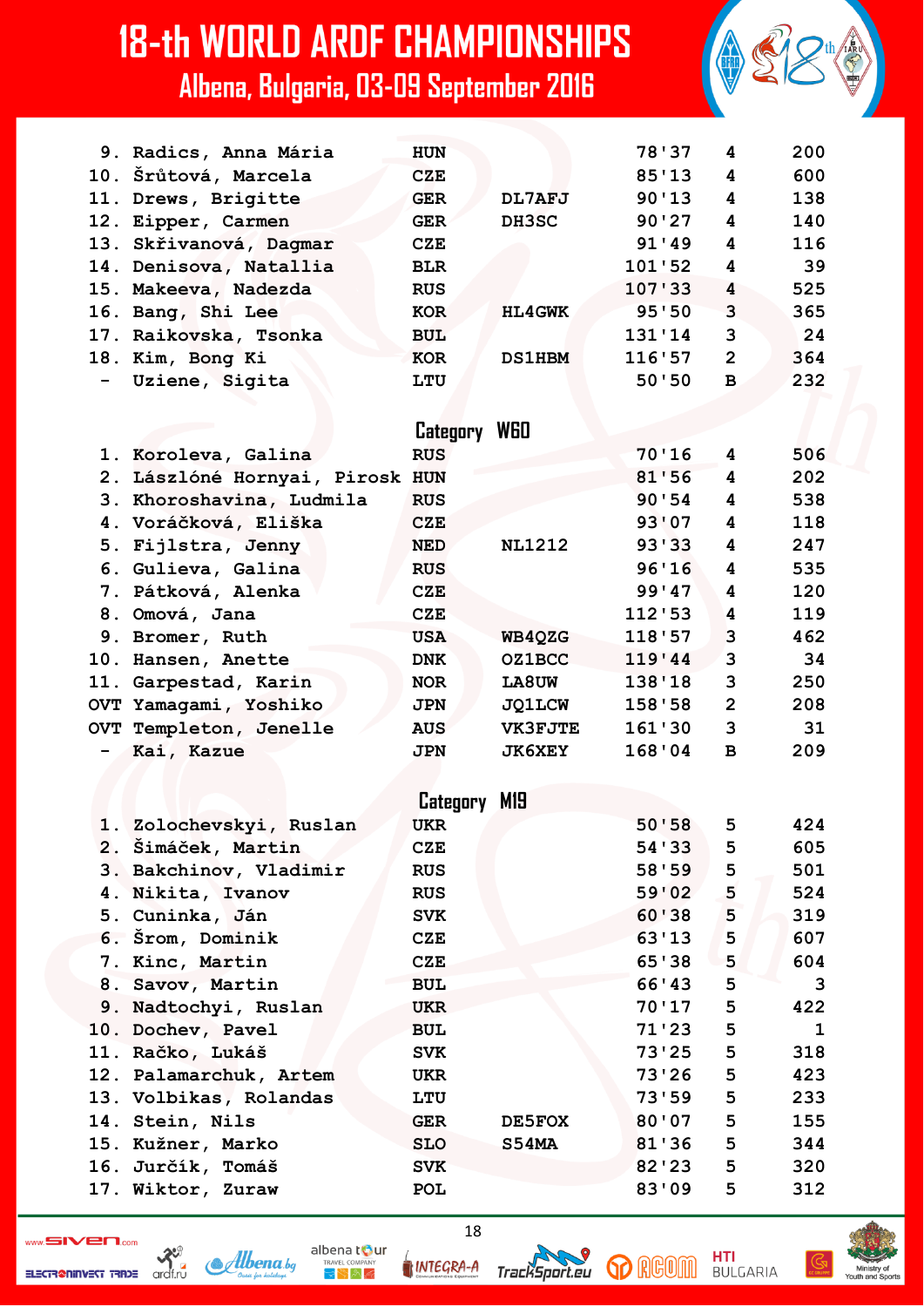| 18. Gherghescu, Andrei     | <b>ROM</b>   |               | 86'23          | 5                       | 101            |
|----------------------------|--------------|---------------|----------------|-------------------------|----------------|
| 19. Tsenkov, Tsenko        | <b>BUL</b>   |               | 90'30          | 5                       | $\overline{2}$ |
| 20. Gherghescu, Alexandru  | <b>ROM</b>   |               | 91'43          | 5                       | 102            |
| 21. Grosman, Jan           | POL          |               | 103'18         | 5                       | 303            |
| 22. Dai, Nuo Ge            | <b>CHN</b>   |               | 113'46         | 5                       | 56             |
| 23. Bartosz, Musiala       | <b>POL</b>   |               | 119'44         | 5                       | 310            |
| 24. Matsuo, Chiaki         | <b>JPN</b>   | 234664        | 133'37         | 5                       | 212            |
| 25. Pankratov, Evgenii     | <b>RUS</b>   |               | 59'13          | 4                       | 522            |
| 26. Hou, Zhen Hai          | <b>CHN</b>   |               | 130'21         | 4                       | 52             |
| 27. Kawasoe, Yutaro        | <b>JPN</b>   | <b>JP3OEM</b> | 122'01         | $\overline{2}$          | 211            |
| 28. Nakayama, Hayato       | <b>JPN</b>   | 143603        | 135'53         | $\overline{2}$          | 210            |
| OVT Li, Xun Tai            | <b>CHN</b>   |               | 155'05         | $\overline{\mathbf{4}}$ | 57             |
|                            |              |               |                |                         |                |
|                            | Category M21 |               |                |                         |                |
|                            | <b>RUS</b>   |               | 53'33          | 6                       | 514            |
| 1. Rodionov, Bogdan        |              |               | 54'42          |                         |                |
| 2. Fučík, Karel            | <b>CZE</b>   |               |                | 6<br>6                  | 110            |
| 3. Marchuk, Oleksandr      | <b>UKR</b>   |               | 55'52<br>57'01 |                         | 416            |
| 4. Ivanko, Oleksii         | <b>UKR</b>   |               |                | 6                       | 415            |
| 5. Oma, Jakub              | <b>CZE</b>   |               | 59'46          | 6                       | 112            |
| 6. Rodionov, Ivan          | <b>RUS</b>   |               | 63'49          | 6                       | 513            |
| 6. Shtanko, Sergii         | <b>UKR</b>   |               | 63'49          | 6                       | 417            |
| 8. Šrom, Jakub             | <b>CZE</b>   |               | 64'53          | 6                       | 603            |
| 9. Kirgetov, Michail       | <b>RUS</b>   |               | 65'58          | 6                       | 527            |
| 10. Babeu, Alexandru       | <b>ROM</b>   | Y09ITW        | 66'11          | 6                       | 65             |
| 11. Bartkevicius, Algirdas | LTU          |               | 68'16          | 6                       | 236            |
| 12. Kuriak, Jakub          | <b>SVK</b>   |               | 69'58          | 6                       | 326            |
| 13. Viskup, Peter          | <b>SVK</b>   |               | 72'23          | 6                       | 324            |
| 14. Cufer, David           | <b>SLO</b>   | S57DN         | 75'53          | 6                       | 345            |
| 15. Ruzgis, Kestutis       | LTU          |               | 78'14          | 6                       | 234            |
| 16. Nakvosas, Mindaugas    | LTU          |               | 78'57          | 6                       | 235            |
| 17. Hergert, Alexander     | GER          | <b>DE1ADH</b> | 82'25          | 6                       | 141            |
| 18. Kubisiak, Marek        | POL          | SP22637       | 83'15          | 6                       | 302            |
| 19. Král, Adam             | <b>SVK</b>   |               | 83'25          | 6                       | 323            |
| 20. Gaberc, Niko           | <b>SLO</b>   | S56SON        | 84'24          | 6                       | 346            |
| 21. Vodenicharov, Alex     | BUL          | <b>LZ1ADF</b> | 91'05          | 6                       | 13             |
| 22. Ciocaneu, Alexandru    | <b>ROM</b>   |               | 95'03          | 6                       | 69             |
| 23. Bucsa, Alexei          | <b>MDA</b>   | <b>ER1LEX</b> | 98'47          | 6                       | 254            |
| 24. Savov, Stefan          | <b>BUL</b>   |               | 104'09         | 6                       | 4              |
| 25. Predanić, Stipe        | <b>CRO</b>   | <b>9A5SP</b>  | 105'00         | 6                       | 105            |
| 26. Pan, Zi Qiu            | <b>CHN</b>   |               | 105'58         | 6                       | 59             |
| 27. Pu, Xiao Nian          | <b>CHN</b>   |               | 111'06         | 6                       | 54             |
| 28. Gan, Jia Lin           | <b>CHN</b>   |               | 115'18         | 6                       | 58             |
| 29. Pap, Gábor             | <b>HUN</b>   | <b>HA8MGC</b> | 117'07         | 6                       | 157            |
| 30. Žnidarič, Andrej       | <b>SLO</b>   | S56LLB        | 123'00         | 6                       | 347            |
| 31. Frasinescu, Radu       | <b>MDA</b>   |               | 96'11          | 5                       | 256            |
| 32. Stoyanov, Svetoslav    | <b>BUL</b>   |               | 80'44          | 4                       | 30             |
|                            |              |               |                |                         |                |

 $\frac{32}{x}$ ELECTR@NINVEST TRADE



INTEGRA-A

albena tour

 $R_{\rm F}$   $\approx$   $R_{\rm F}$ 

19





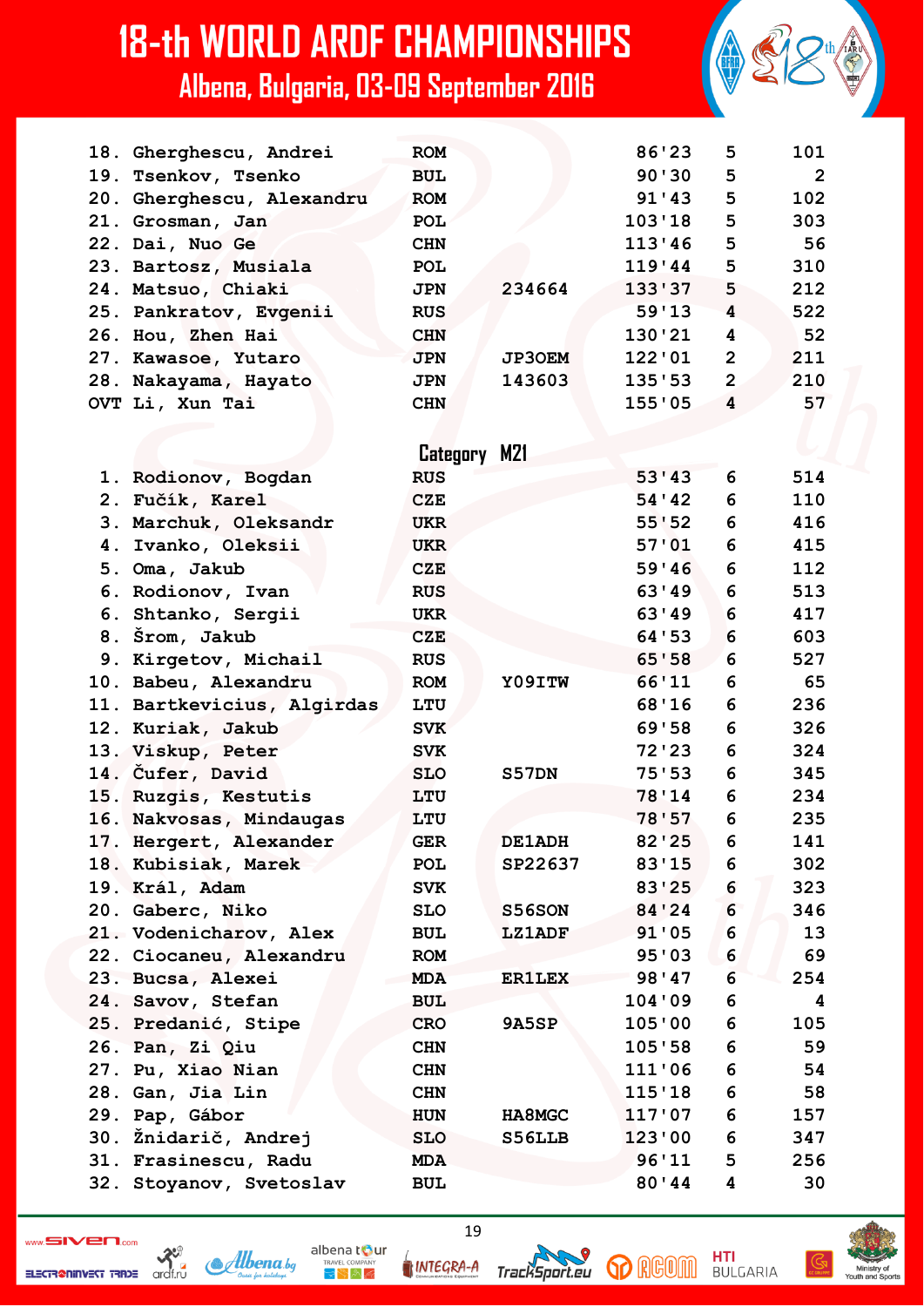|                              | 33. Pastor, Kai                 | <b>GER</b>   | DG0YT         | 81'38   | 4              | 142 |
|------------------------------|---------------------------------|--------------|---------------|---------|----------------|-----|
|                              | 34. Szabó, Gábor                | <b>HUN</b>   |               | 114'03  | 4              | 156 |
|                              | 35. Grajdean, Gheorghii         | <b>MDA</b>   | <b>ER1GGM</b> | 118'57  | 4              | 255 |
|                              | 36. Lee, Kang Woo               | <b>KOR</b>   | HL2PYQ        | 120'24  | 4              | 354 |
|                              | 37. Kikuichi, Yoshifumi         | <b>JPN</b>   | <b>JF3KRL</b> | 113'49  | 3              | 215 |
|                              | 38. Hsueh-Hsien, Li             | <b>ROC</b>   |               | 127'15  | 3              | 103 |
|                              | 39. De Rocker, Kris             | <b>BEL</b>   | <b>ON3KDR</b> | 128'57  | 3              | 48  |
|                              | 40. Adachi, Yuto                | <b>JPN</b>   | <b>JG1NFC</b> | 133'47  | 3              | 214 |
|                              | 41. Kurogi, Kentaro             | <b>JPN</b>   | <b>JL4NDN</b> | 135'16  | 3              | 213 |
|                              | 42. Cheng-Han, Yang             | <b>ROC</b>   |               | 107'33  | $\overline{2}$ | 104 |
| $\qquad \qquad \blacksquare$ | Hubert, Musiala                 | <b>POL</b>   |               | 63'49   | $\mathbf{B}$   | 311 |
|                              | OVT Taupeka, Dzmitry            | <b>BLR</b>   |               | 140'19  | 5              | 41  |
|                              | OVT De Rocker, Maarten          | <b>BEL</b>   |               | 153'23  | 4              | 49  |
|                              |                                 |              |               |         |                |     |
|                              |                                 | Category M40 |               |         |                |     |
|                              | 1. Mucsi, Mihály                | <b>HUN</b>   |               | 50'40   | 5              | 159 |
|                              | 2. Masilionis, Remigijus        | LTU          |               | 53'33   | 5              | 239 |
|                              | 3. Davydenko, Iurii             | <b>UKR</b>   |               | 53'52   | 5              | 419 |
|                              | 4. Kazymov, Vladislav           | <b>RUS</b>   |               | 53'53   | 5              | 531 |
|                              | 5. Redka, Maksym                | <b>UKR</b>   |               | 55'58   | 5              | 418 |
|                              | 6. Zolochevskyi, Kostiantyn UKR |              |               | 59'27   | 5              | 420 |
|                              | 7. Šístek, Daniel               | <b>CZE</b>   |               | 60'31   | 5              | 123 |
|                              | 8. Godunov, Eduard              | <b>RUS</b>   |               | 64 ' 42 | 5              | 517 |
|                              | 9. Sletvold, Jon                | <b>NOR</b>   | LA9NGA        | 65'22   | 5              | 249 |
|                              | 10. Šindelka, Antonín           | <b>CZE</b>   |               | 66'09   | 5              | 122 |
|                              | 11. Lerjen, Martin              | SUI          |               | 68'14   | 5              | 413 |
|                              | 12. Afonkin, Vadim              | <b>USA</b>   | KB1RL1        | 73'16   | 5              | 463 |
|                              | 13. Dapkus, Gintaras            | LTU          |               | 75'25   | 5              | 238 |
|                              | 14. Jereb, Ivo                  | <b>SLO</b>   | S57AL         | 76'11   | 5              | 348 |
|                              | 15. Navickas, Egidijus          | LTU          |               | 77'23   | 5              | 237 |
|                              | 16. Žáček, Zbyněk               | <b>CZE</b>   |               | 78'34   | 5              | 121 |
|                              | 17. Petrov, Vadim               | <b>RUS</b>   |               | 80'54   | 5              | 521 |
|                              | 18. Andres, Viira               | <b>EST</b>   |               | 82'35   | 5              | 132 |
|                              | 19. Kostov, Zlatin              | <b>BUL</b>   | LZ2ZLA        | 83'28   | 5              | 14  |
|                              | 20. Lindell, Henrik             | <b>SWE</b>   |               | 89'51   | 5              | 409 |
|                              | 21. Cherniavsky, Sergey         | <b>GER</b>   |               | 90'14   | 5              | 145 |
|                              | 22. Marcu, Adrian               | <b>ROM</b>   | YO7LOI        | 92'26   | 5              | 100 |
|                              | 23. Bishop, Robin               | <b>GBR</b>   |               | 93'32   | 5              | 446 |
|                              | 24. Saito, Toshiyuki            | <b>JPN</b>   | JN2LPL        | 96'35   | 5              | 216 |
|                              | 25. Krajcár, Lajos              | <b>HUN</b>   | HA2QW         | 97'15   | 5              | 158 |
|                              | 26. Reichel, Uwe                | <b>GER</b>   | DL8UWE        | 100'48  | 5              | 143 |
|                              | 27. Mitev, Nikolai              | <b>BUL</b>   | <b>LZ4ND</b>  | 103'56  | 5              | 15  |
|                              | 28. Tarmo, Gede                 | <b>EST</b>   |               | 104'45  | 5              | 133 |
|                              | 29. Lerjen, Michael             | SUI          | <b>HB9ENL</b> | 105'12  | 5              | 414 |
|                              | 30. Eichler, Gerald             | <b>GER</b>   | <b>DL1DSR</b> | 108'37  | 5              | 144 |
|                              | 31. Lehtosaari, Keijo           | FIN          | <b>OH2ETM</b> | 108'47  | 5              | 134 |

 $\frac{32}{x}$ ELECTR@NINVEST TRADE



INTEGRA-A

albena tour

 $R_{\rm F}$   $\approx$   $R_{\rm F}$ 

20





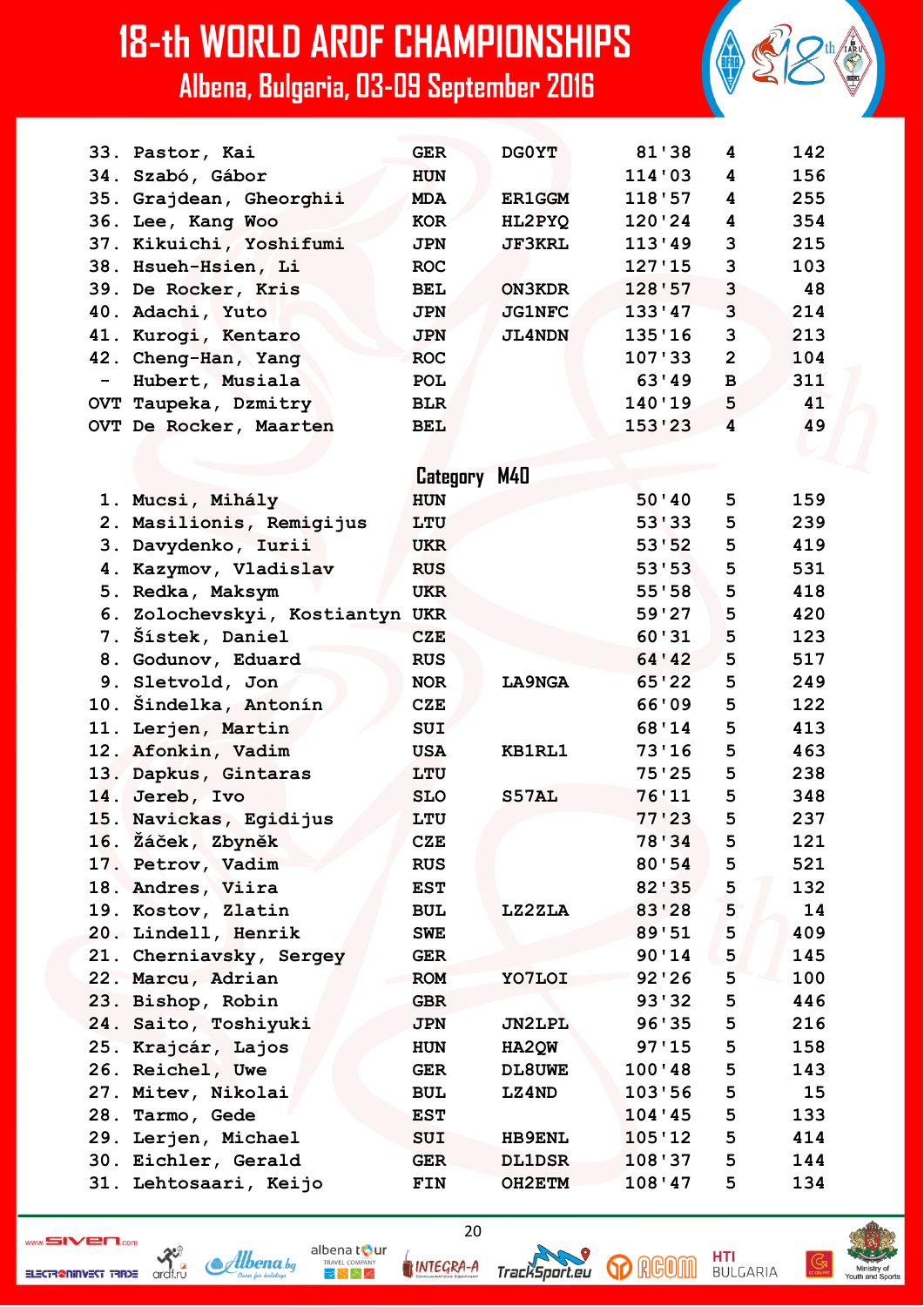| 32. Harker, Kenneth         | <b>USA</b> | WM5R          | 110'18         | 5              | 457 |
|-----------------------------|------------|---------------|----------------|----------------|-----|
| 33. Trojer, Andrej          | <b>SLO</b> | S50TA         | 111'02         | 5              | 349 |
| 34. Kužner, Miroslav        | <b>SLO</b> | S52KK         | 115'01         | 5              | 353 |
| 35. Szűk, Zoltán            | <b>HUN</b> | <b>HA5SZ</b>  | 127'26         | 5              | 163 |
| 36. Mereuta, Jenica         | <b>ROM</b> |               | 128'25         | 5              | 70  |
| 37. Ivanov, Ivailo          | <b>BUL</b> | LZ4LO         | 137'40         | 5              | 16  |
| 38. Nordwaeger, Pehr-Axel   | <b>SWE</b> | <b>SMOBGU</b> | 124'23         | 4              | 410 |
| 39. Heale, David            | <b>GBR</b> | G6HGE         | 133'19         | 4              | 447 |
| 40. Yan, Xu Zhang           | <b>CHN</b> |               | 135'19         | 4              | 62  |
| 41. Kim, Jong Mo            | <b>KOR</b> | <b>DS1CJK</b> | 79'33          | 3              | 358 |
| 42. Kim, Young Ho           | <b>KOR</b> | <b>DS2RDO</b> | 113'50         | 3              | 357 |
| 43. Ishikawa, Tomomichi     | <b>JPN</b> | <b>JL2THY</b> | 114'17         | 3              | 218 |
| 44. Shimizu, Shigeru        | <b>JPN</b> | 7M3RMD        | 132'00         | 3              | 217 |
| 45. Rutkowski, Remigiusz    | <b>POL</b> |               | 76'27          | $\overline{2}$ | 306 |
| 46. Dinse, Björn            | <b>NED</b> | PA4BWD        | 81'15          | $\overline{2}$ | 244 |
| OVT Kim, Duck-Ki            | <b>KOR</b> | <b>DS3EXT</b> | 181'36         | 5              | 356 |
|                             |            |               |                |                |     |
|                             | Category   | M50           |                |                |     |
| 1. Romanov, Viktor          | <b>RUS</b> |               | 58'43          | 6              | 511 |
| 2. Dapkus, Robertas         | LTU        |               | 59'47          | 6              | 242 |
| 3. Babeu, Pavel             | <b>ROM</b> | YO9TW         | 60'53          | 6              | 66  |
| 4. Drews, Christian         | <b>GER</b> | DL7APD        | 64 ' 42        | 6              | 146 |
| 5. Vlach, Miroslav          | <b>CZE</b> | <b>OK1UMY</b> | 65'28          | 6              | 125 |
| 6. Andres, Talver           | <b>EST</b> |               | 65'30          | 6              | 131 |
|                             |            |               | 69'13          | 6              | 241 |
| 7. Skudrickas, Algirdas     | LTU        |               | 71'23          | 6              | 435 |
| 8. Zelenskyi, Sergii        | <b>UKR</b> |               | 74'21          | 6              | 434 |
| 9. Pugach, Mykhailo         | <b>UKR</b> |               | 75'26          | 6              |     |
| 10. Parkhomenko, Viacheslav | <b>UKR</b> |               |                | 6              | 436 |
| 11. Šimeček, Jozef          | <b>SVK</b> | <b>OM3WSJ</b> | 75'28<br>76'56 | 6              | 332 |
| 12. Mejevoi, Nicolai        | <b>USA</b> |               |                |                | 460 |
| 13. Stein, Dirk             | <b>GER</b> | DL5KBI        | 77'19          | 6              | 147 |
| 14. Williams, David         | <b>GBR</b> | M3WDD         | 78'10          | 6              | 443 |
| 15. Denisov, Valery         | <b>BLR</b> |               | 78'23          | 6              | 38  |
| 16. Kalle, Kuusik           | <b>EST</b> |               | 79'08          | 6              | 130 |
| 17. Čufer, Stanko           | <b>SLO</b> | S57CD         | 79'47          | 6              | 350 |
| 18. Brunner, Sándor         | <b>HUN</b> |               | 79'59          | 6              | 162 |
| 19. Mareček, Jiří           | <b>CZE</b> | OK2BWN        | 80'07          | 6              | 126 |
| 20. Evertsson, Bengt        | <b>SWE</b> | SM4VMU        | 81'25          | 6              | 408 |
| 21. Kruchinin, Eduard       | <b>RUS</b> |               | 81'33          | 6              | 508 |
| 22. Deptulski, Tomasz       | POL        | SP2RIP        | 81'38          | 6              | 305 |
| 23. Vodenicharov, Georgi    | <b>BUL</b> | <b>LZ1ZF</b>  | 81'59          | 6              | 19  |
| 24. Mitelman, Milan         | <b>SVK</b> |               | 82'58          | 6              | 333 |
| 25. Basys, Rimantas         | LTU        |               | 85'39          | 6              | 240 |
| 26. Ehrsson, Ingvar         | <b>SWE</b> | <b>SAOAMM</b> | 87'07          | 6              | 407 |
| 27. Nikolov, Daniel         | <b>BUL</b> | LZ3FB         | 87:51          | 6              | 17  |
| 28. Lee, Jong Min           | KOR        | <b>DS40KM</b> | 88'08          | 6              | 361 |

ELECTR@NINVEST TRADE

 $\frac{32}{x}$ 



INTEGRA-A

 $\mathbb{R}^{\mathbb{N}}$  in Eq

 $21$ 

TrackSport.eu



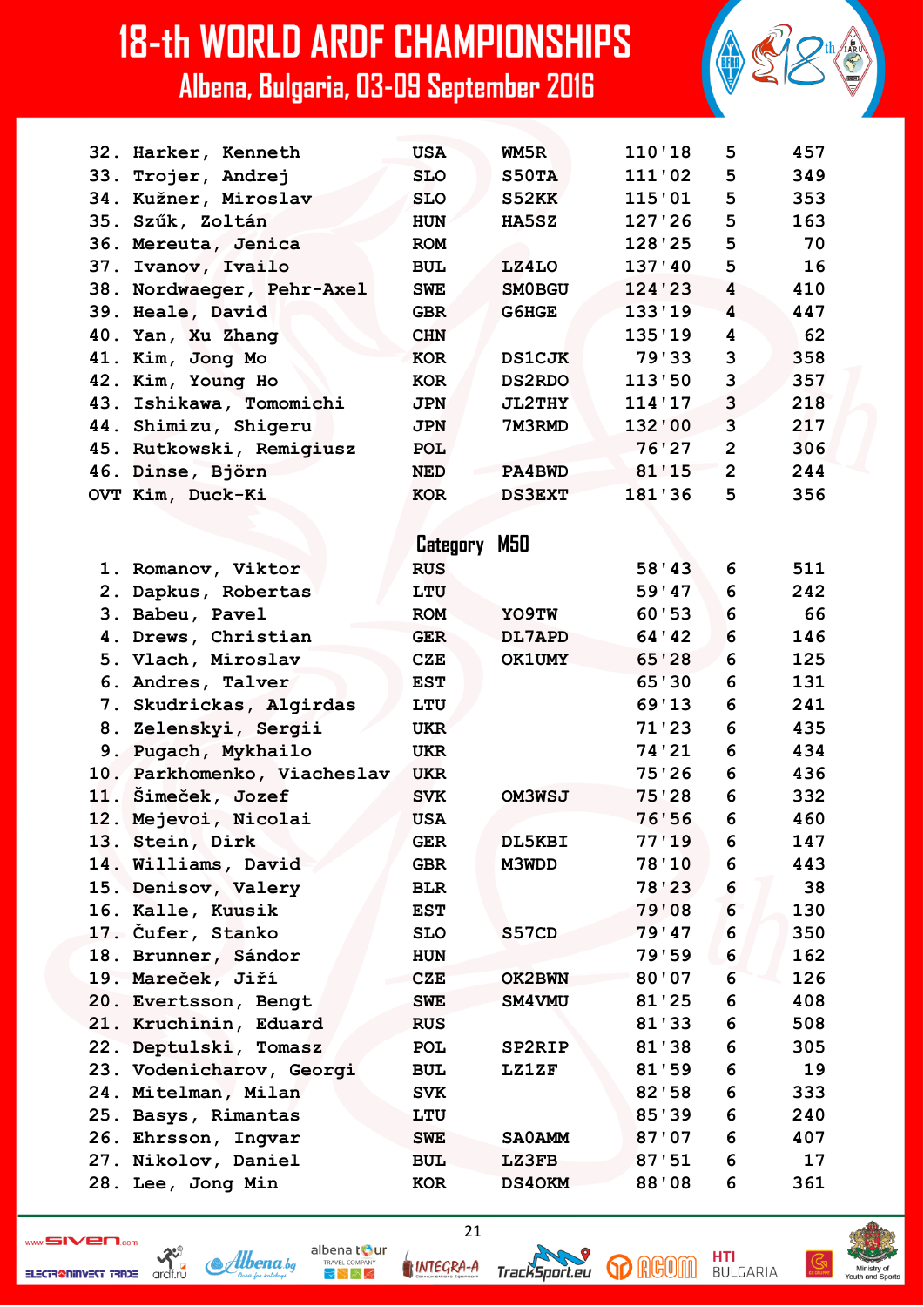| 29. Burda, Iurii                 | <b>RUS</b> | R1MQ          | 90'31  | 6 | 530 |
|----------------------------------|------------|---------------|--------|---|-----|
| 30. Wanner, Nikolai              | <b>GER</b> |               | 90'39  | 6 | 148 |
| 31. Chalk, Steve                 | <b>GBR</b> | <b>SWL</b>    | 90'54  | 6 | 444 |
| 32. Zach, Jaroslav               | <b>CZE</b> |               | 100'31 | 6 | 124 |
| 33. Gridin, Igor                 | <b>MDA</b> |               | 101'15 | 6 | 259 |
| 34. Nishihara, Tatsuo            | <b>JPN</b> | <b>JA0QBY</b> | 101'22 | 6 | 219 |
| 35. Fekiač, Jozef                | <b>SVK</b> | OM3CCE        | 101'42 | 6 | 331 |
| 36. Van Britsom, Marc            | <b>BEL</b> | ON4FOX        | 102'26 | 6 | 46  |
| 37. Nagy, György                 | <b>HUN</b> | HA3PA         | 103'55 | 6 | 161 |
| 38. Haugaard-Pedersen, Peder SWE |            | <b>SMOGNS</b> | 107'26 | 6 | 406 |
| 39. Hudeaev, Vladimir            | <b>MDA</b> |               | 109'23 | 6 | 258 |
| 40. Kete, Ivo                    | <b>SLO</b> | S52IVO        | 120'32 | 6 | 351 |
| 41. Petkov, Mincho               | <b>BUL</b> | LZ2DF         | 121'51 | 6 | 28  |
| 42. Moravszki, János             | <b>HUN</b> |               | 125'54 | 6 | 160 |
| 43. Lee, Gun Chun                | <b>KOR</b> | HL2WVO        | 127'41 | 6 | 360 |
| 44. Verburg, Edwin               | <b>NED</b> | PE5EDW        | 128'30 | 6 | 245 |
| 45. Soltysik, Andrew             | <b>GBR</b> | <b>G4KQW</b>  | 76'49  | 5 | 445 |
| 46. Reinhart, Hans-Jürg          | SUI        | <b>HB9CFB</b> | 118'50 | 5 | 412 |
| 47. Lee, In Won                  | <b>KOR</b> | HL2IYI        | 121'09 | 5 | 359 |
| 48. Mimura, Masahiko             | <b>JPN</b> | <b>JH1BVS</b> | 116'42 | 4 | 220 |
| 49. Takii, Takao                 | <b>JPN</b> | <b>JG5WTP</b> | 100'55 | 3 | 221 |
| OVT Wright, Bill                 | <b>USA</b> | WB6CMD        | 155'11 | 3 | 465 |
|                                  |            |               |        |   |     |

|                          | Category   | <b>MGO</b>    |         |   |     |
|--------------------------|------------|---------------|---------|---|-----|
| 1. Ivanchykhin, Mykola   | <b>UKR</b> |               | 50'22   | 5 | 438 |
| 2. Guliev, Chermen       | <b>RUS</b> | <b>UA3BL</b>  | 54'10   | 5 | 534 |
| 3. Kirev, Dimitar        | <b>BUL</b> |               | 61'35   | 5 | 26  |
| 4. László, Károly        | <b>HUN</b> |               | 64'22   | 5 | 166 |
| 5. Fursa, Oleg           | <b>UKR</b> |               | 70'49   | 5 | 437 |
| 6. Kovács, Attila Gábor  | <b>HUN</b> |               | 71'44   | 5 | 165 |
| 7. Mukhitov, Nazhib      | <b>RUS</b> |               | 79'19   | 5 | 507 |
| 8. Romanenko, Basyl      | <b>UKR</b> |               | 83'58   | 5 | 439 |
| 9. Ono, Masao            | <b>JPN</b> | <b>JR1EYZ</b> | 90'45   | 5 | 222 |
| 10. Zbigniew, Madrzynski | <b>POL</b> | SP2JNK        | 90'49   | 5 | 309 |
| 11. Wittek, Claus-Dieter | <b>GER</b> | DF8QJ         | 94 ' 09 | 5 | 152 |
| 12. Nagy, Béla           | <b>HUN</b> | <b>HA8BE</b>  | 94 ' 52 | 5 | 164 |
| 13. Baxa, Jaromír        | <b>CZE</b> | OK1JBX        | 96'25   | 5 | 129 |
| 14. Ljungström, Peter    | <b>SWE</b> | SM5KMU        | 100'43  | 5 | 403 |
| 15. Roethe, Nicholas     | <b>CAN</b> |               | 102'49  | 5 | 51  |
| 16. Boev, Vlad           | <b>BUL</b> | 2E0VLB        | 103'13  | 5 | 18  |
| 17. Hansen, Villy        | <b>DNK</b> | OZ6KH         | 103'29  | 5 | 35  |
| 18. Pavelek, Viktor      | <b>SVK</b> | OM1DX         | 105'00  | 5 | 338 |
| 19. Turský, Ján          | <b>SVK</b> |               | 109'48  | 5 | 337 |
| 20. Huberman, Joseph     | <b>USA</b> | K5JGH         | 112'25  | 5 | 455 |
| 21. Nurgaliev, Yury      | <b>RUS</b> | RW9WS         | 113'41  | 5 | 500 |
| 22. Winter, Lubomír      | <b>CZE</b> | <b>OK1DPW</b> | 118'49  | 5 | 127 |



INTEGRA-A

albena tour

 $\mathbb{R}^{\mathbb{N}}$  in Eq

 $22$ 

TrackSport.eu



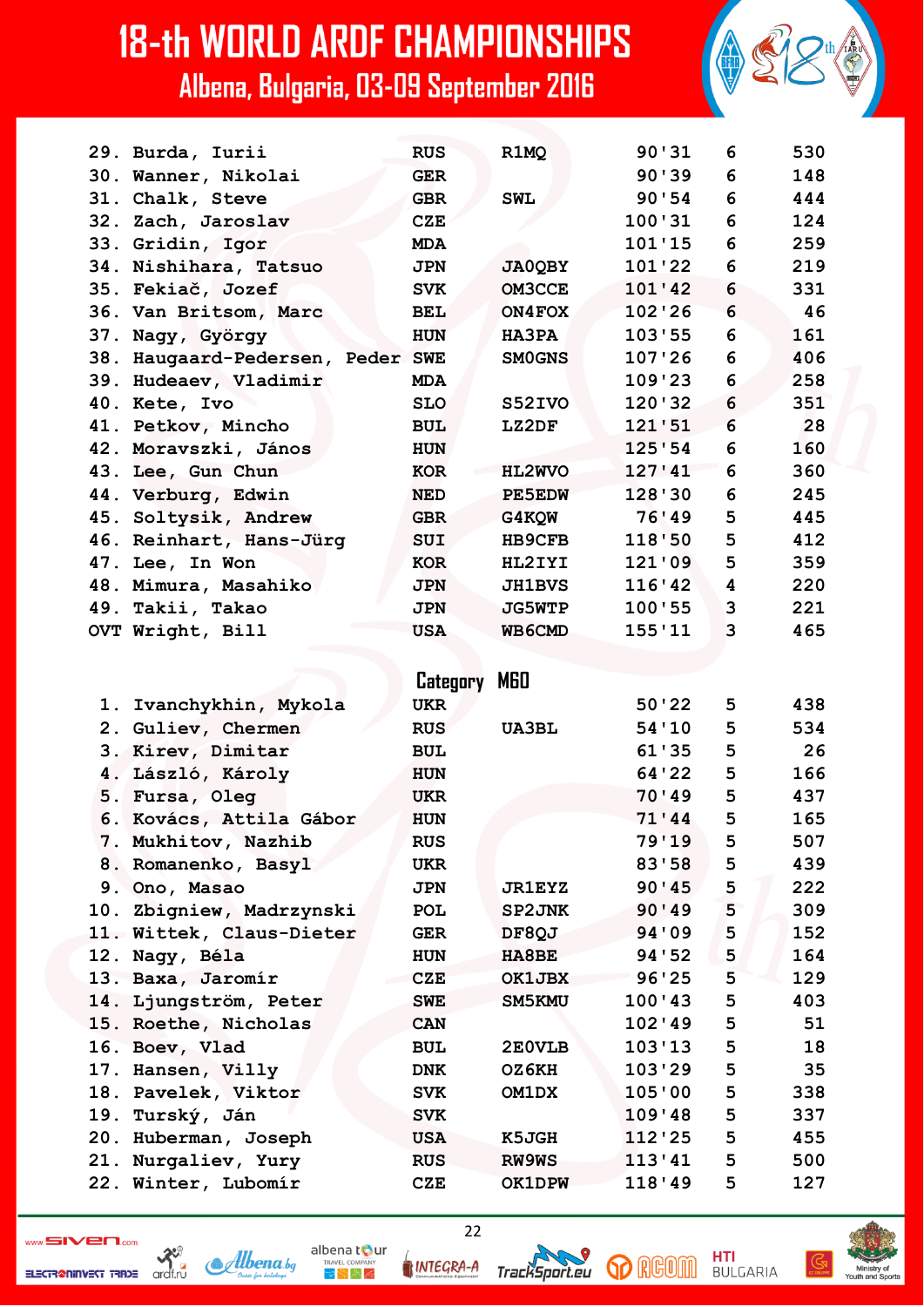|     | 23. Höfner, Bernd            | <b>GER</b> | DL1AQ             | 121'11   | 5              | 150 |
|-----|------------------------------|------------|-------------------|----------|----------------|-----|
|     | 24. Cho, Dong Ik             | <b>KOR</b> | <b>HL4GWB</b>     | 129'23   | 5              | 362 |
|     | 25. Marriott, John           | <b>GBR</b> | <b>MOOJM</b>      | 131'07   | 5              | 450 |
|     | 26. Namgung, Kuhn            | KOR        | <b>HL2DDS</b>     | 105'11   | 4              | 363 |
|     | 27. Larsen, Ivar             | <b>DNK</b> | OZ4UR             | 120'12   | 4              | 36  |
|     | 28. Palmquist, Jan           | <b>SWE</b> | SM5FUG            | 122'04   | 4              | 404 |
|     | 29. Blomann, Antonín         | <b>CZE</b> |                   | 126'30   | 4              | 128 |
|     | 30. Maruyama, Tadashi        | <b>JPN</b> | <b>JA0HWC</b>     | 129'27   | 4              | 224 |
|     | 31. Vanhalst, Marc           | <b>BEL</b> | ON6HI             | 133'13   | 4              | 45  |
|     | 32. Garipov, Hristo          | <b>BUL</b> | LZ2CT             | 102'36   | 3              | 27  |
|     | 33. Smathers, William        | <b>USA</b> | KG6HXX            | 129'42   | 3              | 464 |
|     | 34. Götte, Heinrich          | <b>GER</b> |                   | $72'$ 29 | $\overline{2}$ | 151 |
|     | 35. De Rocker, Patrick       | <b>BEL</b> | ON7ARQ            | 134'36   | $\overline{2}$ | 47  |
|     | OVT Nishiuchi, Shuichi       | <b>JPN</b> | <b>JA7EWX</b>     | 152'22   | 5              | 223 |
|     | OVT Templeton, Ewen          | <b>AUS</b> | VK30W             | 153'13   | 4              | 32  |
|     | OVT Verhoeven, Johny         | <b>BEL</b> | ON4VJ             | 162'05   | 3              | 44  |
|     |                              |            |                   |          |                |     |
|     |                              | Category   | M70               |          |                |     |
|     | 1. Sudnik, Jurii             | <b>RUS</b> | R <sub>2</sub> TT | 64 ' 52  | 4              | 536 |
|     | 2. Hergert, Reinhard         | <b>GER</b> | <b>DJ1MHR</b>     | 69'12    | 4              | 153 |
|     | 3. Kochergin, Alexandr       | <b>KAZ</b> | UN2J              | 71'09    | 4              | 227 |
|     | 4. Korolev, Lev              | <b>RUS</b> |                   | 71'52    | 4              | 505 |
|     | 5. Korshunov, Viktor         | <b>UKR</b> |                   | 76'06    | 4              | 441 |
| 6.  | Baranovskyi, Viktor          | <b>UKR</b> |                   | 78'24    | 4              | 440 |
|     | 7. Kuzmin, Vadim             | <b>RUS</b> |                   | 78'53    | 4              | 526 |
| 8.  | Nilsson, Olle                | <b>SWE</b> | <b>SMOKON</b>     | 83'03    | 4              | 402 |
|     | 9. Dapkus, Algimantas        | LTU        |                   | 84'01    | 4              | 243 |
| 10. | Schwider, Dieter             | <b>GER</b> | DF7XU             | 84'07    | 4              | 154 |
|     | 11. Titterington, Bob        | <b>GBR</b> | G3ORY             | 89'27    | 4              | 449 |
|     | 12. Wladyslaw, Pietrzykowski | POL        | SP9GNM            | 91'56    | 4              | 308 |
|     | 13. Fijlstra, Dick           | NED        | <b>PAODFN</b>     | 99'18    | 4              | 248 |
|     | 14. Bykowski, Ryszard        | POL        | SP9120            | 99'23    | 4              | 300 |
|     | 15. Burlachenko, Vasilij     | <b>MDA</b> |                   | 100'34   | 4              | 251 |
|     | 16. Leach, Harley            | <b>USA</b> | KI7XF             | 100'47   | 4              | 454 |
|     | 17. Nestorov, Angel          | <b>BUL</b> | <b>LZ1AG</b>      | 102'45   | 4              | 29  |
|     | 18. Cooley, Robert           | <b>USA</b> | <b>KF6VSE</b>     | 106'22   | 4              | 461 |
|     | 19. Svensson, Gunnar         | <b>SWE</b> | SM0689            | 107'18   | 4              | 400 |
|     | 20. Jensen, Arne             | <b>DNK</b> | OZ9VA             | 111'43   | 4              | 33  |
|     | 21. Lenander, Bo             | <b>SWE</b> | SM5CJW            | 111'47   | 4              | 401 |
|     | 22. Börcsök, István          | <b>HUN</b> | HA8ZG             | 112'18   | 4              | 169 |
|     | 23. Frölich, Henrich         | HUN        | HA5BF             | 115'19   | 3              | 168 |
|     | 24. Hoek, Jan                | NED        | <b>PAOJNH</b>     | 121'44   | 3              | 246 |
|     | 25. Onič, Jožef              | <b>SLO</b> | S51T              | 132'33   | 3              | 352 |
|     | 26. Hayakawa, Toyonori       | JPN        | <b>JA1MVQ</b>     | 137'12   | 3              | 226 |
|     | 27. Hosaka, Noboru           | <b>JPN</b> | <b>JE1XXK</b>     | 139'46   | $\mathbf{2}$   | 225 |
|     | Crispijn, Erik               | BEL        | ON4ZG             | 132'57   | В              | 43  |

ELECTR@NINVEST TRADE



INTEGRA-A

albena tour

 $R_{\rm F}$   $\approx$   $R_{\rm F}$ 

23



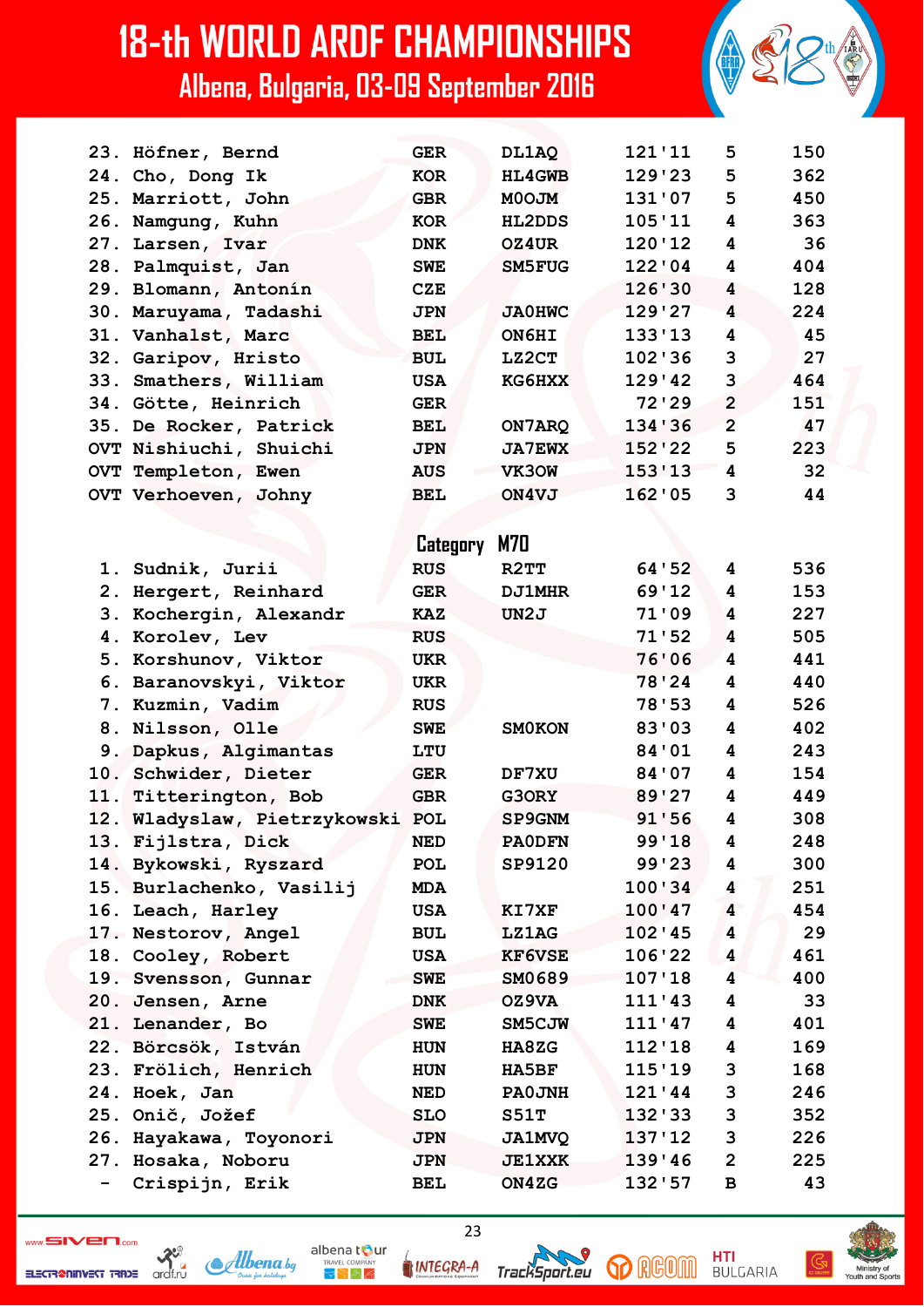| $6.9.2016$ - Classic 2-/80-m-band / Team - Rating |            |              |        |          |     |  |  |  |  |  |
|---------------------------------------------------|------------|--------------|--------|----------|-----|--|--|--|--|--|
| OVT Van De Keere, Maurice                         | <b>BEL</b> | <b>ON6VK</b> | 169'04 | $\sim$ 3 | 42  |  |  |  |  |  |
| OVT Paál, András                                  | <b>HUN</b> | HG0HK        | 142'58 | 4        | 167 |  |  |  |  |  |

|                          | Category             | W19    |   |         |    |
|--------------------------|----------------------|--------|---|---------|----|
| 1. Ovchinnikova, Tatyana | <b>RUS</b>           | 66'02  | 5 | 148'58  | 10 |
| Piskareva, Kristina      | <b>RUS</b>           | 82'56  | 5 |         |    |
| Rogovinskaia, Polina     | <b>RUS</b>           | 89'23  | 5 |         |    |
| 2. Naumenko, Luchana     | <b>UKR</b>           | 66'06  | 5 | 167, 51 | 10 |
| Ishchenko, Anastasiia    | <b>UKR</b>           | 101'45 | 5 |         |    |
| Petrovska, Yana          | <b>UKR</b>           | 109'59 | 5 |         |    |
| 3. Bžatková, Kateřina    | <b>CZE</b>           | 80'33  | 5 | 184'08  | 10 |
| Sobotková, Anna          | CZE                  | 103'35 | 5 |         |    |
| Bouchalová, Justýna      | CZE                  | 105'50 | 5 |         |    |
| 4. Diaksova, Andrea      | <b>BUL</b>           | 83'28  | 5 | 188'17  | 10 |
| Tsenkova, Patritsia      | <b>BUL</b>           | 104'39 | 5 |         |    |
| Diaksova, Eva            | <b>BUL</b>           | 112'00 | 5 |         |    |
| 5. Košutová, Katarína    | <b>SVK</b>           | 88'39  | 5 | 204'28  | 10 |
| Filová, Barbora          | <b>SVK</b>           | 115'49 | 5 |         |    |
| -- Washiya, Nanako       | 731053<br><b>JPN</b> | 116'22 | 3 | 116'22  | 3  |
| Umehara, Moeno           | <b>JPN</b><br>133537 | 151'39 | 2 |         |    |

|  |                           |            | Category W21 |        |                |        |    |
|--|---------------------------|------------|--------------|--------|----------------|--------|----|
|  | 1. Raikova, Svetlana      | <b>RUS</b> |              | 57'37  | 5              | 124'24 | 10 |
|  | Giklova, Natalia          | <b>RUS</b> |              | 66'47  | 5              |        |    |
|  | Kolomnina, Ekaterina      | <b>RUS</b> |              | 75'20  | 5              |        |    |
|  | 2. Omová, Michaela        | <b>CZE</b> |              | 64'06  | 5              | 129'45 | 10 |
|  | Voráčková, Lenka          | CZE        |              | 65'39  | 5              |        |    |
|  | Fučíková, Hana            | CZE        |              | 81'34  | 5              |        |    |
|  | 3. Veremeienko, Yevheniia | <b>UKR</b> |              | 74'19  | 5              | 154'28 | 10 |
|  | Parkhomenko, Oleksandra   | <b>UKR</b> |              | 80'09  | 5              |        |    |
|  | Fursa, Olena              | <b>UKR</b> |              | 86'31  | 5              |        |    |
|  | 4. Diaksova, Antoaneta    | <b>BUL</b> |              | 76'20  | 5              | 163'03 | 10 |
|  | Zasheva, Iveta            | <b>BUL</b> |              | 86'43  | 5              |        |    |
|  | Valcheva, Stanimira       | <b>BUL</b> |              | 117'57 | 5              |        |    |
|  | 5. Macinská, Jana         | <b>SVK</b> |              | 82'28  | 5              | 170'05 | 10 |
|  | Dolníková, Veronika       | <b>SVK</b> |              | 87'37  | 5              |        |    |
|  | Králová, Miriam           | <b>SVK</b> |              | 111'54 | 5              |        |    |
|  | 6. Čufer, Ana             | <b>SLO</b> | S52NAO       | 97:01  | 5              | 211'32 | 10 |
|  | Levičar, Petra            | <b>SLO</b> | S58APL       | 114'31 | 5              |        |    |
|  | Radi, Nina                | <b>SLO</b> | S570NR       | 139'41 | $\overline{2}$ |        |    |
|  | 7. Yan, Ru Yu             | <b>CHN</b> |              | 132'35 | 5              | 257'03 | 8  |
|  | Li, Yun Zhou              | <b>CHN</b> |              | 124'18 | 3              |        |    |
|  | Zhang, Wen Yan            | <b>CHN</b> |              | 109'28 | $\overline{2}$ |        |    |
|  | 8. Palanciuc, Silvia      | <b>MDA</b> |              | 121'15 | 4              | 257:59 | 8  |
|  | Covaliova, Margarita      | <b>MDA</b> |              | 136'44 | 4              |        |    |
|  | -- Huberman, Lori         | <b>USA</b> |              | 110'35 | 5              | 110'35 | 5  |
|  |                           |            |              |        |                |        |    |

ELECTR@NINVEST TRADE

 $\sum_{\substack{\text{ordf.}\n\\ \text{ordf.}\n}}$ 

albena tour Albena bg  $\blacktriangleright$   $\blacktriangleright$   $\bowtie$   $\preccurlyeq$ 

24

TrackSport.eu

**INTEGRA-A** 



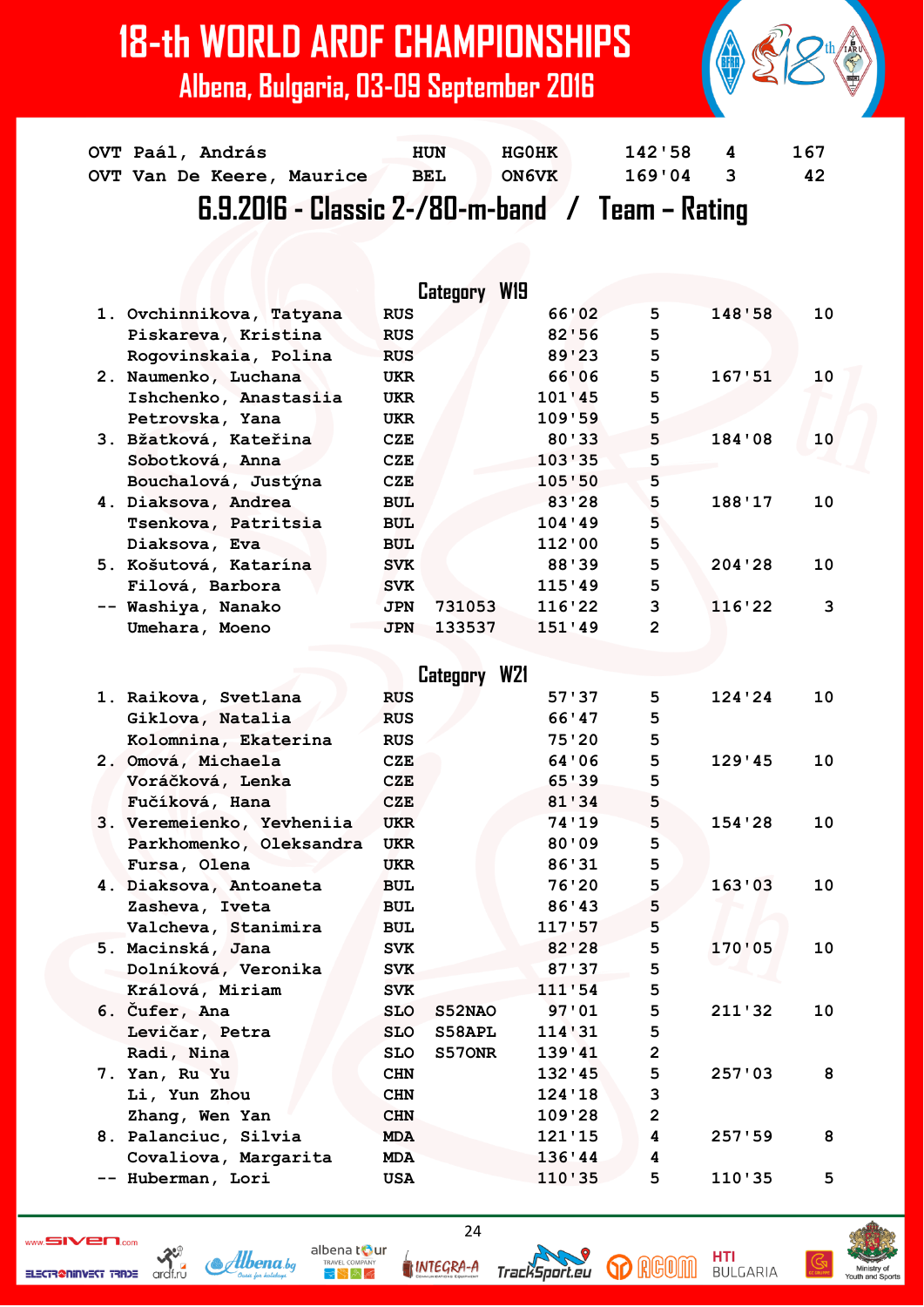| Bondarenco, Alexandra    | <b>USA</b> |               | 146'26  | 4              |         |    |
|--------------------------|------------|---------------|---------|----------------|---------|----|
|                          |            | Category W35  |         |                |         |    |
| 1. Platonova, Irina      | <b>RUS</b> |               | 55'31   | 5              | 112'15  | 10 |
| Godunova, Svetlana       | <b>RUS</b> |               | 56'44   | 5              |         |    |
| Kalenova, Svetlana       | <b>RUS</b> |               | 72'10   | 5              |         |    |
| 2. Daudaraviciene, Vita  | LTU        |               | 55'02   | 5              | 140'27  | 10 |
| Bartkeviciene, Ausra     | LTU        |               | 85'25   | 5              |         |    |
| 3. Mateeva, Steliana     | <b>BUL</b> |               | 70:54   | 5              | 151'50  | 10 |
| Sokolova, Juliya         | <b>BUL</b> |               | 80'56   | 5              |         |    |
| 4. Šimáčková, Jitka      | <b>CZE</b> |               | 62'29   | 5              | 152'44  | 10 |
| Ondrouchová, Ludmila     | CZE        |               | 90'15   | 5              |         |    |
| Hažmuková, Pavla         | CZE        |               | 96'19   | 5              |         |    |
| 5. Mezhevaya, Alla       | <b>USA</b> |               | 80'53   | 5              | 192'34  | 10 |
| Bondarenco, Natalia      | <b>USA</b> |               | 111'41  | 5              |         |    |
|                          |            |               |         |                |         |    |
|                          |            | Category W50  |         |                |         |    |
| 1. Savinykh, Larisa      | <b>RUS</b> |               | 56'13   | 4              | 115'39  | 8  |
| Kniazeva, Svetlana       | <b>RUS</b> | <b>UB4HOA</b> | 59'26   | 4              |         |    |
| Makeeva, Nadezda         | <b>RUS</b> |               | 107'33  | 4              |         |    |
| 2. Zarnóczay, Klára      | <b>HUN</b> | <b>HAORZK</b> | 64 ' 29 | 4              | 143'06  | 8  |
| Radics, Anna Mária       | <b>HUN</b> |               | 78'37   | 4              |         |    |
| 3. Fekiačová, Mária      | <b>SVK</b> |               | 68'50   | 4              | 144'44  | 8  |
| Šimečková, Anna          | <b>SVK</b> |               | 75'54   | 4              |         |    |
| 4. Krassowizkaja, Galina | <b>GER</b> |               | 57'27   | 4              | 147'40  | 8  |
| Drews, Brigitte          | <b>GER</b> | DL7AFJ        | 90'13   | 4              |         |    |
| Eipper, Carmen           | <b>GER</b> | DH3SC         | 90'27   | 4              |         |    |
| 5. Soukupová, Leona      | CZE        |               | 76'42   | 4              | 161'55  | 8  |
| Šrůtová, Marcela         | CZE        |               | 85'13   | 4              |         |    |
| Skřivanová, Dagmar       | <b>CZE</b> |               | 91'49   | 4              |         |    |
| 6. Bagdasarova, Silvia   | <b>BUL</b> |               | 73'02   | 4              | 204'16  | 7  |
| Raikovska, Tsonka        | <b>BUL</b> |               | 131'14  | 3              |         |    |
| 7. Bang, Shi Lee         | KOR        | <b>HL4GWK</b> | 95'50   | 3              | 212' 47 | 5  |
| Kim, Bong Ki             | KOR        | <b>DS1HBM</b> | 116'57  | $\overline{2}$ |         |    |
|                          |            |               |         |                |         |    |
|                          |            | Category W60  |         |                |         |    |
| 1. Koroleva, Galina      | <b>RUS</b> |               | 70'16   | 4              | 161'10  | 8  |
| Khoroshavina, Ludmila    | <b>RUS</b> |               | 90'54   | 4              |         |    |
| Gulieva, Galina          | <b>RUS</b> |               | 96'16   | 4              |         |    |
| 2. Voráčková, Eliška     | CZE        |               | 93'07   | 4              | 192'54  | 8  |
| Pátková, Alenka          | <b>CZE</b> |               | 99'47   | 4              |         |    |
| Omová, Jana              | CZE        |               | 112'53  | 4              |         |    |
|                          |            |               |         |                |         |    |
|                          |            | Category M19  |         |                |         |    |
| 1. Šimáček, Martin       | CZE        |               | 54 ' 33 | 5              | 117'46  | 10 |
| Šrom, Dominik            | <b>CZE</b> |               | 63'13   | 5              |         |    |
| Kinc, Martin             | CZE        |               | 65'38   | 5              |         |    |
| 2. Bakchinov, Vladimir   | <b>RUS</b> |               | 58'59   | 5              | 118'01  | 10 |





albena tour **INTEGRA-A** 

 $\mathbb{R}^{\mathbb{N}}$  in Eq



**HTI**<br>BULGARIA

**p** RGOM

25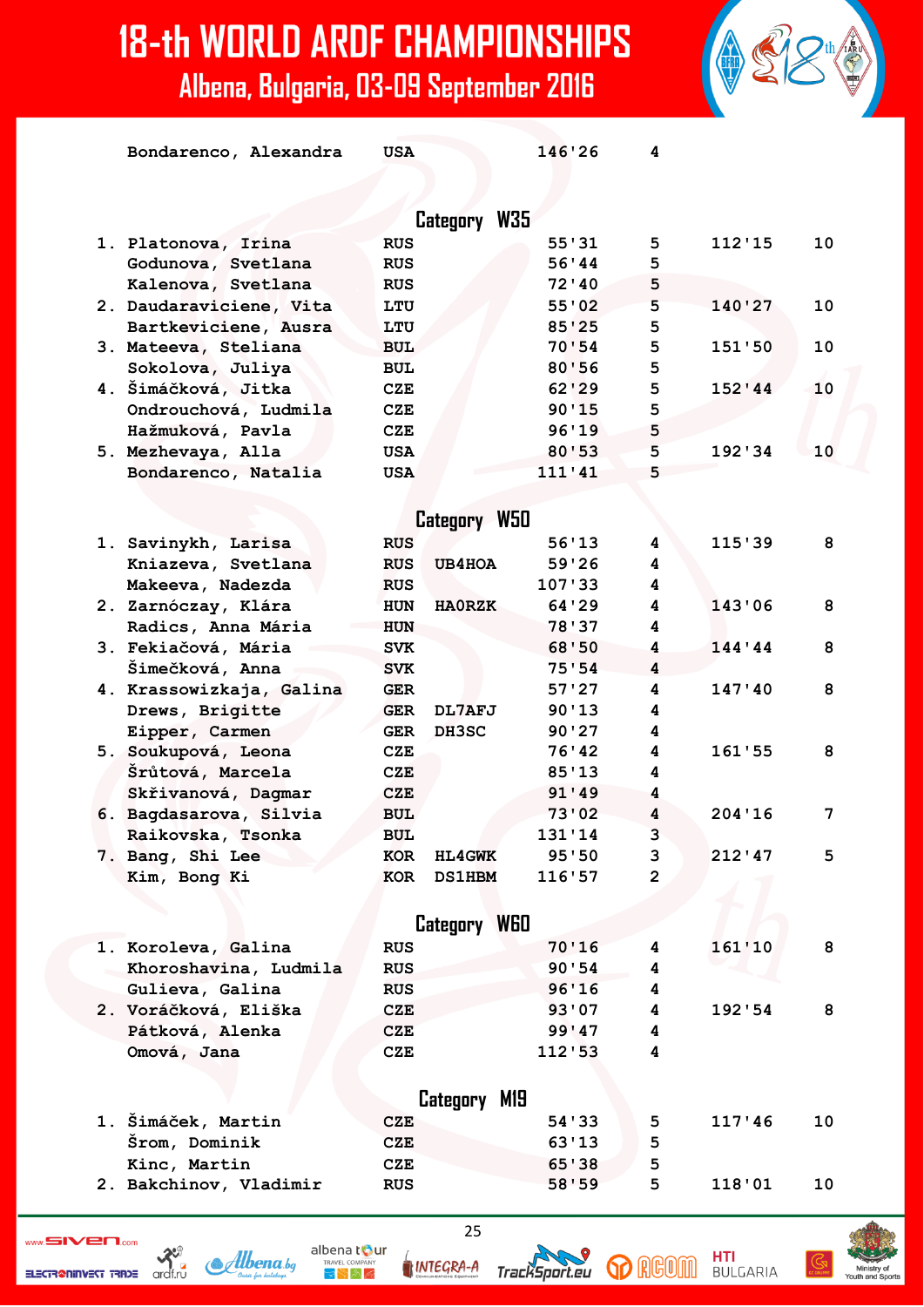| <b>18-th WORLD ARDF CHAMPIONSHIPS</b><br>Albena, Bulgaria, 03-09 September 2016 |            |               |        |                |        |    |
|---------------------------------------------------------------------------------|------------|---------------|--------|----------------|--------|----|
| Nikita, Ivanov                                                                  | <b>RUS</b> |               | 59'02  | 5              |        |    |
| Pankratov, Evgenii                                                              | <b>RUS</b> |               | 59'13  | 4              |        |    |
| 3. Zolochevskyi, Ruslan                                                         | <b>UKR</b> |               | 50'58  | 5              | 121'15 | 10 |
| Nadtochyi, Ruslan                                                               | <b>UKR</b> |               | 70'17  | 5              |        |    |
| Palamarchuk, Artem                                                              | <b>UKR</b> |               | 73'26  | 5              |        |    |
| 4. Cuninka, Ján                                                                 | <b>SVK</b> |               | 60'38  | 5              | 134'03 | 10 |
| Račko, Lukáš                                                                    | <b>SVK</b> |               | 73'25  | 5              |        |    |
| Jurčík, Tomáš                                                                   | <b>SVK</b> |               | 82'23  | 5              |        |    |
| 5. Savov, Martin                                                                | <b>BUL</b> |               | 66'43  | 5              | 138'06 | 10 |
| Dochev, Pavel                                                                   | <b>BUL</b> |               | 71'23  | 5              |        |    |
| Tsenkov, Tsenko                                                                 | <b>BUL</b> |               | 90'30  | 5              |        |    |
| 6. Gherghescu, Andrei                                                           | <b>ROM</b> |               | 86'23  | 5              | 178'06 | 10 |
| Gherghescu, Alexandru                                                           | <b>ROM</b> |               | 91'13  | 5              |        |    |
| 7. Wiktor, Zuraw                                                                | <b>POL</b> |               | 83'09  | 5              | 186'27 | 10 |
| Grosman, Jan                                                                    | <b>POL</b> |               | 103'18 | 5              |        |    |
| Bartosz, Musiala                                                                | <b>POL</b> |               | 119'44 | 5              |        |    |
| 8. Dai, Nuo Ge                                                                  | <b>CHN</b> |               | 113'46 | 5              | 244'07 | 9  |
| Hou, Zhen Hai                                                                   | <b>CHN</b> |               | 130'21 | 4              |        |    |
| Li, Xun Tai                                                                     | <b>CHN</b> |               | 155'05 | 4              |        |    |
| 9. Matsuo, Chiaki                                                               | <b>JPN</b> | 234664        | 133'37 | 5              | 255'38 | 7  |
| Kawasoe, Yutaro                                                                 | <b>JPN</b> | <b>JP30EM</b> | 122'01 | $\overline{2}$ |        |    |
| Nakayama, Hayato                                                                | <b>JPN</b> | 143603        | 135'53 | $\overline{2}$ |        |    |
|                                                                                 |            |               |        |                |        |    |

|  |                           |            | Category M21  |         |   |        |                   |
|--|---------------------------|------------|---------------|---------|---|--------|-------------------|
|  | 1. Marchuk, Oleksandr     | <b>UKR</b> |               | 55:52   | 6 | 112:53 | $12 \,$           |
|  | Ivanko, Oleksii           | <b>UKR</b> |               | 57:01   | 6 |        |                   |
|  | Shtanko, Sergii           | <b>UKR</b> |               | 63'49   | 6 |        |                   |
|  | 2. Fučík, Karel           | <b>CZE</b> |               | 54 ' 42 | 6 | 114'28 | 12                |
|  | Oma, Jakub                | CZE        |               | 59'46   | 6 |        |                   |
|  | Srom, Jakub               | CZE        |               | 64 ' 53 | 6 |        |                   |
|  | 3. Rodionov, Bogdan       | <b>RUS</b> |               | 53'33   | 6 | 117'32 | $12 \,$           |
|  | Rodionov, Ivan            | <b>RUS</b> |               | 63'19   | 6 |        |                   |
|  | Kirgetov, Michail         | <b>RUS</b> |               | 65'58   | 6 |        |                   |
|  | 4. Kuriak, Jakub          | <b>SVK</b> |               | 69'58   | 6 | 142'21 | 12 <sup>2</sup>   |
|  | Viskup, Peter             | <b>SVK</b> |               | 72'23   | 6 |        |                   |
|  | Král, Adam                | <b>SVK</b> |               | 83'25   | 6 |        |                   |
|  | 5. Bartkevicius, Algirdas | LTU        |               | 68'16   | 6 | 146'30 | $12 \overline{ }$ |
|  | Ruzgis, Kestutis          | LTU        |               | 78'14   | 6 |        |                   |
|  | Nakvosas, Mindaugas       | LTU        |               | 78'57   | 6 |        |                   |
|  | 6. Čufer, David           | <b>SLO</b> | S57DN         | 75'53   | 6 | 160'17 | 12                |
|  | Gaberc, Niko              | <b>SLO</b> | <b>S56SON</b> | 84'24   | 6 |        |                   |
|  | Žnidarič, Andrej          | <b>SLO</b> | S56LLB        | 123'00  | 6 |        |                   |
|  | 7. Babeu, Alexandru       | <b>ROM</b> | Y09ITW        | 66'11   | 6 | 161'14 | 12                |
|  | Ciocaneu, Alexandru       | <b>ROM</b> |               | 95'03   | 6 |        |                   |
|  | 8. Vodenicharov, Alex     | <b>BUL</b> | <b>LZ1ADF</b> | 91'05   | 6 | 195'14 | 12                |
|  | Savov, Stefan             | <b>BUL</b> |               | 104'09  | 6 |        |                   |
|  | Stoyanov, Svetoslav       | <b>BUL</b> |               | 80'44   | 4 |        |                   |
|  | 9. Pan, Zi Qiu            | <b>CHN</b> |               | 105'58  | 6 | 217'04 | 12                |
|  | Pu, Xiao Nian             | <b>CHN</b> |               | 111'06  | 6 |        |                   |

ELECTRONING STREET TRIDE ORDER

Albena bg

26

**INTEGRA-A** 

 **Gan, Jia Lin CHN 115'18 6**

albena tour

 $\blacktriangleright$   $\blacktriangleright$   $\bowtie$   $\preccurlyeq$ 



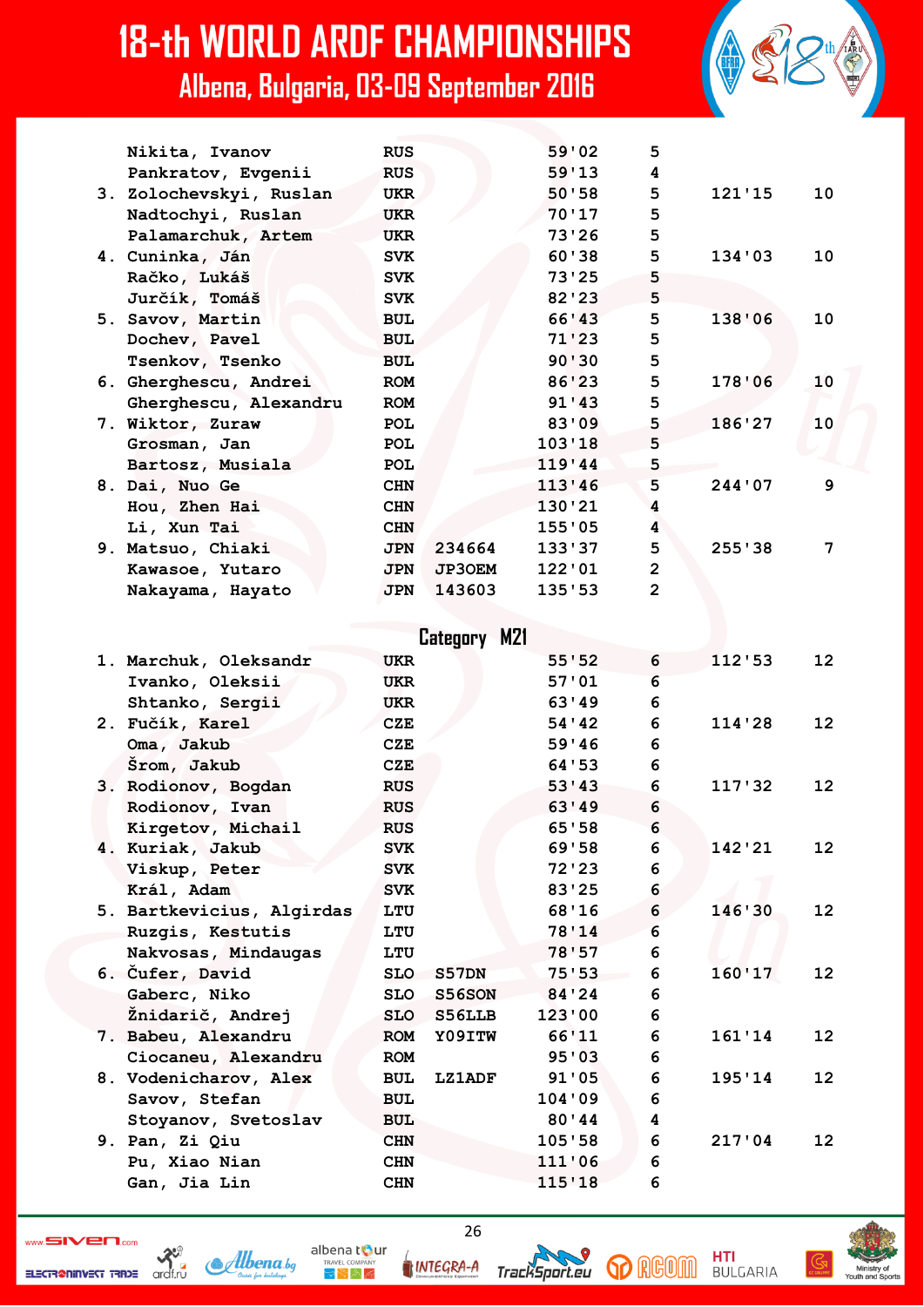| 10. Bucsa, Alexei       | <b>MDA</b> | <b>ER1LEX</b> | 98'47  | 6              | 194'58   | 11 |
|-------------------------|------------|---------------|--------|----------------|----------|----|
| Frasinescu, Radu        | <b>MDA</b> |               | 96'11  | 5              |          |    |
| Grajdean, Gheorghii     | <b>MDA</b> | <b>ER1GGM</b> | 118'57 | 4              |          |    |
| 11. Hergert, Alexander  | <b>GER</b> | DE1ADH        | 82'25  | 6              | 164'03   | 10 |
| Pastor, Kai             | <b>GER</b> | <b>DGOYT</b>  | 81'38  | 4              |          |    |
| 12. Pap, Gábor          | <b>HUN</b> | HA8MGC        | 117'07 | 6              | 231'10   | 10 |
| Szabó, Gábor            | <b>HUN</b> |               | 114'03 | 4              |          |    |
| -- Kubisiak, Marek      | <b>POL</b> | SP22637       | 83'15  | 6              | 83'15    | 6  |
| Hubert, Musiala         | <b>POL</b> |               | 63'49  | $\mathbf{B}$   |          |    |
| 14. Kikuichi, Yoshifumi | <b>JPN</b> | <b>JF3KRL</b> | 113'49 | 3              | 247 ' 36 | 6  |
| Adachi, Yuto            | <b>JPN</b> | <b>JG1NFC</b> | 133'47 | 3              |          |    |
| Kurogi, Kentaro         | <b>JPN</b> | <b>JL4NDN</b> | 135'16 | 3              |          |    |
| 15. Hsueh-Hsien, Li     | <b>ROC</b> |               | 127'15 | 3              | 234'48   | 5  |
| Cheng-Han, Yang         | <b>ROC</b> |               | 107 33 | $\overline{2}$ |          |    |
| -- De Rocker, Kris      | <b>BEL</b> | ON3KDR        | 128'57 | 3              | 128:57   | 3  |
| De Rocker, Maarten      | <b>BEL</b> |               | 153'23 | 4              |          |    |
|                         |            |               |        |                |          |    |

|  |                              |            | Category M40  |         |   |        |    |
|--|------------------------------|------------|---------------|---------|---|--------|----|
|  | 1. Davydenko, Iurii          | <b>UKR</b> |               | 53'52   | 5 | 109'50 | 10 |
|  | Redka, Maksym                | <b>UKR</b> |               | 55'58   | 5 |        |    |
|  | Zolochevskyi, Kostiantyn UKR |            |               | 59'27   | 5 |        |    |
|  | 2. Kazymov, Vladislav        | <b>RUS</b> |               | 53'53   | 5 | 118'35 | 10 |
|  | Godunov, Eduard              | <b>RUS</b> |               | 64 ' 42 | 5 |        |    |
|  | Petrov, Vadim                | <b>RUS</b> |               | 80'54   | 5 |        |    |
|  | 3. Šístek, Daniel            | <b>CZE</b> |               | 60'31   | 5 | 126'40 | 10 |
|  | Šindelka, Antonín            | <b>CZE</b> |               | 66'09   | 5 |        |    |
|  | Žáček, Zbyněk                | <b>CZE</b> |               | 78'34   | 5 |        |    |
|  | 4. Masilionis, Remigijus     | LTU        |               | 53'33   | 5 | 128'58 | 10 |
|  | Dapkus, Gintaras             | LTU        |               | 75'25   | 5 |        |    |
|  | Navickas, Egidijus           | LTU        |               | 77'23   | 5 |        |    |
|  | 5. Mucsi, Mihály             | <b>HUN</b> |               | 50'40   | 5 | 147:55 | 10 |
|  | Krajcár, Lajos               | <b>HUN</b> | HA2QW         | 97'15   | 5 |        |    |
|  | Szűk, Zoltán                 | <b>HUN</b> | <b>HA5SZ</b>  | 127'26  | 5 |        |    |
|  | 6. Lerjen, Martin            | <b>SUI</b> |               | 68'14   | 5 | 173'26 | 10 |
|  | Lerjen, Michael              | <b>SUI</b> | <b>HB9ENL</b> | 105'12  | 5 |        |    |
|  | 7. Afonkin, Vadim            | <b>USA</b> | KB1RL1        | 73'16   | 5 | 183'34 | 10 |
|  | Harker, Kenneth              | USA        | WM5R          | 110'18  | 5 |        |    |
|  | 8. Jereb, Ivo                | <b>SLO</b> | S57AL         | 76'11   | 5 | 187'13 | 10 |
|  | Trojer, Andrej               | <b>SLO</b> | S50TA         | 111'02  | 5 |        |    |
|  | Kužner, Miroslav             | <b>SLO</b> | S52KK         | 115'01  | 5 |        |    |
|  | 9. Andres, Viira             | <b>EST</b> |               | 82 ' 35 | 5 | 187'20 | 10 |
|  | Tarmo, Gede                  | <b>EST</b> |               | 104'45  | 5 |        |    |
|  | 10. Kostov, Zlatin           | <b>BUL</b> | LZ2ZLA        | 83'28   | 5 | 187'24 | 10 |
|  | Mitev, Nikolai               | <b>BUL</b> | LZ4ND         | 103'56  | 5 |        |    |
|  | Ivanov, Ivailo               | <b>BUL</b> | LZ4LO         | 137'40  | 5 |        |    |
|  | 11. Cherniavsky, Sergey      | <b>GER</b> |               | 90'14   | 5 | 191'02 | 10 |
|  | Reichel, Uwe                 | <b>GER</b> | DL8UWE        | 100'48  | 5 |        |    |
|  | Eichler, Gerald              | <b>GER</b> | <b>DL1DSR</b> | 108'37  | 5 |        |    |
|  | 12. Marcu, Adrian            | <b>ROM</b> | YO7LOI        | 92'26   | 5 | 220'51 | 10 |

 **Mereuta, Jenica ROM 128'25 5**

 $\sum_{\text{inert}}$ 



albena tour

 $\mathbb{R}^{n}$  in Eq

27

**INTEGRA-A** 





**HTI**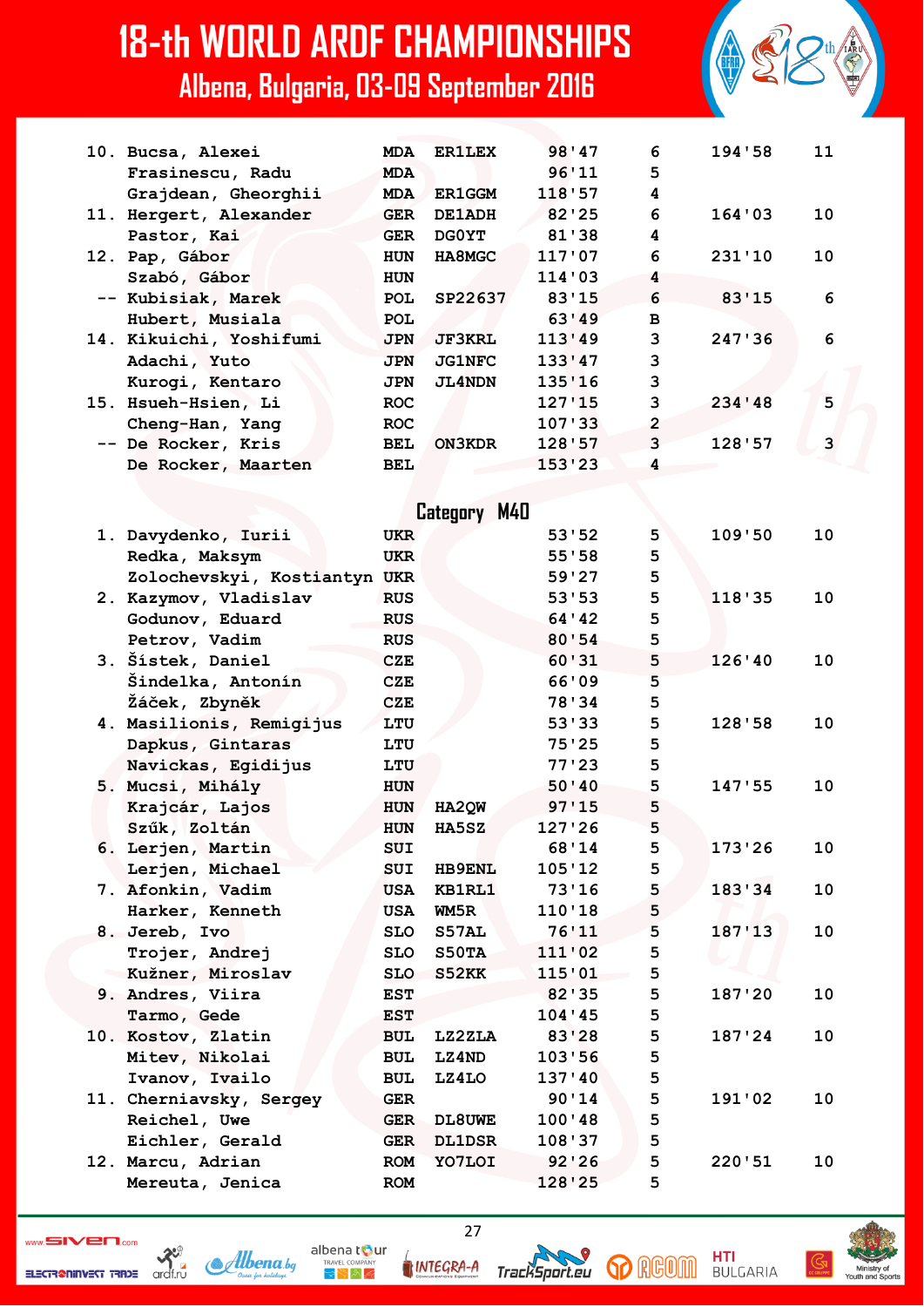| 13. Lindell, Henrik          | <b>SWE</b> |               | 89'51          | 5      | 214'14 | 9                 |
|------------------------------|------------|---------------|----------------|--------|--------|-------------------|
| Nordwaeger, Pehr-Axel        | <b>SWE</b> | <b>SMOBGU</b> | 124'23         | 4      |        |                   |
| 14. Bishop, Robin            | <b>GBR</b> |               | 93'32          | 5      | 226'51 | 9                 |
| Heale, David                 | <b>GBR</b> | G6HGE         | 133'19         | 4      |        |                   |
| 15. Saito, Toshiyuki         | <b>JPN</b> | JN2LPL        | 96'35          | 5      | 210'52 | 8                 |
| Ishikawa, Tomomichi          | JPN        | <b>JL2THY</b> | 114'17         | 3      |        |                   |
| Shimizu, Shigeru             | JPN        | 7M3RMD        | 132'00         | 3      |        |                   |
| 16. Kim, Jong Mo             | <b>KOR</b> | <b>DS1CJK</b> | 79'33          | 3      | 193'23 | 6                 |
| Kim, Young Ho                | KOR        | <b>DS2RDO</b> | 113'50         | 3      |        |                   |
| Kim, Duck-Ki                 | KOR        | <b>DS3EXT</b> | 181'36         | 5      |        |                   |
|                              |            |               |                |        |        |                   |
|                              |            | Category M50  |                |        |        |                   |
| 1. Dapkus, Robertas          | LTU        |               | 59'47          | 6      | 129'00 | 12                |
| Skudrickas, Algirdas         | LTU        |               | 69'13          | 6      |        |                   |
| Basys, Rimantas              | LTU        |               | 85'39          | 6      |        |                   |
| 2. Romanov, Viktor           | <b>RUS</b> |               | 58'33          | 6      | 140'16 | 12                |
| Kruchinin, Eduard            | <b>RUS</b> |               | 81'33          | 6      |        |                   |
| Burda, Iurii                 | <b>RUS</b> | R1MQ          | 90'31          | 6      |        |                   |
| 3. Drews, Christian          | <b>GER</b> | DL7APD        | 64 ' 42        | 6      | 142'01 | $12 \overline{ }$ |
| Stein, Dirk                  | <b>GER</b> | DL5KBI        | 77'19          | 6      |        |                   |
| Wanner, Nikolai              | <b>GER</b> |               | 90'39          | 6      |        |                   |
| 4. Andres, Talver            | <b>EST</b> |               | 65'30          | 6      | 144'38 | 12                |
| Kalle, Kuusik                | <b>EST</b> |               | 79'08          | 6      |        |                   |
| 5. Vlach, Miroslav           | <b>CZE</b> | <b>OK1UMY</b> | 65'28          | 6      | 145'35 | 12                |
| Mareček, Jiří                | <b>CZE</b> | OK2BWN        | 80'07          | 6      |        |                   |
| Zach, Jaroslav               | CZE        |               | 100'31         | 6      |        |                   |
| 6. Zelenskyi, Sergii         | UKR        |               | 71'23          | 6      | 145'44 | $12 \overline{ }$ |
| Pugach, Mykhailo             | <b>UKR</b> |               | 74'21          | 6      |        |                   |
| Parkhomenko, Viacheslav      | <b>UKR</b> |               | 75'26          | 6      |        |                   |
| 7. Šimeček, Jozef            | <b>SVK</b> | OM3WSJ        | 75'28          | 6      | 158'26 | 12                |
| Mitelman, Milan              | <b>SVK</b> |               | 82'58          | 6      |        |                   |
| Fekiač, Jozef                | <b>SVK</b> | <b>OM3CCE</b> | 101'42         | 6      |        |                   |
| 8. Evertsson, Bengt          | <b>SWE</b> | <b>SM4VMU</b> | 81'25          | 6      | 168'32 | 12                |
| Ehrsson, Ingvar              |            | <b>SA0AMM</b> | 87'07          | 6      |        |                   |
| Haugaard-Pedersen, Peder SWE | SWE        | <b>SMOGNS</b> | 107'26         | 6      |        |                   |
| 9. Williams, David           | <b>GBR</b> | M3WDD         | 78'10          | 6      | 169'04 | 12 <sub>2</sub>   |
| Chalk, Steve                 | GBR        | <b>SWL</b>    | 90'54          | 6      |        |                   |
| Soltysik, Andrew             |            | G4KQW         |                | 5      |        |                   |
| 10. Vodenicharov, Georgi     | <b>GBR</b> | <b>LZ1ZF</b>  | 76'49<br>81'59 | 6      |        | 12                |
| Nikolov, Daniel              | <b>BUL</b> |               |                | 6      | 169'50 |                   |
|                              | BUL        | LZ3FB         | 87'51          |        |        |                   |
| Petkov, Mincho               | <b>BUL</b> | LZ2DF         | 121'51         | 6      |        |                   |
| 11. Brunner, Sándor          | <b>HUN</b> |               | 79'59          | 6<br>6 | 183'54 | 12                |
| Nagy, György                 | <b>HUN</b> | <b>HA3PA</b>  | 103'55         |        |        |                   |
| Moravszki, János             | <b>HUN</b> |               | 125'54         | 6      |        |                   |
| 12. Čufer, Stanko            | <b>SLO</b> | S57CD         | 79'47          | 6      | 200'19 | 12                |
| Kete, Ivo                    | <b>SLO</b> | S52IVO        | 120'32         | 6      |        |                   |
| 13. Gridin, Igor             | <b>MDA</b> |               | 101'15         | 6      | 210'38 | 12 <sup>2</sup>   |
| Hudeaev, Vladimir            | <b>MDA</b> |               | 109'23         | 6      |        |                   |
| 14. Lee, Jong Min            | KOR        | <b>DS40KM</b> | 88'08          | 6      | 215'49 | 12 <sup>2</sup>   |
| Lee, Gun Chun                | KOR        | HL2WVO        | 127'41         | 6      |        |                   |

 $\frac{1}{\sqrt{2}}$ Albena.bg ELECTR@NINVEST TRADE

INTEGRA-A

albena tour

 $\mathbb{R}^{\mathbb{N}}$  in Eq

28

TrackSport.eu

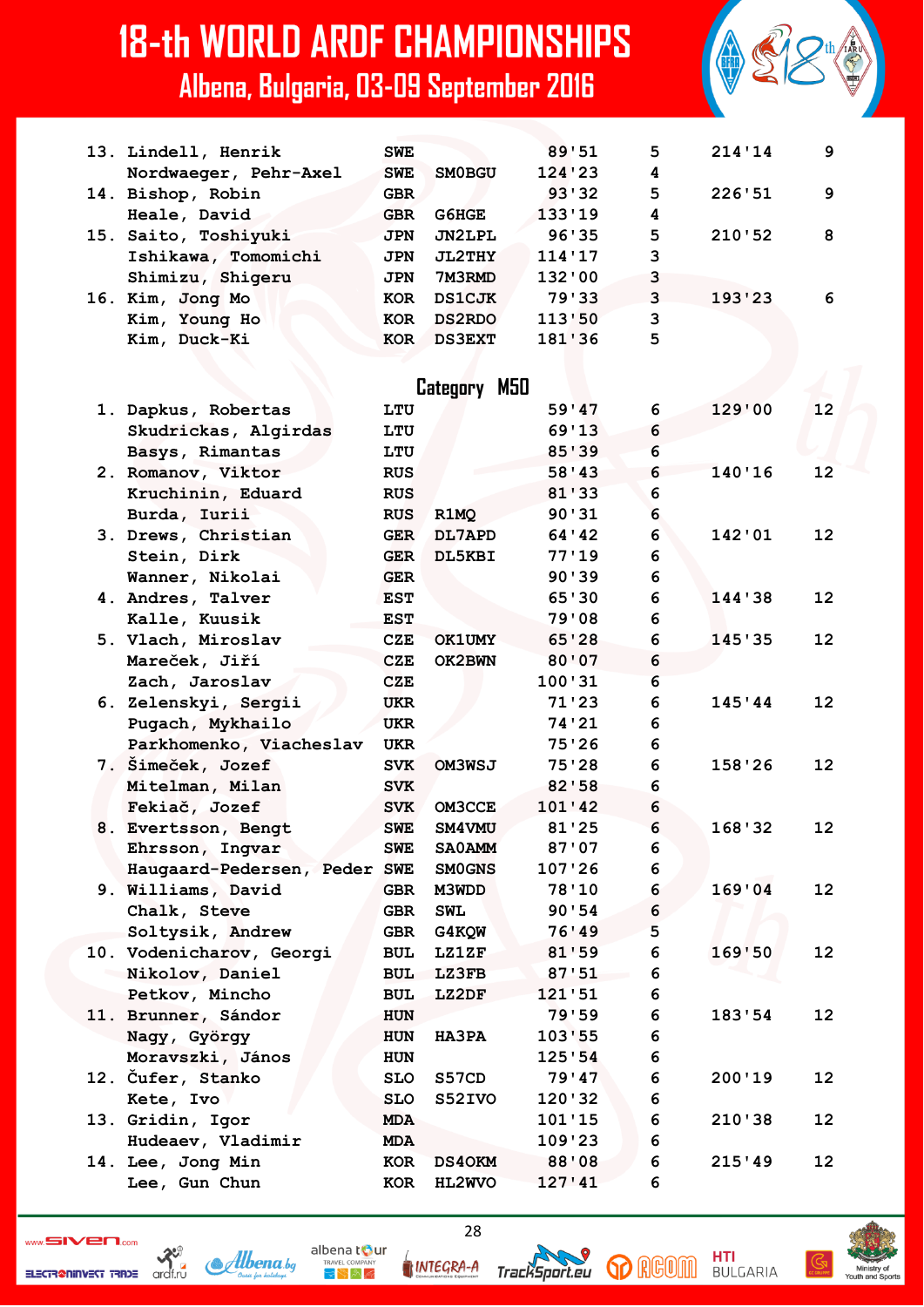

| Lee, In Won             | <b>KOR</b>   | HL2IYI        | 121'09  | 5              |          |    |  |
|-------------------------|--------------|---------------|---------|----------------|----------|----|--|
| 15. Nishihara, Tatsuo   | <b>JPN</b>   | <b>JA0QBY</b> | 101'22  | 6              | 218'04   | 10 |  |
| Mimura, Masahiko        | JPN          | <b>JH1BVS</b> | 116'42  | 4              |          |    |  |
| Takii, Takao            | <b>JPN</b>   | <b>JG5WTP</b> | 100'55  | 3              |          |    |  |
| -- Mejevoi, Nicolai     | <b>USA</b>   |               | 76'56   | 6              | 76'56    | 6  |  |
| Wright, Bill            | USA          | WB6CMD        | 155'11  | 3              |          |    |  |
|                         |              |               |         |                |          |    |  |
|                         |              | Category M60  |         |                |          |    |  |
| 1. Ivanchykhin, Mykola  | <b>UKR</b>   |               | 50'22   | 5              | 121'11   | 10 |  |
| Fursa, Oleg             | <b>UKR</b>   |               | 70'49   | 5              |          |    |  |
| Romanenko, Basyl        | <b>UKR</b>   |               | 83'58   | 5              |          |    |  |
| 2. Guliev, Chermen      | <b>RUS</b>   | <b>UA3BL</b>  | 54'10   | 5              | 133'29   | 10 |  |
| Mukhitov, Nazhib        | <b>RUS</b>   |               | 79'19   | 5              |          |    |  |
| Nurgaliev, Yury         | <b>RUS</b>   | <b>RW9WS</b>  | 113'41  | 5              |          |    |  |
| 3. László, Károly       | <b>HUN</b>   |               | 64 ' 22 | 5              | 136'06   | 10 |  |
| Kovács, Attila Gábor    | <b>HUN</b>   |               | 71'44   | 5              |          |    |  |
| Nagy, Béla              | <b>HUN</b>   | <b>HA8BE</b>  | 94 ' 52 | 5              |          |    |  |
| 4. Kirev, Dimitar       | <b>BUL</b>   |               | 61 ' 35 | 5              | 164 ' 48 | 10 |  |
| Boev, Vlad              | <b>BUL</b>   | 2E0VLB        | 103'13  | 5              |          |    |  |
| Garipov, Hristo         | <b>BUL</b>   | LZ2CT         | 102'36  | 3              |          |    |  |
| 5. Pavelek, Viktor      | <b>SVK</b>   | <b>OM1DX</b>  | 105'00  | 5              | 214'48   | 10 |  |
| Turský, Ján             | <b>SVK</b>   |               | 109'48  | 5              |          |    |  |
| 6. Baxa, Jaromír        | <b>CZE</b>   | OK1JBX        | 96'25   | 5              | 215'14   | 10 |  |
| Winter, Lubomír         | <b>CZE</b>   | <b>OK1DPW</b> | 118'49  | 5              |          |    |  |
|                         | <b>CZE</b>   |               | 126'30  | 4              |          |    |  |
| Blomann, Antonín        |              |               | 94 ' 09 | 5              | 215'20   | 10 |  |
| 7. Wittek, Claus-Dieter | GER          | DF8QJ         |         |                |          |    |  |
| Höfner, Bernd           | <b>GER</b>   | DL1AQ         | 121'11  | 5              |          |    |  |
| Götte, Heinrich         | <b>GER</b>   |               | 72'29   | $\overline{2}$ |          |    |  |
| 8. Ono, Masao           | <b>JPN</b>   | <b>JR1EYZ</b> | 90'45   | 5              | 220'12   | 9  |  |
| Maruyama, Tadashi       | <b>JPN</b>   | <b>JA0HWC</b> | 129'27  | 4              |          |    |  |
| Nishiuchi, Shuichi      | <b>JPN</b>   | <b>JA7EWX</b> | 152'22  | 5              |          |    |  |
| 9. Ljungström, Peter    | <b>SWE</b>   | SM5KMU        | 100'43  | 5              | 222'47   | 9  |  |
| Palmquist, Jan          | <b>SWE</b>   | SM5FUG        | 122'04  | 4              |          |    |  |
| 10. Hansen, Villy       | <b>DNK</b>   | OZ6KH         | 103'29  | 5              | 223'41   | 9  |  |
| Larsen, Ivar            | <b>DNK</b>   | OZ4UR         | 120'12  | 4              |          |    |  |
| 11. Cho, Dong Ik        | KOR          | <b>HL4GWB</b> | 129'23  | 5              | 234 ' 34 | 9  |  |
| Namgung, Kuhn           | KOR          | <b>HL2DDS</b> | 105'11  | 4              |          |    |  |
| 12. Huberman, Joseph    | USA          | <b>K5JGH</b>  | 112'25  | 5              | 242'07   | 8  |  |
| Smathers, William       | <b>USA</b>   | <b>KG6HXX</b> | 129'42  | 3              |          |    |  |
| 13. Vanhalst, Marc      | BEL          | <b>ON6HI</b>  | 133'13  | 4              | 267'49   | 6  |  |
| De Rocker, Patrick      | <b>BEL</b>   | ON7ARQ        | 134'36  | $\mathbf{2}$   |          |    |  |
| Verhoeven, Johny        | <b>BEL</b>   | ON4VJ         | 162'05  | 3              |          |    |  |
|                         |              |               |         |                |          |    |  |
|                         | Category M70 |               |         |                |          |    |  |
| 1. Sudnik, Jurii        | <b>RUS</b>   | R2TT          | 64 ' 52 | 4              | 136'44   | 8  |  |
| Korolev, Lev            | <b>RUS</b>   |               | 71'52   | 4              |          |    |  |
| Kuzmin, Vadim           | <b>RUS</b>   |               | 78'53   | 4              |          |    |  |
| 2. Hergert, Reinhard    |              | GER DJ1MHR    | 69'12   | 4              | 153'19   | 8  |  |
| Schwider, Dieter        | GER          | <b>DF7XU</b>  | 84'07   | 4              |          |    |  |
| 3. Korshunov, Viktor    | UKR          |               | 76'06   | 4              | 154 ' 30 | 8  |  |

ELECTR@NINVEST TRADE



INTEGRA-A

albena tour

 $R_{\rm F}$   $\approx$   $R_{\rm F}$ 



29



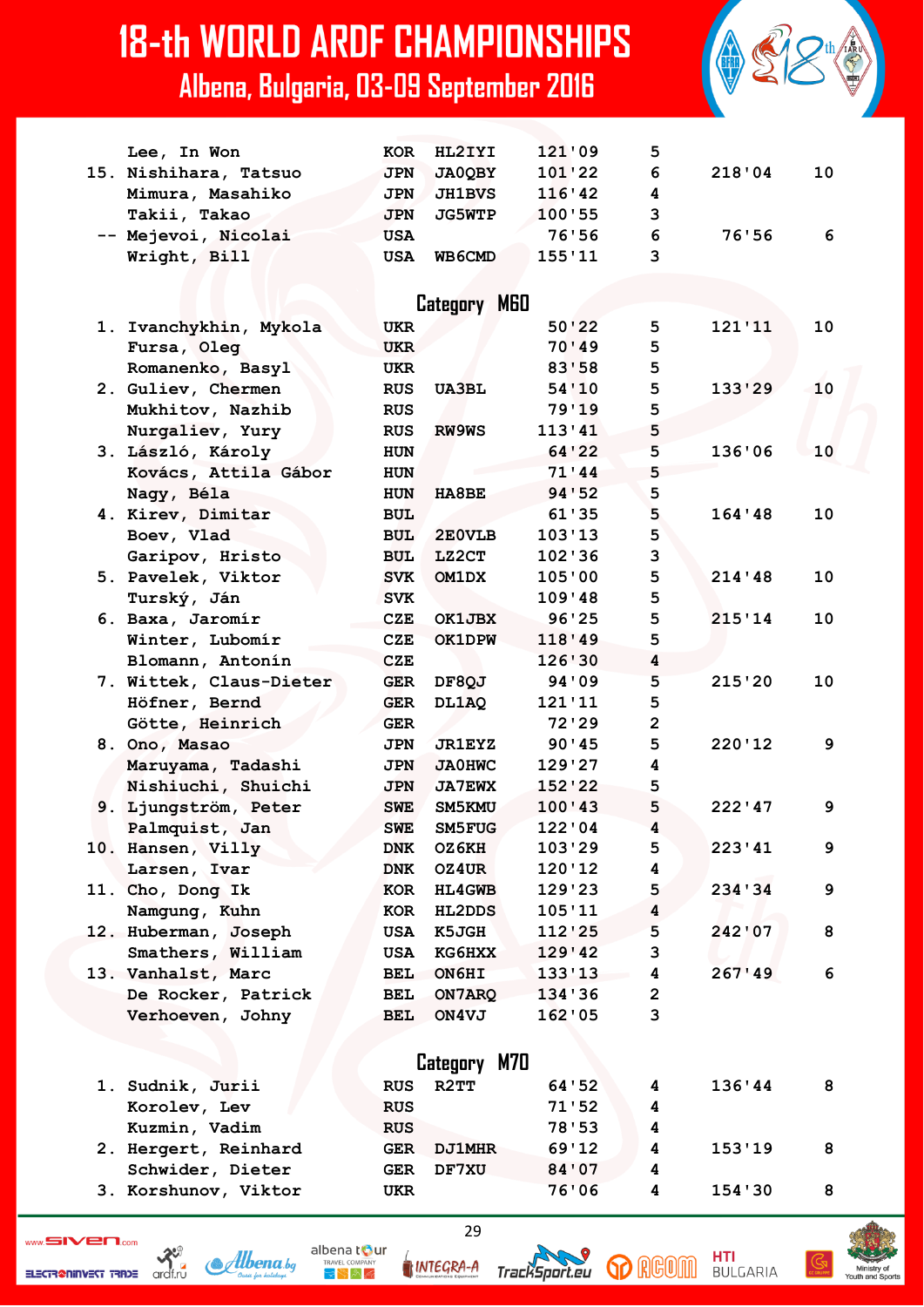| Baranovskyi, Viktor         | <b>UKR</b> |               | 78'24  | 4 |        |   |
|-----------------------------|------------|---------------|--------|---|--------|---|
| 4. Nilsson, Olle            | <b>SWE</b> | <b>SMOKON</b> | 83'03  | 4 | 190'21 | 8 |
| Svensson, Gunnar            | SWE.       | SM0689        | 107'18 | 4 |        |   |
| Lenander, Bo                | <b>SWE</b> | SM5CJW        | 111'47 | 4 |        |   |
| 5. Wladyslaw, Pietrzykowski | <b>POL</b> | <b>SP9GNM</b> | 91'56  | 4 | 191'19 | 8 |
| Bykowski, Ryszard           | <b>POL</b> | SP9120        | 99'23  | 4 |        |   |
| 6. Leach, Harley            | USA        | KI7XF         | 100'47 | 4 | 207'09 | 8 |
| Cooley, Robert              | <b>USA</b> | <b>KF6VSE</b> | 106'22 | 4 |        |   |
| 7. Fijlstra, Dick           | <b>NED</b> | <b>PAODFN</b> | 99'18  | 4 | 221'02 | 7 |
| Hoek, Jan                   | <b>NED</b> | <b>PAOJNH</b> | 121'44 | 3 |        |   |
| 8. Börcsök, István          | <b>HUN</b> | HA8ZG         | 112'18 | 4 | 227'37 | 7 |
| Frölich, Henrich            | HUN        | <b>HA5BF</b>  | 115'19 | 3 |        |   |
| Paál, András                | <b>HUN</b> | <b>HGOHK</b>  | 142'58 | 4 |        |   |
| 9. Hayakawa, Toyonori       | <b>JPN</b> | <b>JA1MVQ</b> | 137'12 | 3 | 276'58 | 5 |
| Hosaka, Noboru              | <b>JPN</b> | <b>JE1XXK</b> | 139'46 | 2 |        |   |
|                             |            |               |        |   |        |   |

#### 8.9.2016 - Classic 2-/80-m-band

|        |                            |            | Category W19 |         |   |     |
|--------|----------------------------|------------|--------------|---------|---|-----|
|        | 1. Bžatková, Kateřina      | <b>CZE</b> |              | 74 ' 39 | 5 | 608 |
|        | 2. Košutová, Katarína      | <b>SVK</b> |              | 82'56   | 5 | 321 |
|        | 3. Naumenko, Luchana       | <b>UKR</b> |              | 85'51   | 5 | 430 |
|        | 4. Piskareva, Kristina     | <b>RUS</b> |              | 89'16   | 5 | 541 |
|        | 5. Sobotková, Anna         | CZE        |              | 98'33   | 5 | 106 |
|        | 6. Ishchenko, Anastasiia   | <b>UKR</b> |              | 107'27  | 5 | 431 |
|        | 7. Marcu, Valentina        | <b>ROM</b> |              | 107:51  | 5 | 67  |
|        | 8. Tsenkova, Patritsia     | <b>BUL</b> |              | 109'08  | 5 | 8   |
|        | 9. Diaksova, Andrea        | <b>BUL</b> |              | 110'41  | 5 | 6   |
|        | 10. Melnikova, Nadezhda    | <b>RUS</b> |              | 113'17  | 5 | 516 |
|        | 11. Petrovska, Yana        | <b>UKR</b> |              | 132'22  | 5 | 432 |
|        | 12. Filová, Barbora        | <b>SVK</b> |              | 137'42  | 5 | 322 |
|        | 13. Ovchinnikova, Tatyana  | <b>RUS</b> |              | 77'00   | 4 | 532 |
|        | 14. Washiya, Nanako        | <b>JPN</b> | 731053       | 96'38   | 4 | 203 |
|        | 15. Liu, Jun Le            | <b>CHN</b> |              | 130'46  | 4 | 60  |
|        | 16. Zhang, Wen Yan         | <b>CHN</b> |              | 124'38  | 3 | 55  |
| $\sim$ | Chireeva, Tatiana          | <b>MDA</b> |              | 52:57   |   | 260 |
|        | OVT Bouchalová, Justýna    | <b>CZE</b> |              | 148'32  | 4 | 107 |
|        | OVT Umehara, Moeno         | <b>JPN</b> | 133537       | 175'23  | 3 | 204 |
|        |                            |            |              |         |   |     |
|        |                            |            | Category W21 |         |   |     |
|        | 1. Macinská, Jana          | <b>SVK</b> |              | 58'11   | 5 | 330 |
|        | 2. Giklova, Natalia        | <b>RUS</b> |              | 62'56   | 5 | 502 |
|        | 3. Parkhomenko, Oleksandra | <b>UKR</b> |              | 74'50   | 5 | 428 |
|        | 4. Raikova, Svetlana       | <b>RUS</b> |              | 75'26   | 5 | 504 |
|        | 5. Voráčková, Lenka        | <b>CZE</b> |              | 78'09   | 5 | 601 |
|        | 6. Fučíková, Hana          | <b>CZE</b> |              | 80'39   | 5 | 109 |
|        | 7. Léharová, Alžběta       | <b>CZE</b> |              | 90'55   | 5 | 602 |
|        | 8. Kolomnina, Ekaterina    | <b>RUS</b> |              | 92'10   | 5 | 512 |

ELECTR@NINVEST TRADE

 $\mathcal{R}^3$ 

 $\mathcal{A}$ lbena bg



30

 $\Omega$  reom

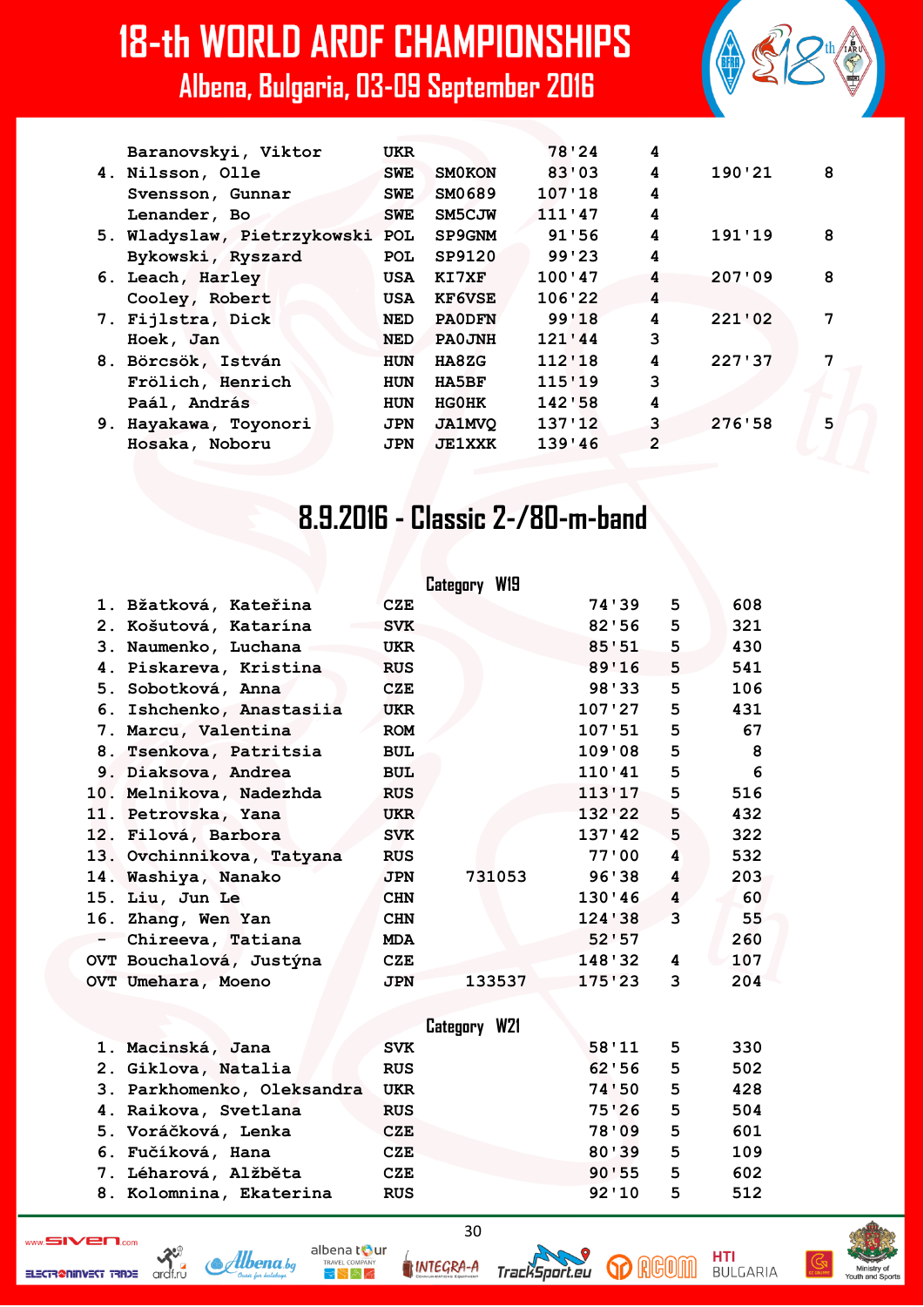| 9. Denisova, Anastasia     | <b>BLR</b> |               | 95'29  | 5              | 37  |
|----------------------------|------------|---------------|--------|----------------|-----|
| 10. Zasheva, Iveta         | <b>BUL</b> |               | 97'21  | 5              | 11  |
| 11. Veremeienko, Yevheniia | <b>UKR</b> |               | 107'49 | 5              | 427 |
| 12. Fursa, Olena           | <b>UKR</b> |               | 108'04 | 5              | 426 |
| 13. Byrdy, Urszula         | <b>POL</b> | SP9KAT        | 109'31 | 5              | 307 |
| 14. Valcheva, Stanimira    | <b>BUL</b> |               | 113'26 | 5              | 10  |
| 15. Radi, Nina             | <b>SLO</b> | S570NR        | 114'53 | 5              | 343 |
| 16. Berse, Kathrin         | <b>GER</b> |               | 115'29 | 5              | 136 |
| 17. Čufer, Ana             | <b>SLO</b> | S52NAO        | 124'24 | 5              | 341 |
| 18. Králová, Miriam        | <b>SVK</b> |               | 132'02 | 5              | 328 |
| 19. Diaksova, Antoaneta    | <b>BUL</b> |               | 115'39 | 4              | - 9 |
| 20. Palanciuc, Silvia      | <b>MDA</b> |               | 128'11 | 4              | 252 |
| 21. Jiang, Zhao Fei Fan    | <b>CHN</b> |               | 107'23 | 3              | 63  |
| 22. Sato, Arisa            | <b>JPN</b> | 143532        | 113'22 | 3              | 205 |
| 23. Covaliova, Margarita   | <b>MDA</b> |               | 137'12 | $\overline{3}$ | 257 |
| 24. Li, Yun Zhou           | <b>CHN</b> |               | 105:50 | $\overline{2}$ | 61  |
| 25. Bando, Maya            | <b>JPN</b> | <b>JJ5GVX</b> | 136'00 | $\overline{2}$ | 206 |
| OVT Dapkute, Iveta         | LTU        |               | 141'43 | 4              | 261 |
| OVT Fedorina, Iulia        | <b>MDA</b> | <b>ER1LIS</b> | 142'33 | 5              | 253 |
| OVT Bondarenco, Alexandra  | <b>USA</b> |               | 148'54 | 5              | 452 |
| OVT Yan, Ru Yu             | <b>CHN</b> |               | 161'22 | 5              | 53  |
|                            |            |               |        |                |     |
|                            |            | Category W35  |        |                |     |
| 1. Hažmuková, Pavla        | CZE        |               | 45'34  | 5              | 113 |
| 2. Platonova, Irina        | <b>RUS</b> |               | 51'02  | 5              | 509 |
| 3. Šimáčková, Jitka        | <b>CZE</b> |               | 53'04  | 5              | 114 |
| 4. Kulicka, Agata          | POT.       | SO5AXK        | 55123  | 5              | 301 |

 **4. Kulicka, Agata POL SQ5AXK 55'23 5 301 5. Mateeva, Steliana BUL 56'07 5 21 6. Mezhevaya, Alla USA 56'44 5 453 7. Ondrouchová, Ludmila CZE 57'20 5 115 8. Šimečková, Barbora SVK 59'56 5 339 9. Daudaraviciene, Vita LTU 60'36 5 229 10. Bartkeviciene, Ausra LTU 63'31 5 231 11. Kalenova, Svetlana RUS 73'30 5 539 12. Sokolova, Juliya BUL 73'31 5 20 13. Biró, Katalin Anna HUN HA5AWJ 77'43 5 170 14. Cao, Hui Juan CHN 89'02 5 64 15. Hrakholskaya, Ala BLR 96'26 5 40 16. Manea, Ramona ROM YO7MAE 108'10 5 68 17. Kusakabe, Asami JPN JR2TBR 127'37 5 207 OVT Bondarenco, Natalia USA 151'39 2 459**

|                       | Category W50                |                   |
|-----------------------|-----------------------------|-------------------|
| 1. Savinykh, Larisa   | <b>RUS</b>                  | 54'01<br>510<br>4 |
| 2. Denisova, Natallia | <b>BLR</b>                  | -39<br>55'47<br>4 |
| 3. Skřivanová, Dagmar | CZE                         | 56'11<br>116<br>4 |
| 4. Kniazeva, Svetlana | <b>RUS</b><br>UB4HOA        | 56'59<br>542<br>4 |
| 5. Zarnóczay, Klára   | <b>HAORZK</b><br><b>HUN</b> | 57'33<br>201<br>4 |
| 6. Soukupová, Leona   | CZE                         | 59'23<br>117<br>4 |
| 7. Fekiačová, Mária   | <b>SVK</b>                  | 60'50<br>336<br>4 |

ELECTR@NINVEST TRADE

ardf.ru



31

Tracks

oort.eu

**INTEGRA-A** 





**HTI**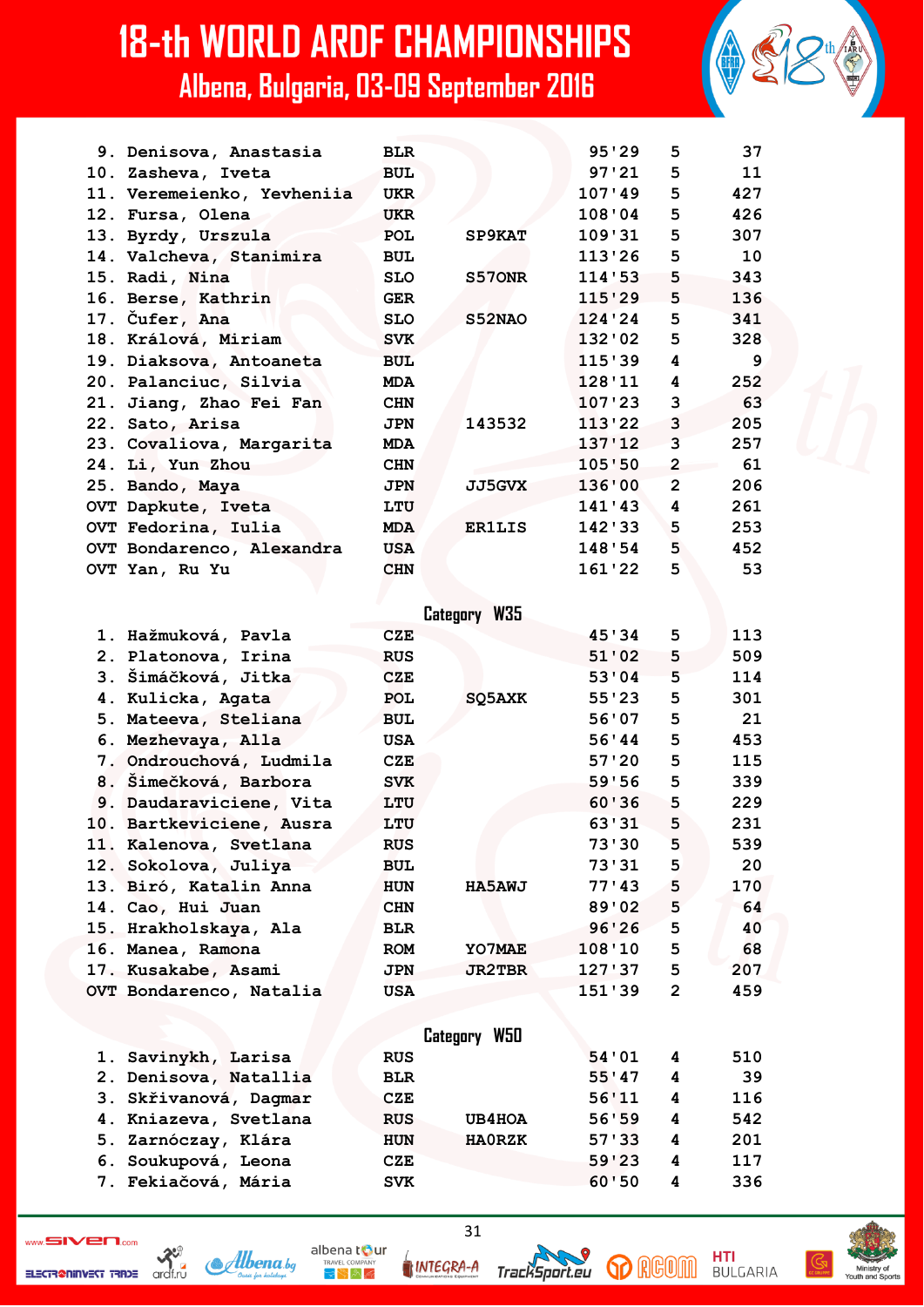| 8. Krassowizkaja, Galina | <b>GER</b> |               | 60'53  | 4              | 139 |
|--------------------------|------------|---------------|--------|----------------|-----|
| 9. Bagdasarova, Silvia   | <b>BUL</b> |               | 66'57  | 4              | 25  |
| 10. Šrůtová, Marcela     | <b>CZE</b> |               | 71'19  | 4              | 600 |
| 11. Drews, Brigitte      | <b>GER</b> | DL7AFJ        | 71'37  | 4              | 138 |
| 12. Uziene, Sigita       | LTU        |               | 72'17  | 4              | 232 |
| 13. Makeeva, Nadezda     | <b>RUS</b> |               | 77'15  | 4              | 525 |
| 14. Eipper, Carmen       | <b>GER</b> | DH3SC         | 82'02  | 4              | 140 |
| 15. Radics, Anna Mária   | <b>HUN</b> |               | 91'28  | 4              | 200 |
| 16. Šimečková, Anna      | <b>SVK</b> |               | 71'05  | 3              | 335 |
| 17. Kim, Bong Ki         | <b>KOR</b> | <b>DS1HBM</b> | 96'33  | $\overline{2}$ | 364 |
| 18. Bang, Shi Lee        | <b>KOR</b> | <b>HL4GWK</b> | 112'24 | $\mathbf{c}$   | 365 |

#### Category W60

| 1. Koroleva, Galina             | <b>RUS</b> |                | 53'13     | 4              | 506 |
|---------------------------------|------------|----------------|-----------|----------------|-----|
| 2. Lászlóné Hornyai, Pirosk HUN |            |                | $61'26$ 4 |                | 202 |
| 3. Gulieva, Galina              | <b>RUS</b> |                | 65'06     | $\overline{4}$ | 535 |
| 4. Fijlstra, Jenny              | <b>NED</b> | <b>NL1212</b>  | 66'17     | 4              | 247 |
| 5. Voráčková, Eliška            | CZE        |                | 68'27     | 4              | 118 |
| 6. Khoroshavina, Ludmila        | <b>RUS</b> |                | 71'35     | 4              | 538 |
| 7. Omová, Jana                  | CZE        |                | 76'59     | 4              | 119 |
| 8. Garpestad, Karin             | <b>NOR</b> | <b>LA8UW</b>   | 91 ' 38   | 4              | 250 |
| 9. Bromer, Ruth                 | <b>USA</b> | WB4QZG         | 100'38    | 4              | 462 |
| 10. Pátková, Alenka             | CZE        |                | 110'54    | 4              | 120 |
| 11. Yamagami, Yoshiko           | <b>JPN</b> | <b>JQ1LCW</b>  | 95'21     | 3              | 208 |
| 12. Leach, Karla                | <b>USA</b> | <b>KC7BLA</b>  | 129'04    | 3              | 456 |
| 13. Kai, Kazue                  | <b>JPN</b> | <b>JK6XEY</b>  | 111'23    | $\overline{2}$ | 209 |
| 14. Templeton, Jenelle          | <b>AUS</b> | <b>VK3FJTE</b> | 124'20    | 2              | 31  |
|                                 |            |                |           |                |     |

|                          |            | Category M19 |        |         |   |     |
|--------------------------|------------|--------------|--------|---------|---|-----|
| 1. Zolochevskyi, Ruslan  | <b>UKR</b> |              |        | 66'45   | 5 | 424 |
| 2. Bžatek, Vojtěch       | CZE        |              |        | 68'50   | 5 | 606 |
| 3. Palamarchuk, Artem    | <b>UKR</b> |              |        | 70'17   | 5 | 423 |
| 4. Bakchinov, Vladimir   | <b>RUS</b> |              |        | 70'22   | 5 | 501 |
| 5. Šimáček, Martin       | CZE        |              |        | 76'24   | 5 | 605 |
| 6. Nadtochyi, Ruslan     | <b>UKR</b> |              |        | 81'23   | 5 | 422 |
| 7. Nikita, Ivanov        | <b>RUS</b> |              |        | 83'36   | 5 | 524 |
| 8. Gherghescu, Alexandru | <b>ROM</b> |              |        | 91'51   | 5 | 102 |
| 9. Kiril, Venev          | <b>BUL</b> |              |        | 94 ' 29 | 5 | 5   |
| 10. Račko, Lukáš         | <b>SVK</b> |              |        | 95'02   | 5 | 318 |
| 11. Kužner, Marko        | <b>SLO</b> | S54MA        |        | 99'53   | 5 | 344 |
| 12. Pankratov, Evgenii   | <b>RUS</b> |              |        | 100'14  | 5 | 522 |
| 13. Gherghescu, Andrei   | <b>ROM</b> |              |        | 108'23  | 5 | 101 |
| 14. Jurčík, Tomáš        | <b>SVK</b> |              |        | 110'57  | 5 | 320 |
| 15. Dochev, Pavel        | <b>BUL</b> |              |        | 117'44  | 5 | 1   |
| 16. Cuninka, Ján         | <b>SVK</b> |              |        | 120'48  | 5 | 319 |
| 17. Grosman, Jan         | <b>POL</b> |              |        | 129'37  | 5 | 303 |
| 18. Gan, Jia Lin         | <b>CHN</b> |              |        | 130'17  | 5 | 58  |
| 19. Volbikas, Rolandas   | LTU        |              |        | 103'48  | 4 | 233 |
| 20. Matsuo, Chiaki       | <b>JPN</b> |              | 234664 | 120'02  | 4 | 212 |
| 21. Hubert, Musiala      | POL        |              |        | 125'14  | 4 | 311 |

ELECTRONINGST TRIDE archive

**INTEGRA-A** 

albena tour

 $\bigtriangledown \bigtriangledown \bigwedge \bigtriangledown$ 

Albena.bq

TrackSport.eu

32



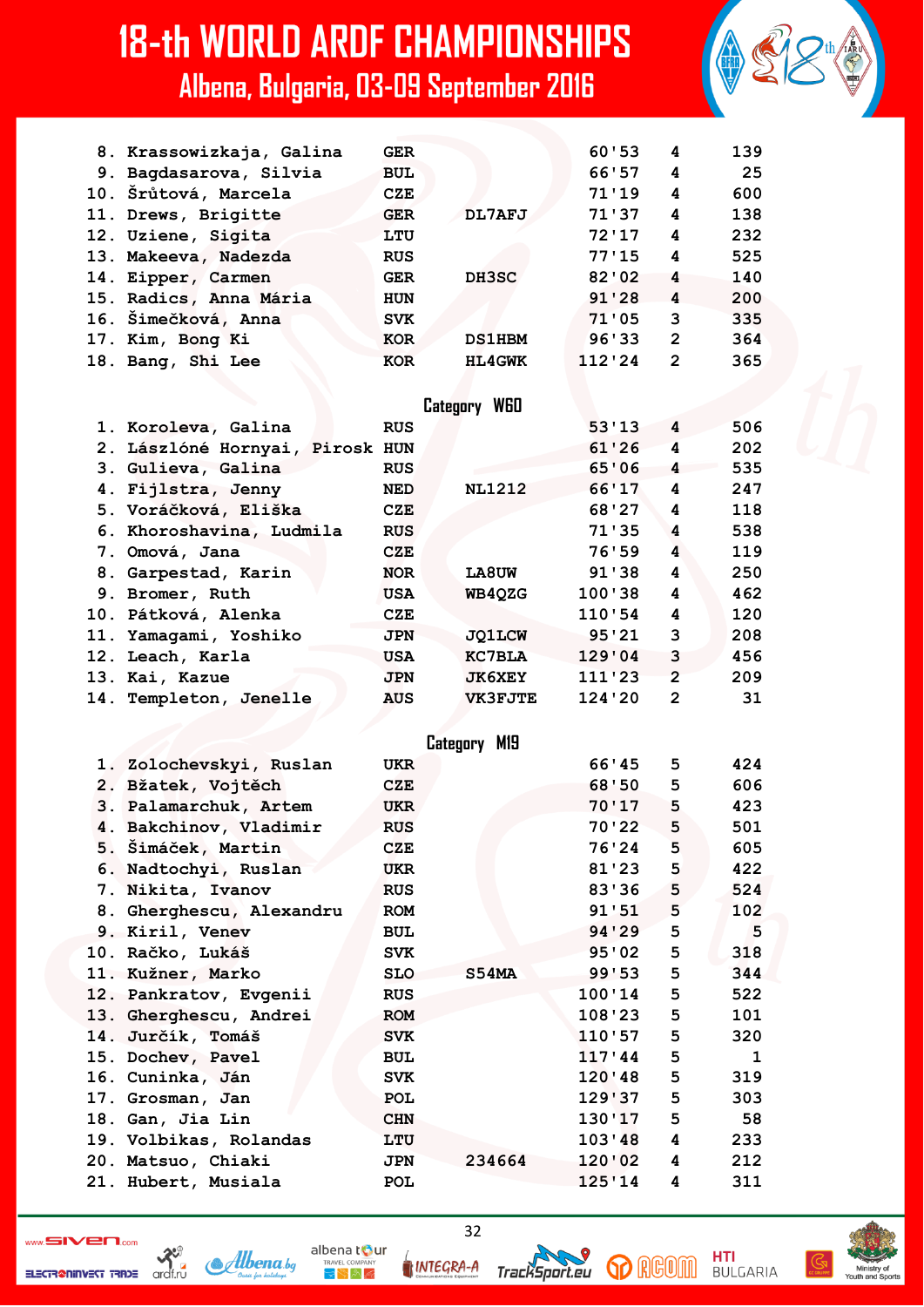|                          | 22. Hou, Zhen Hai          | <b>CHN</b> |               | 127'16  | 4                       | 52             |
|--------------------------|----------------------------|------------|---------------|---------|-------------------------|----------------|
|                          | 23. Kinc, Martin           | <b>CZE</b> |               | 79'17   | 3                       | 604            |
|                          | 24. Stein, Nils            | <b>GER</b> | DE5FOX        | 124'15  | 3                       | 155            |
|                          | 25. Nakayama, Hayato       | <b>JPN</b> | 143603        | 136'15  | 3                       | 210            |
|                          | 26. Kawasoe, Yutaro        | <b>JPN</b> | <b>JP3OEM</b> | 126'57  | $\overline{\mathbf{c}}$ | 211            |
|                          | OVT Li, Xun Tai            | <b>CHN</b> |               | 146'25  | 3                       | 57             |
|                          | OVT Tsenkov, Tsenko        | <b>BUL</b> |               | 154'52  | $\overline{2}$          | $\overline{2}$ |
|                          |                            |            |               |         |                         |                |
|                          |                            |            |               |         |                         |                |
|                          |                            |            | Category M21  |         |                         |                |
|                          | 1. Oma, Jakub              | <b>CZE</b> |               | 60'52   | 6                       | 112            |
|                          | 2. Hikl, Tomáš             | <b>CZE</b> |               | 66'16   | 6                       | 111            |
|                          | 3. Fučík, Karel            | <b>CZE</b> |               | 71 ' 32 | 6                       | 110            |
|                          | 4. Shtanko, Sergii         | <b>UKR</b> |               | 71'42   | 6                       | 417            |
|                          | 5. Marchuk, Oleksandr      | <b>UKR</b> |               | 76'09   | 6                       | 416            |
|                          | 6. Nakvosas, Mindaugas     | LTU        |               | 77'27   | 6                       | 235            |
|                          | 7. Babeu, Alexandru        | <b>ROM</b> | Y09ITW        | 77'50   | 6                       | 65             |
|                          | 8. Ivanko, Oleksii         | <b>UKR</b> |               | 85'44   | 6                       | 415            |
|                          | 8. Kuriak, Jakub           | <b>SVK</b> |               | 85'44   | 6                       | 326            |
|                          | 10. Bartkevicius, Algirdas | LTU        |               | 86'33   | 6                       | 236            |
|                          | 11. Kazymov, Vladislav     | <b>RUS</b> |               | 93'04   | 6                       | 531            |
|                          | 12. Rodionov, Ivan         | <b>RUS</b> |               | 93'34   | 6                       | 513            |
|                          | 13. Král, Adam             | <b>SVK</b> |               | 102'09  | 6                       | 323            |
|                          | 14. Hergert, Alexander     | <b>GER</b> | <b>DE1ADH</b> | 102'19  | 6                       | 141            |
|                          | 15. Gaberc, Niko           | <b>SLO</b> | S56SON        | 102'27  | 6                       | 346            |
|                          | 16. Kirgetov, Michail      | <b>RUS</b> |               | 107'08  | 6                       | 527            |
|                          | 17. Viskup, Peter          | <b>SVK</b> |               | 111'17  | 6                       | 324            |
|                          | 18. Vodenicharov, Alex     | <b>BUL</b> | <b>LZ1ADF</b> | 117'13  | 6                       | 13             |
|                          | 19. Ruzgis, Kestutis       | LTU        |               | 117'31  | 6                       | 234            |
|                          | 20. Kubisiak, Marek        | <b>POL</b> | SP22637       | 133'53  | 6                       | 302            |
|                          | 21. Pan, Zi Qiu            | <b>CHN</b> |               | 119'54  | 5                       | 59             |
|                          | 22. Pastor, Kai            | <b>GER</b> | DG0YT         | 121'38  | 5                       | 142            |
|                          | 23. Žnidarič, Andrej       | <b>SLO</b> | S56LLB        | 130'00  | 5                       | 347            |
|                          | 24. Dai, Nuo Ge            | <b>CHN</b> |               | 137'32  | 5                       | 56             |
|                          | 25. Frasinescu, Radu       | <b>MDA</b> |               | 109'43  | 4                       | 256            |
|                          | 26. Pap, Gábor             | <b>HUN</b> | <b>HA8MGC</b> | 111'14  | 4                       | 157            |
|                          | 27. Pu, Xiao Nian          | <b>CHN</b> |               | 122'01  | 4                       | 54             |
|                          | 28. Bucsa, Alexei          | <b>MDA</b> | <b>ER1LEX</b> | 82'38   | 3                       | 254            |
|                          | 29. Szabó, Gábor           | <b>HUN</b> |               | 119'20  | 3                       | 156            |
|                          | 30. Grajdean, Gheorghii    | MDA        | <b>ER1GGM</b> | 126'02  | 3                       | 255            |
|                          | 31. Kikuichi, Yoshifumi    | <b>JPN</b> | <b>JF3KRL</b> | 75'34   | $\overline{\mathbf{c}}$ | 215            |
|                          | 32. Kurogi, Kentaro        | <b>JPN</b> | <b>JL4NDN</b> | 97'42   | $\mathbf 2$             | 213            |
|                          | 33. Stoyanov, Svetoslav    | <b>BUL</b> |               | 119'53  | $\overline{\mathbf{2}}$ | 30             |
|                          | 34. Adachi, Yuto           | <b>JPN</b> | <b>JG1NFC</b> | 132'03  | $\overline{2}$          | 214            |
| $\overline{\phantom{0}}$ | Lee, Kang Woo              | KOR        | HL2PYQ        | 72'03   | в                       | 354            |
|                          | OVT Predanić, Stipe        | <b>CRO</b> | 9A5SP         | 142'26  | 6                       | 105            |
|                          | OVT De Rocker, Maarten     | <b>BEL</b> |               | 144'26  | 3                       | 49             |
|                          | OVT Ciocaneu, Alexandru    | <b>ROM</b> |               | 155'36  | 6                       | 69             |
|                          | OVT Taupeka, Dzmitry       | <b>BLR</b> |               | 162'10  | 3                       | 41             |
|                          |                            |            |               |         |                         |                |

**Category M40**

33

 $\sum_{\text{SUSY}}$ 



albena tour INTEGRA-A

 $\bigtriangledown \bigtriangledown \bigwedge \bigtriangledown \bigtriangleup$ 





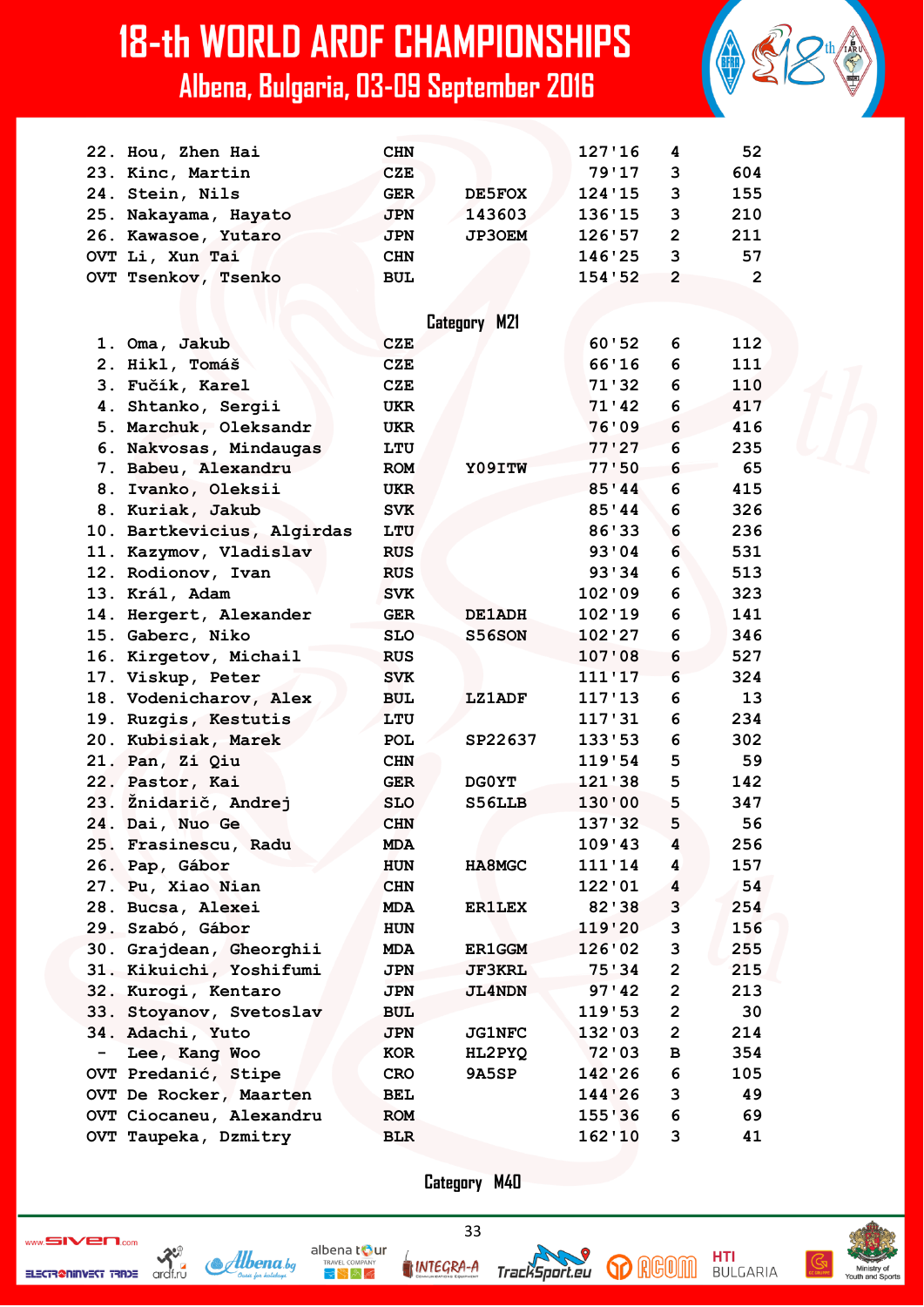|                          | 1. Cherniavsky, Sergey           | <b>GER</b> |               | 68'23    | 5              | 145 |
|--------------------------|----------------------------------|------------|---------------|----------|----------------|-----|
|                          | 2. Šindelka, Antonín             | <b>CZE</b> |               | 70'45    | 5              | 122 |
|                          | 3. Afonkin, Vadim                | <b>USA</b> | <b>KB1RL1</b> | 71'52    | 5              | 463 |
|                          | 4. Redka, Maksym                 | <b>UKR</b> |               | 77'59    | 5              | 418 |
|                          | 5. Marcu, Adrian                 | <b>ROM</b> | YO7LOI        | 92'34    | 5              | 100 |
|                          | 6. Mucsi, Mihály                 | <b>HUN</b> |               | 93'51    | 5              | 159 |
|                          | 7. Olkov, Iurii                  | <b>RUS</b> |               | 96'38    | 5              | 537 |
|                          | 8. Fekiač, Jozef                 | <b>SVK</b> | <b>OM3CCE</b> | 97'23    | 5              | 331 |
|                          | 9. Petrov, Vadim                 | <b>RUS</b> |               | 99'09    | 5              | 521 |
|                          | 10. Žáček, Zbyněk                | <b>CZE</b> |               | 102'24   | 5              | 121 |
|                          | 11. Navickas, Egidijus           | LTU        |               | 105'40   | 5              | 237 |
|                          | 12. Lerjen, Martin               | <b>SUI</b> |               | 107'33   | 5              | 413 |
|                          | 13. Davydenko, Iurii             | <b>UKR</b> |               | 110'49   | 5              | 419 |
|                          | 14. Král, Jozef                  | <b>SVK</b> |               | 114'12   | 5              | 340 |
|                          | 15. Szűk, Zoltán                 | <b>HUN</b> | HA5SZ         | 117'17   | 5              | 163 |
|                          | 16. Lerjen, Michael              | <b>SUI</b> | <b>HB9ENL</b> | 121'44   | 5              | 414 |
|                          | 17. Zolochevskyi, Kostiantyn UKR |            |               | 123'54   | 5              | 420 |
|                          | 18. Mereuta, Jenica              | <b>ROM</b> |               | 126'19   | 5              | 70  |
| 19.                      | Ivanov, Ivailo                   | <b>BUL</b> | LZ4LO         | 131'30   | 5              | 16  |
|                          | 20. Jereb, Ivo                   | <b>SLO</b> | S57AL         | 134'05   | 5              | 348 |
|                          | 21. Mitev, Nikolai               | <b>BUL</b> | LZ4ND         | 135'42   | 5              | 15  |
|                          | 22. Eichler, Gerald              | <b>GER</b> | <b>DL1DSR</b> | 139'08   | 5              | 144 |
|                          | 23. Trojer, Andrej               | <b>SLO</b> | S50TA         | 139'19   | 5              | 349 |
|                          | 24. Masilionis, Remigijus        | LTU        |               | 104 ' 23 | 4              | 239 |
|                          | 25. Kostov, Zlatin               | <b>BUL</b> | LZ2ZLA        | 112'29   | 4              | 14  |
|                          | 26. Ishikawa, Tomomichi          | <b>JPN</b> | <b>JL2THY</b> | 121'19   | 4              | 218 |
| 27.                      | Kužner, Miroslav                 | <b>SLO</b> | S52KK         | 124'59   | 4              | 353 |
|                          | 28. Shimizu, Shigeru             | <b>JPN</b> | 7M3RMD        | 127'27   | 4              | 217 |
|                          | 29. Heale, David                 | <b>GBR</b> | G6HGE         | 130'26   | 4              | 447 |
|                          | 30. Krajcár, Lajos               | <b>HUN</b> | HA2QW         | 136'13   | 4              | 158 |
|                          | 31. Saito, Toshiyuki             | <b>JPN</b> | <b>JN2LPL</b> | 136'57   | 4              | 216 |
|                          | 32. Šístek, Daniel               | <b>CZE</b> |               | 71'26    | 3              | 123 |
|                          | 33. Andres, Viira                | <b>EST</b> |               | 77'59    | 3              | 132 |
|                          | 34. Kim, Duck-Ki                 | KOR        | <b>DS3EXT</b> | 79'27    | 3              | 356 |
|                          | 35. Kasimov, Faid                | BEL        |               | 86'32    | 3              | 50  |
|                          | 36. Harker, Kenneth              | <b>USA</b> | WM5R          | 102'36   | 3              | 457 |
|                          | 37. Reichel, Uwe                 | GER        | <b>DL8UWE</b> | 125'15   | 3              | 143 |
|                          | 38. Tarmo, Gede                  | EST        |               | 129'26   | 3              | 133 |
|                          | 39. Nordwaeger, Pehr-Axel        | <b>SWE</b> | <b>SMOBGU</b> | 132'49   | 3              | 410 |
|                          | 40. Lehtosaari, Keijo            | FIN        | OH2ETM        | 134'32   | 3              | 134 |
|                          | 40. Dapkus, Gintaras             | LTU        |               | 134 ' 32 | 3              | 238 |
|                          | 42. Rutkowski, Remigiusz         | POL        |               | 74'16    | $\overline{2}$ | 306 |
|                          | 43. Kim, Young Ho                | KOR        | <b>DS2RDO</b> | 118'02   | $\mathbf{2}$   | 357 |
|                          | 44. Kim, Jong Mo                 | KOR        | <b>DS1CJK</b> | 121'54   | $\overline{2}$ | 358 |
| $\overline{\phantom{0}}$ | Dinse, Björn                     | NED        | <b>PA4BWD</b> | 135'44   | $\mathbf B$    | 244 |
|                          | OVT Yan, Xu Zhang                | <b>CHN</b> |               | 146'25   | 3              | 62  |
|                          | OVT Lindell, Henrik              | <b>SWE</b> |               | 158'59   | 5              | 409 |
|                          |                                  |            |               |          |                |     |
|                          |                                  |            | Category M50  |          |                |     |
|                          | 1. Romanov, Viktor               | <b>RUS</b> |               | 46'50    | 5              | 511 |
|                          |                                  |            |               |          |                |     |

ELECTRONINGST TRACE archive



INTEGRA-A

albena tour

 $R_{\rm F}$   $\approx$   $R_{\rm F}$ 

34





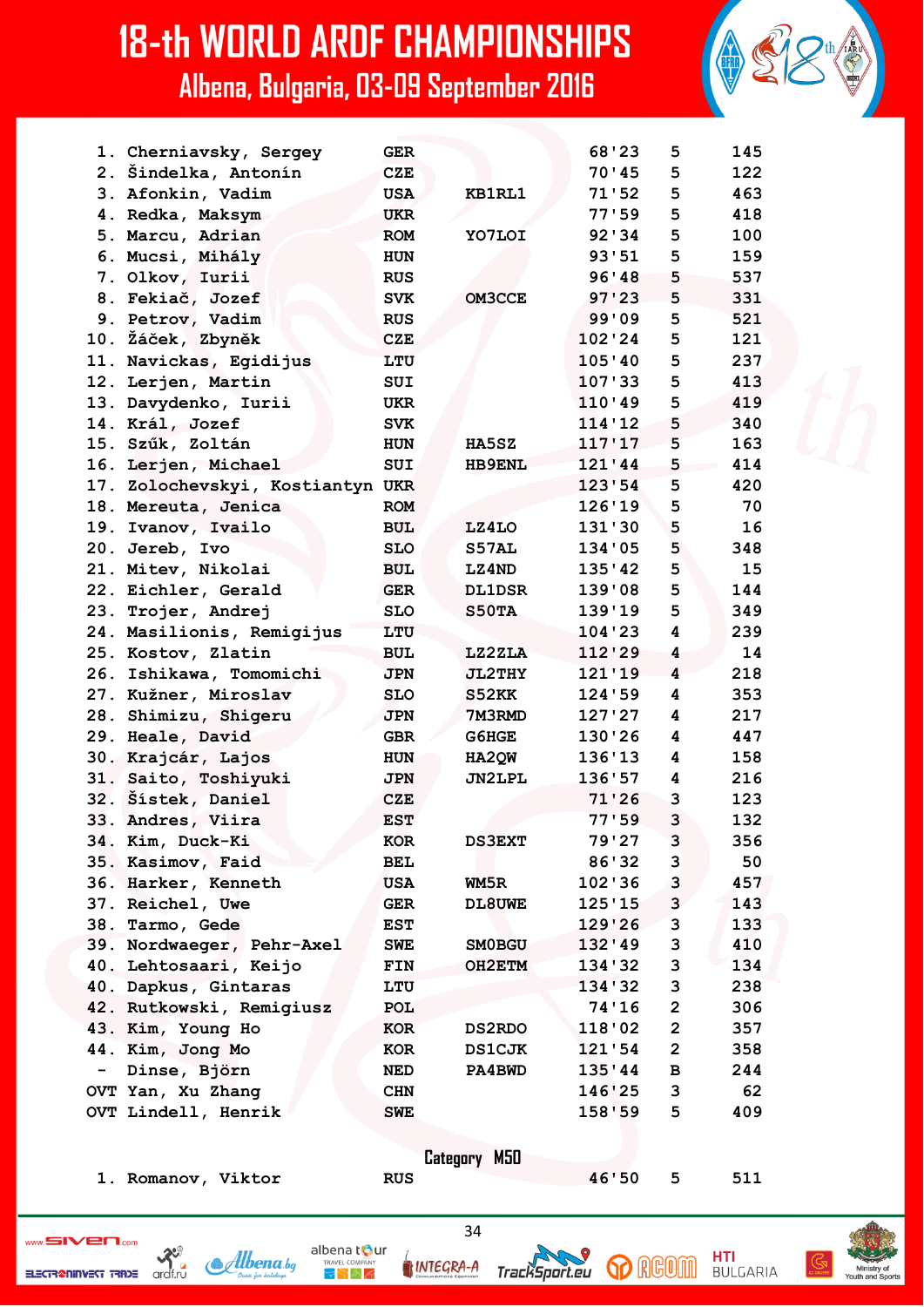|                              | 2. Skudrickas, Algirdas          | LTU        |               | 49'36   | 5              | 241 |
|------------------------------|----------------------------------|------------|---------------|---------|----------------|-----|
|                              | 3. Pugach, Mykhailo              | <b>UKR</b> |               | 50'27   | 5              | 434 |
|                              | 4. Dapkus, Robertas              | LTU        |               | 50'36   | 5              | 242 |
|                              | 5. Burda, Iurii                  | <b>RUS</b> | R1MQ          | 51'55   | 5              | 530 |
|                              | 6. Moravszki, János              | <b>HUN</b> |               | 52'56   | 5              | 160 |
|                              | 7. Zelenskyi, Sergii             | <b>UKR</b> |               | 53'16   | 5              | 435 |
|                              | 8. Evertsson, Bengt              | <b>SWE</b> | SM4VMU        | 54'13   | 5              | 408 |
|                              | 9. Šimeček, Jozef                | <b>SVK</b> | OM3WSJ        | 55'14   | 5              | 332 |
|                              | 10. Čufer, Stanko                | <b>SLO</b> | S57CD         | 55'53   | 5              | 350 |
|                              | 11. Andres, Talver               | <b>EST</b> |               | 58'36   | 5              | 131 |
|                              | 12. Nagy, György                 | <b>HUN</b> | <b>HA3PA</b>  | 59'04   | 5              | 161 |
|                              | 13. Basys, Rimantas              | LTU        |               | 59'22   | 5              | 240 |
|                              | 14. Denisov, Valery              | <b>BLR</b> |               | 59'25   | 5              | 38  |
|                              | 15. Vlach, Miroslav              | <b>CZE</b> | <b>OK1UMY</b> | 59'48   | 5              | 125 |
|                              | 16. Williams, David              | <b>GBR</b> | M3WDD         | 61'47   | 5              | 443 |
|                              | 17. Gridin, Igor                 | <b>MDA</b> |               | 61'56   | 5              | 259 |
|                              | 18. Babeu, Pavel                 | <b>ROM</b> | YO9TW         | 63'22   | 5              | 66  |
|                              | 19. Zach, Jaroslav               | <b>CZE</b> |               | 63'31   | 5              | 124 |
|                              | 20. Kruchinin, Eduard            | <b>RUS</b> |               | 63'48   | 5              | 508 |
|                              | 21. Parkhomenko, Viacheslav      | <b>UKR</b> |               | 65'23   | 5              | 436 |
|                              | 22. Lee, Jong Min                | <b>KOR</b> | <b>DS40KM</b> | 65'49   | 5              | 361 |
|                              | 23. Mitelman, Milan              | <b>SVK</b> |               | 66'03   | 5              | 333 |
|                              | 24. Chalk, Steve                 | <b>GBR</b> | <b>SWL</b>    | 67'05   | 5              | 444 |
|                              | 25. Košut, Ján                   | <b>SVK</b> |               | 67'15   | 5              | 334 |
|                              | 26. Drews, Christian             | <b>GER</b> | DL7APD        | 68'09   | 5              | 146 |
|                              | 27. Mareček, Jiří                | <b>CZE</b> | OK2BWN        | 68'27   | 5              | 126 |
|                              | 28. Soltysik, Andrew             | <b>GBR</b> | G4KQW         | 68'45   | 5              | 445 |
|                              | 29. Mejevoi, Nicolai             | <b>USA</b> |               | 68'48   | 5              | 460 |
|                              | 30. Kalle, Kuusik                | <b>EST</b> |               | 71'11   | 5              | 130 |
|                              | 31. Van Britsom, Marc            | <b>BEL</b> | ON4FOX        | 71'16   | 5              | 46  |
|                              | 32. Deptulski, Tomasz            | POL        | SP2RIP        | 73'27   | 5              | 305 |
|                              | 33. Petkov, Mincho               | <b>BUL</b> | LZ2DF         | 74'14   | 5              | 28  |
|                              | 34. Haugaard-Pedersen, Peder SWE |            | <b>SMOGNS</b> | 75'42   | 5              | 406 |
|                              | 35. Lee, Gun Chun                | KOR        | <b>HL2WVO</b> | 77'25   | 5              | 360 |
|                              | 36. Ehrsson, Ingvar              | <b>SWE</b> | <b>SA0AMM</b> | 78'02   | 5              | 407 |
|                              | 37. Brunner, Sándor              | <b>HUN</b> |               | 83'52   | 5              | 162 |
|                              | 38. Nikolov, Daniel              | <b>BUL</b> | <b>LZ3FB</b>  | 84 ' 34 | 5              | 17  |
|                              | 39. Lee, In Won                  | <b>KOR</b> | HL2IYI        | 86'30   | 5              | 359 |
|                              | 40. Stein, Dirk                  | <b>GER</b> | DL5KBI        | 87'52   | 5              | 147 |
|                              | 41. Nishihara, Tatsuo            | <b>JPN</b> | <b>JA0QBY</b> | 93'15   | 5              | 219 |
|                              | 42. Mimura, Masahiko             | <b>JPN</b> | <b>JH1BVS</b> | 94 ' 57 | 5              | 220 |
|                              | 43. Wright, Bill                 | USA        | WB6CMD        | 100'40  | 5              | 465 |
|                              | 44. Reinhart, Hans-Jürg          | SUI        | <b>HB9CFB</b> | 101'50  | 5              | 412 |
|                              | 45. Verburg, Edwin               | NED        | <b>PE5EDW</b> | 104:56  | 5              | 245 |
|                              | 46. Wanner, Nikolai              | <b>GER</b> |               | 125'45  | 5              | 148 |
|                              | 47. Takii, Takao                 | <b>JPN</b> | <b>JG5WTP</b> | 115'27  | $\overline{2}$ | 221 |
| $\qquad \qquad \blacksquare$ | Burguttolinov, Albert            |            |               | 80'54   | B              | 609 |
|                              |                                  |            |               |         |                |     |
|                              |                                  |            |               |         |                |     |
|                              |                                  |            | Category M60  |         |                |     |
|                              | 1. Guliev, Chermen               | <b>RUS</b> |               | 50:52   | 5              | 534 |
|                              |                                  |            |               |         |                |     |

ELECTRONICS TRIDE ORDER



35 INTEGRA-A TrackSport.eu



**HTI**<br>BULGARIA

**p** RGOM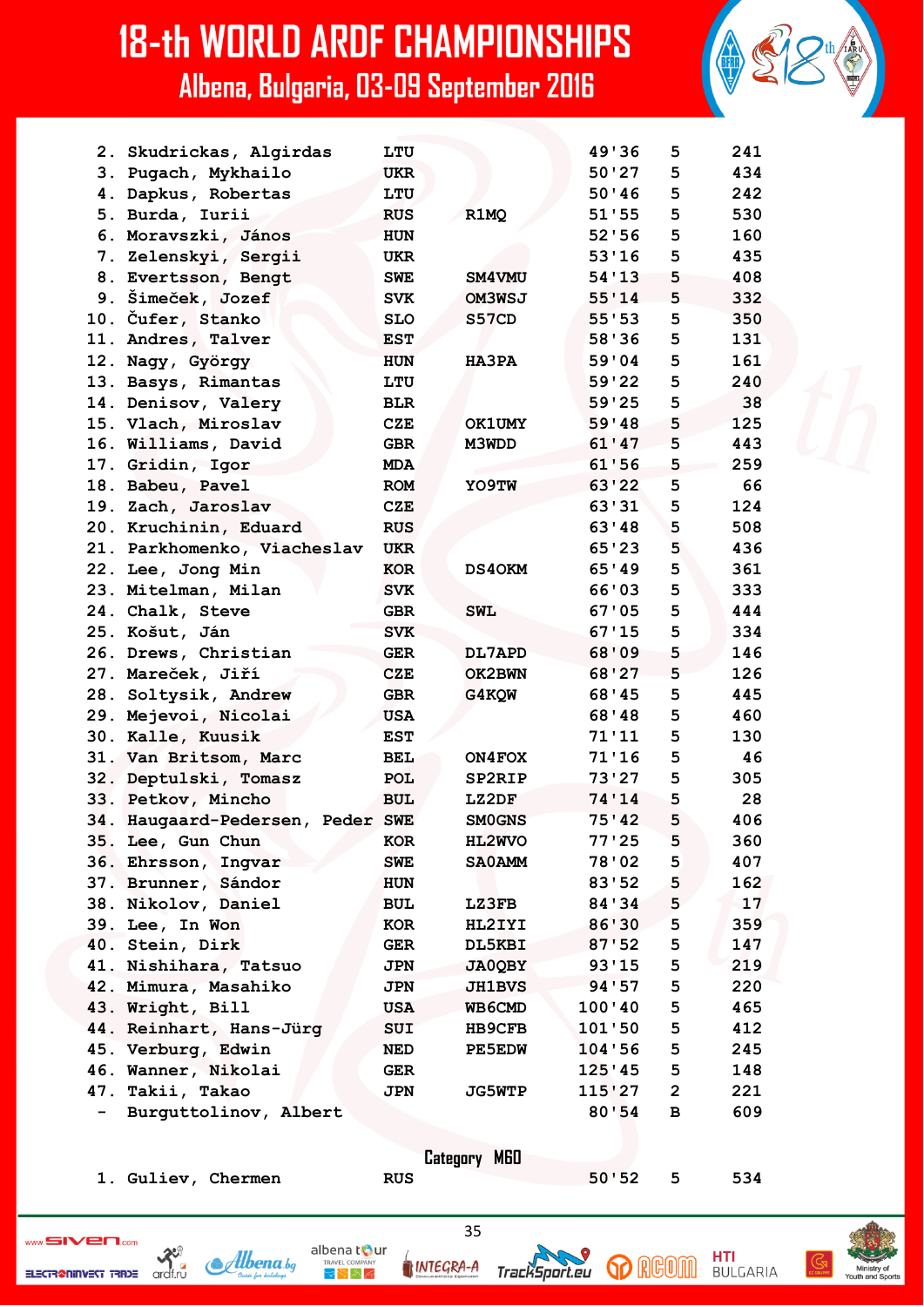|     | 2. Fursa, Oleg           | <b>UKR</b> |               | 55'01   | 5              | 437 |
|-----|--------------------------|------------|---------------|---------|----------------|-----|
|     | 3. Romanenko, Basyl      | <b>UKR</b> |               | 59'22   | 5              | 439 |
|     | 4. Ivanchykhin, Mykola   | <b>UKR</b> |               | 59'54   | 5              | 438 |
|     | 5. Kirev, Dimitar        | <b>BUL</b> |               | 67'10   | 5              | 26  |
|     | 6. Mukhitov, Nazhib      | <b>RUS</b> |               | 70'02   | 5              | 507 |
|     | 7. Boev, Vlad            | <b>BUL</b> | 2E0VLB        | 70'32   | 5              | 18  |
|     | 8. László, Károly        | <b>HUN</b> |               | 71'28   | 5              | 166 |
|     | 9. Ono, Masao            | <b>JPN</b> | <b>JR1EYZ</b> | 73'18   | 5              | 222 |
|     | 10. Baxa, Jaromír        | <b>CZE</b> | OK1JBX        | 73'55   | 5              | 129 |
| 11. | Nagy, Béla               | <b>HUN</b> | <b>HA8BE</b>  | 76'23   | 5              | 164 |
|     | 12. Garipov, Hristo      | <b>BUL</b> | LZ2CT         | 77'28   | 5              | 27  |
|     | 13. Maruyama, Tadashi    | <b>JPN</b> | <b>JA0HWC</b> | 79'03   | 5              | 224 |
|     | 14. Wittek, Claus-Dieter | <b>GER</b> | DF8QJ         | 79'57   | 5              | 152 |
| 15. | Palmquist, Jan           | <b>SWE</b> | SM5FUG        | 80'55   | 5              | 404 |
|     | 16. Zbigniew, Madrzynski | <b>POL</b> | SP2JNK        | 83'59   | 5              | 309 |
|     | 17. Ljungström, Peter    | <b>SWE</b> | SM5KMU        | 84 ' 48 | 5              | 403 |
|     | 18. Vanhalst, Marc       | BEL        | ON6HI         | 84'50   | 5              | 45  |
| 19. | Nurgaliev, Yury          | <b>RUS</b> | RW9WS         | 85'14   | 5              | 500 |
|     | 20. Kovács, Attila Gábor | <b>HUN</b> |               | 85'22   | 5              | 165 |
|     | 21. Götte, Heinrich      | <b>GER</b> |               | 85'59   | 5              | 151 |
|     | 22. Turský, Ján          | <b>SVK</b> |               | 90'01   | 5              | 337 |
|     | 23. Roethe, Nicholas     | <b>CAN</b> |               | 99'33   | 5              | 51  |
|     | 24. Namgung, Kuhn        | <b>KOR</b> | <b>HL2DDS</b> | 101'55  | 5              | 363 |
|     | 25. Huberman, Joseph     | <b>USA</b> | K5JGH         | 106'43  | 5              | 455 |
| 26. | Eriksson, Christer       | <b>SWE</b> |               | 110'26  | 5              | 405 |
| 27. | Nishiuchi, Shuichi       | <b>JPN</b> | <b>JA7EWX</b> | 110'32  | 5              | 223 |
| 28. | Hansen, Villy            | <b>DNK</b> | OZ6KH         | 114'23  | 5              | 35  |
|     | 29. Marriott, John       | <b>GBR</b> | MOOJM         | 115'01  | 5              | 450 |
|     | 30. Schuh, Michael       | <b>USA</b> | KF7QDZ        | 122'37  | 5              | 451 |
| 31. | Blomann, Antonín         | <b>CZE</b> |               | 130'13  | 5              | 128 |
|     | 32. Templeton, Ewen      | <b>AUS</b> | VK30W         | 134'58  | 5              | 32  |
|     | 33. Cho, Dong Ik         | <b>KOR</b> | <b>HL4GWB</b> | 115'32  | 4              | 362 |
|     | 34. De Rocker, Patrick   | <b>BEL</b> | ON7ARQ        | 126'20  | 4              | 47  |
|     | 35. Höfner, Bernd        | GER        | DL1AQ         | 95'55   | 3              | 150 |
| $-$ | Smathers, William        | USA        | <b>KG6HXX</b> | DNF     |                | 464 |
|     | OVT Winter, Lubomír      | <b>CZE</b> | <b>OK1DPW</b> | 141'56  | 5              | 127 |
|     | OVT Verhoeven, Johny     | <b>BEL</b> | ON4VJ         | 142'44  | $\overline{2}$ | 44  |
|     |                          |            |               |         |                |     |
|     |                          |            | Category M70  |         |                |     |
|     | 1. Svensson, Gunnar      | <b>SWE</b> | SM0689        | 46'38   | 4              | 400 |
|     | 2. Rudolf, Paul          | SUI        | <b>HB9AIR</b> | 48'22   | 4              | 411 |
|     | 3. Schwider, Dieter      | <b>GER</b> | DF7XU         | 49'53   | 4              | 154 |
|     | 4. Nilsson, Olle         | <b>SWE</b> | <b>SMOKON</b> | 50'29   | 4              | 402 |
|     | 5. Korshunov, Viktor     | UKR        |               | 51'02   | 4              | 441 |
|     | 6. Baranovskyi, Viktor   | UKR        |               | 51'03   | 4              | 440 |
|     | 7. Korolev, Lev          | <b>RUS</b> |               | 54'00   | 4              | 505 |
|     | 8. Kuzmin, Vadim         | <b>RUS</b> | R2TT          | 55'29   | 4              | 526 |
|     | 9. Sudnik, Jurii         | <b>RUS</b> |               | 56'31   | 4              | 536 |
|     | 10. Lenander, Bo         | <b>SWE</b> | SM5CJW        | 56'45   | 4              | 401 |

ELECTRONING STRIPE ORDER

 $\mathcal{A}$ lbenaby

11. Kochergin, Alexandr

albena tour  $\mathbb{R} \times \mathbb{A}$ 

**KAZ** 



 $UN2J$ 

36

**IRIGIO** SD

 $\overline{\mathbf{4}}$ 

227

**HTI**<br>BULGARIA

 $59'25$ 

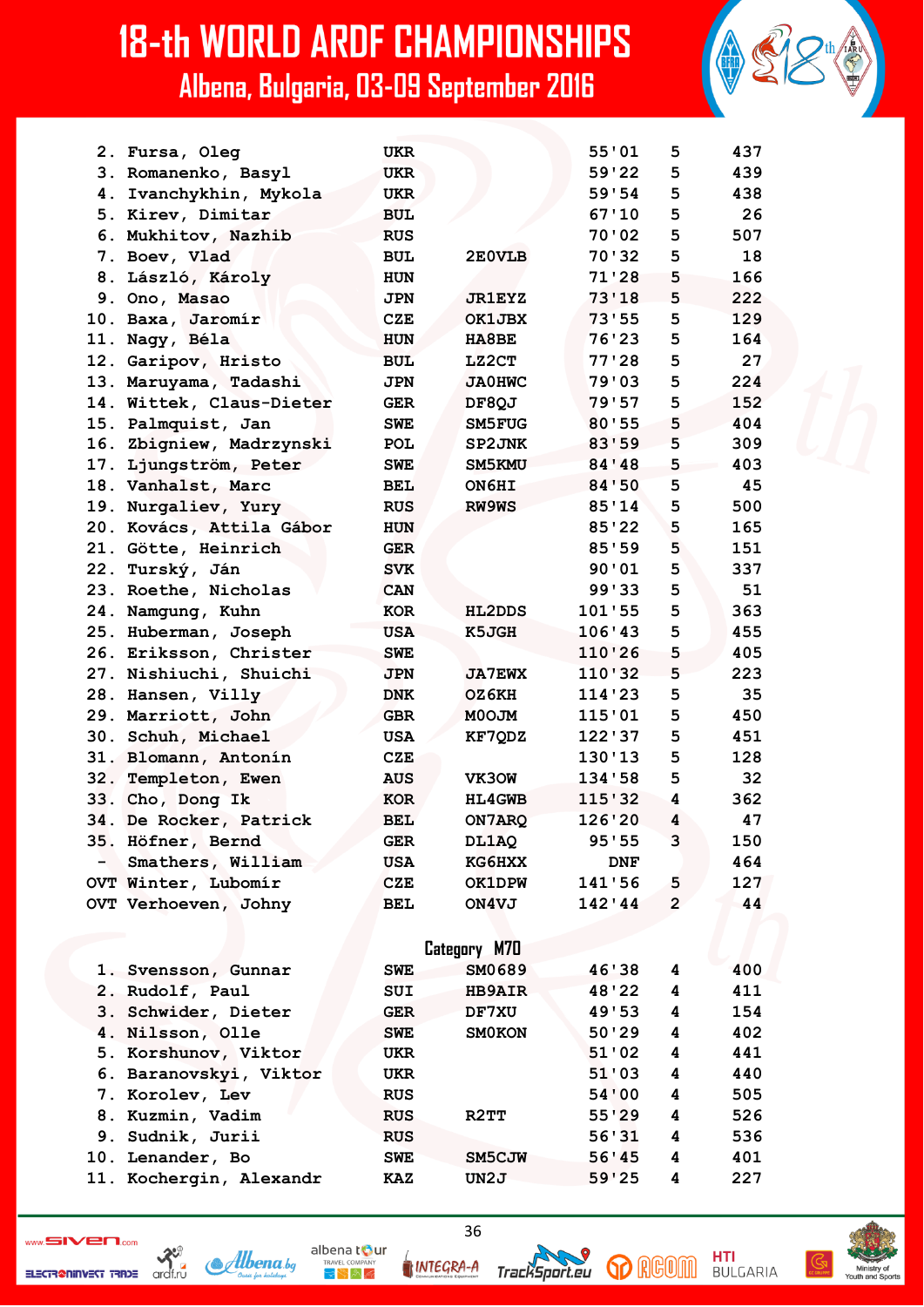| 12. Jensen, Arne                 | <b>DNK</b> | OZ9VA         | 61'56   | 4              | 33  |
|----------------------------------|------------|---------------|---------|----------------|-----|
| 13. Wladyslaw, Pietrzykowski POL |            | SP9GNM        | 63'36   | 4              | 308 |
| 14. Hergert, Reinhard            | <b>GER</b> | <b>DJ1MHR</b> | 64 ' 23 | 4              | 153 |
| 15. Dapkus, Algimantas           | LTU        |               | 64 ' 38 | 4              | 243 |
| 16. Titterington, Bob            | <b>GBR</b> | G3ORY         | 67 ' 23 | 4              | 449 |
| 17. Hosaka, Noboru               | <b>JPN</b> | <b>JE1XXK</b> | 72'33   | 4              | 225 |
| 18. Burlachenko, Vasilij         | <b>MDA</b> |               | 74'39   | 4              | 251 |
| 19. Fijlstra, Dick               | <b>NED</b> | <b>PAODFN</b> | 74'53   | 4              | 248 |
| 20. Hayakawa, Toyonori           | <b>JPN</b> | <b>JA1MVQ</b> | 76'14   | 4              | 226 |
| 21. Cooley, Robert               | <b>USA</b> | <b>KF6VSE</b> | 87'58   | 4              | 461 |
| 22. Börcsök, István              | <b>HUN</b> | HA8ZG         | 102'29  | 4              | 169 |
| 23. Frölich, Henrich             | <b>HUN</b> | HA5BF         | 107'31  | 4              | 168 |
| 24. Vickers, Robert              | <b>GBR</b> | G3ORI         | 95'45   | 3              | 448 |
| 25. Onič, Jožef                  | <b>SLO</b> | S51T          | 115'38  | 3              | 352 |
| 26. Hoek, Jan                    | <b>NED</b> | PA0JNH        | 88'49   | $\overline{2}$ | 246 |
| 27. Crispijn, Erik               | <b>BEL</b> | ON4ZG         | 108'40  | $\overline{2}$ | 43  |
| - Bykowski, Ryszard              | <b>POL</b> | SP9120        | 77'45   | в              | 300 |
| OVT Van De Keere, Maurice        | <b>BEL</b> | ON6VK         | 162'33  | 4              | 42  |
|                                  |            |               |         |                |     |

#### **8.9.2016 - Classic 2-/80-m-band / Team – Rating**

|  |                        |            | Category W19 |          |                         |        |    |
|--|------------------------|------------|--------------|----------|-------------------------|--------|----|
|  | 1. Bžatková, Kateřina  | CZE        |              | 74'39    | 5                       | 173'12 | 10 |
|  | Sobotková, Anna        | <b>CZE</b> |              | 98'33    | 5                       |        |    |
|  | Bouchalová, Justýna    | CZE        |              | 148'32   | 4                       |        |    |
|  | 2. Naumenko, Luchana   | <b>UKR</b> |              | 85'51    | 5.                      | 193'18 | 10 |
|  | Ishchenko, Anastasiia  | <b>UKR</b> |              | 107'27   | 5                       |        |    |
|  | Petrovska, Yana        | <b>UKR</b> |              | 132'22   | 5                       |        |    |
|  | 3. Piskareva, Kristina | <b>RUS</b> |              | 89'16    | 5                       | 202'33 | 10 |
|  | Melnikova, Nadezhda    | <b>RUS</b> |              | 113'17   | 5                       |        |    |
|  | Ovchinnikova, Tatyana  | <b>RUS</b> |              | 77'00    | 4                       |        |    |
|  | 4. Tsenkova, Patritsia | <b>BUL</b> |              | 109'08   | 5                       | 219'49 | 10 |
|  | Diaksova, Andrea       | <b>BUL</b> |              | 110'41   | 5                       |        |    |
|  | 5. Košutová, Katarína  | <b>SVK</b> |              | 82'56    | 5                       | 220'38 | 10 |
|  | Filová, Barbora        | <b>SVK</b> |              | 137'42   | 5                       |        |    |
|  | 6. Liu, Jun Le         | <b>CHN</b> |              | 130'46   | 4                       | 255'24 | 7  |
|  | Zhang, Wen Yan         | <b>CHN</b> |              | 124 ' 38 | 3                       |        |    |
|  | -- Washiya, Nanako     | <b>JPN</b> | 731053       | 96'38    | $\overline{\mathbf{4}}$ | 96'38  | 4  |
|  | Umehara, Moeno         | <b>JPN</b> | 133537       | 175'23   | 3                       |        |    |
|  |                        |            |              |          |                         |        |    |
|  |                        |            | Category W21 |          |                         |        |    |
|  | 1. Giklova, Natalia    | <b>RUS</b> |              | 62'56    | 5                       | 138'22 | 10 |
|  | Raikova, Svetlana      | <b>RUS</b> |              | 75'26    | 5                       |        |    |
|  | Kolomnina, Ekaterina   | <b>RUS</b> |              | 92'10    | 5                       |        |    |
|  | 2. Voráčková, Lenka    | <b>CZE</b> |              | 78'09    | 5                       | 158'48 | 10 |
|  | Fučíková, Hana         | <b>CZE</b> |              | 80'39    | 5                       |        |    |
|  |                        |            |              |          |                         |        |    |

ELECTR@NINVEST TRADE

 $\sum_{\substack{\text{ordif.}\\\text{ordif.}\\\text{ord}}}$ 



37

TrackSport.eu

INTEGRA-A

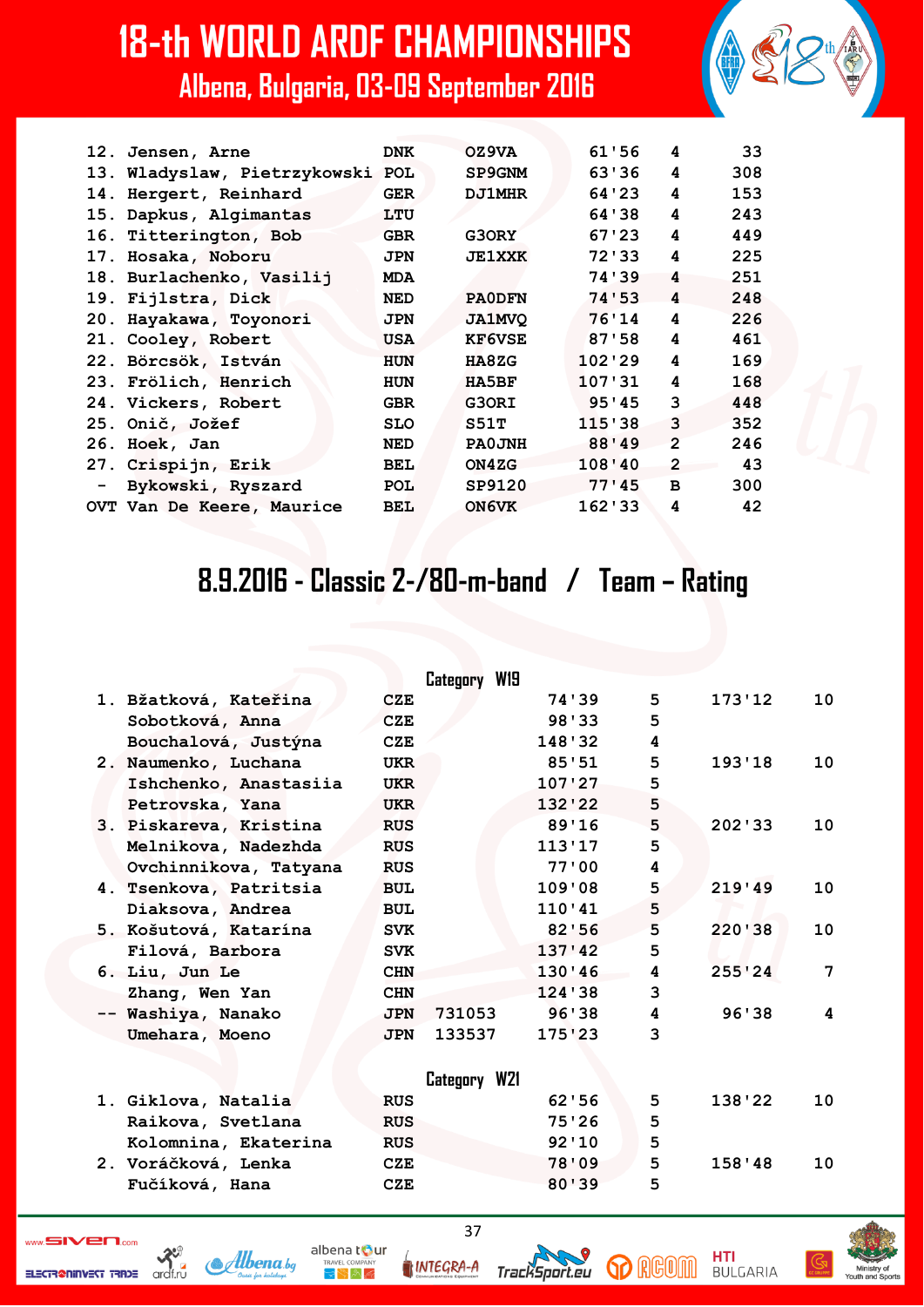|          | Léharová, Alžběta          | CZE        |               | 90'55   | 5.                      |          |                |
|----------|----------------------------|------------|---------------|---------|-------------------------|----------|----------------|
|          | 3. Parkhomenko, Oleksandra | <b>UKR</b> |               | 74'50   | 5                       | 182'39   | 10             |
|          | Veremeienko, Yevheniia     | <b>UKR</b> |               | 107'49  | 5                       |          |                |
|          | Fursa, Olena               | <b>UKR</b> |               | 108'04  | 5                       |          |                |
|          | 4. Macinská, Jana          | <b>SVK</b> |               | 58'11   | 5                       | 190'13   | 10             |
|          | Králová, Miriam            | <b>SVK</b> |               | 132'02  | 5                       |          |                |
|          | 5. Zasheva, Iveta          | <b>BUL</b> |               | 97'21   | 5                       | 210'47   | 10             |
|          | Valcheva, Stanimira        | <b>BUL</b> |               | 113'26  | 5                       |          |                |
|          | Diaksova, Antoaneta        | <b>BUL</b> |               | 115'39  | 4                       |          |                |
|          | 6. Radi, Nina              | <b>SLO</b> | S570NR        | 114'53  | 5                       | 239'17   | 10             |
|          | Cufer, Ana                 | <b>SLO</b> | <b>S52NAO</b> | 124'24  | 5                       |          |                |
|          | 7. Palanciuc, Silvia       | <b>MDA</b> |               | 128'11  | 4                       | 265'23   | $\overline{7}$ |
|          | Covaliova, Margarita       | <b>MDA</b> |               | 137'12  | 3                       |          |                |
|          | Fedorina, Iulia            | <b>MDA</b> | <b>ER1LIS</b> | 142'33  | 5                       |          |                |
|          | 8. Jiang, Zhao Fei Fan     | <b>CHN</b> |               | 107'23  | 3                       | 213'13   | 5              |
|          | Li, Yun Zhou               | <b>CHN</b> |               | 105:50  | $\overline{2}$          |          |                |
|          | Yan, Ru Yu                 | <b>CHN</b> |               | 161'22  | 5                       |          |                |
|          | 9. Sato, Arisa             | <b>JPN</b> | 143532        | 113'22  | 3                       | 249'22   | 5              |
|          | Bando, Maya                | <b>JPN</b> | <b>JJ5GVX</b> | 136'00  | $\overline{2}$          |          |                |
|          |                            |            |               |         |                         |          |                |
|          |                            |            | Category W35  |         |                         |          |                |
|          | 1. Hažmuková, Pavla        | <b>CZE</b> |               | 45'34   | 5                       | 98'38    | 10             |
|          | Šimáčková, Jitka           | <b>CZE</b> |               | 53'04   | 5                       |          |                |
|          | Ondrouchová, Ludmila       | CZE        |               | 57'20   | 5                       |          |                |
|          | 2. Daudaraviciene, Vita    | LTU        |               | 60'36   | 5                       | 124'07   | 10             |
|          | Bartkeviciene, Ausra       | LTU        |               | 63'31   | 5                       |          |                |
|          |                            | <b>RUS</b> |               | 51'02   | 5                       | 124 ' 32 | 10             |
|          | 3. Platonova, Irina        |            |               | 73'30   | 5.                      |          |                |
|          | Kalenova, Svetlana         | <b>RUS</b> |               |         |                         |          |                |
|          | 4. Mateeva, Steliana       | <b>BUL</b> |               | 56'07   | 5                       | 129'38   | 10             |
|          | Sokolova, Juliya           | <b>BUL</b> |               | 73'31   | 5                       |          |                |
|          | -- Mezhevaya, Alla         | USA        |               | 56'44   | 5                       | 56'44    | 5              |
|          | Bondarenco, Natalia        | <b>USA</b> |               | 151 '39 | $\overline{2}$          |          |                |
|          |                            |            |               |         |                         |          |                |
| Category | <b>W50</b>                 |            |               |         |                         |          |                |
|          | 1. Savinykh, Larisa        | <b>RUS</b> |               | 54'01   | 4                       | 111'00   | 8              |
|          | Kniazeva, Svetlana         | <b>RUS</b> | <b>UB4HOA</b> | 56'59   | 4                       |          |                |
|          | Makeeva, Nadezda           | <b>RUS</b> |               | 77'15   | 4                       |          |                |
|          | 2. Skřivanová, Dagmar      | <b>CZE</b> |               | 56'11   | $\overline{\mathbf{4}}$ | 115'34   | 8              |
|          | Soukupová, Leona           | <b>CZE</b> |               | 59'23   | 4                       |          |                |
|          | Šrůtová, Marcela           | <b>CZE</b> |               | 71'19   | 4                       |          |                |
|          | 3. Krassowizkaja, Galina   | <b>GER</b> |               | 60'53   | 4                       | 132'30   | 8              |
|          | Drews, Brigitte            | <b>GER</b> | <b>DL7AFJ</b> | 71'37   | 4                       |          |                |
|          | Eipper, Carmen             | <b>GER</b> | <b>DH3SC</b>  | 82'02   | 4                       |          |                |
|          | 4. Zarnóczay, Klára        | <b>HUN</b> | <b>HAORZK</b> | 57'33   | 4                       | 149'01   | 8              |
|          | Radics, Anna Mária         | <b>HUN</b> |               | 91'28   | 4                       |          |                |
|          | 5. Fekiačová, Mária        | <b>SVK</b> |               | 60'50   | 4                       | 131'55   | 7              |
|          | Šimečková, Anna            | <b>SVK</b> |               | 71'05   | 3                       |          |                |
|          | 6. Kim, Bong Ki            | KOR        | <b>DS1HBM</b> | 96'33   | $\overline{2}$          | 208'57   | 4              |
|          | Bang, Shi Lee              | <b>KOR</b> | <b>HL4GWK</b> | 112'24  | $\mathbf{2}$            |          |                |
|          |                            |            |               |         |                         |          |                |





TrackSport.eu

INTEGRA-A

**HTI**<br>BULGARIA

**p** RGOM

albena tour

 $\mathbb{R}^{\mathbb{N}}$  in Eq

Albena.bg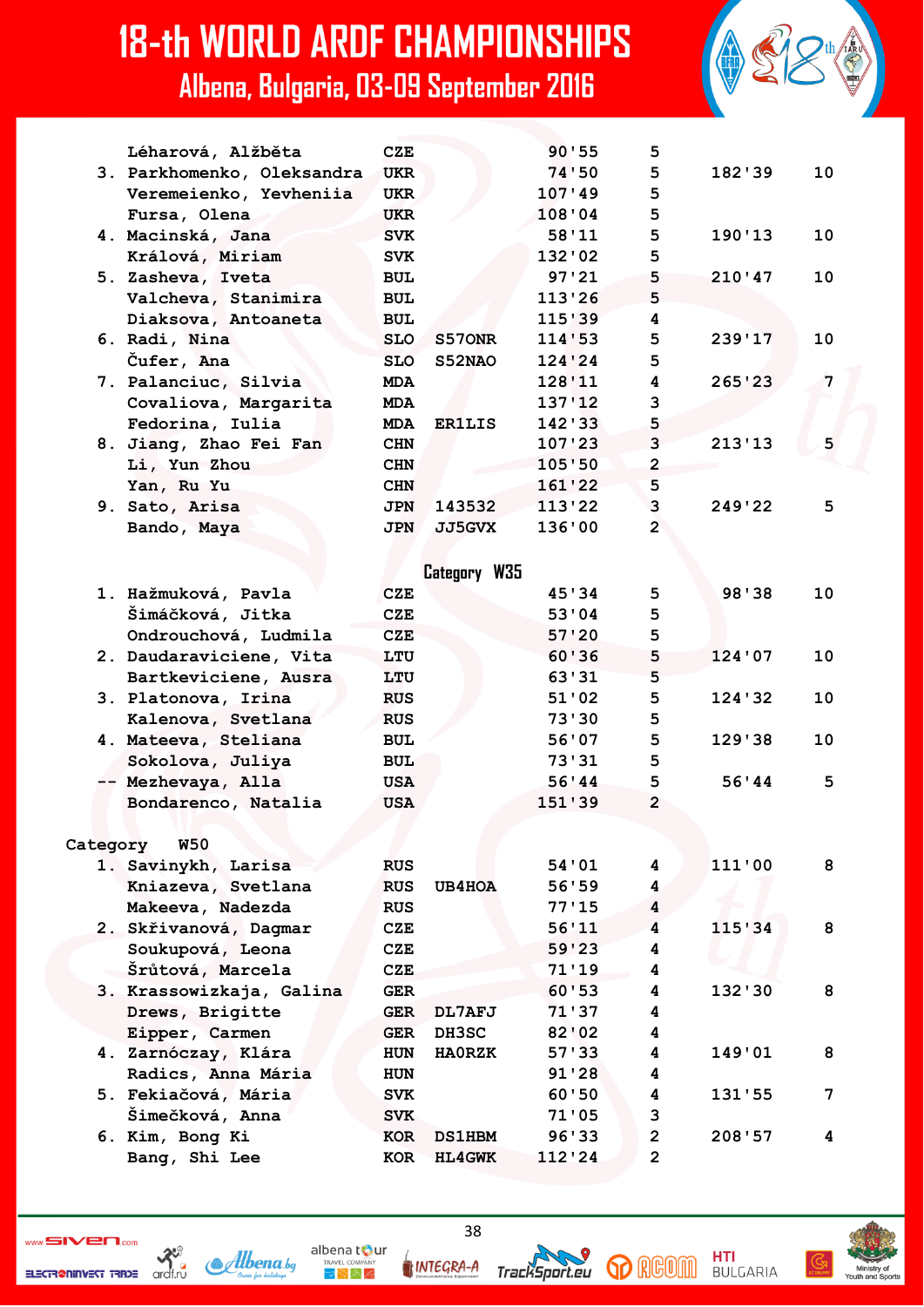

| <b>W60</b><br>Category |            |               |        |   |        |    |
|------------------------|------------|---------------|--------|---|--------|----|
| 1. Koroleva, Galina    | <b>RUS</b> |               | 53'13  | 4 | 118'19 | 8  |
| Gulieva, Galina        | <b>RUS</b> |               | 65'06  | 4 |        |    |
| Khoroshavina, Ludmila  | <b>RUS</b> |               | 71'35  | 4 |        |    |
| 2. Voráčková, Eliška   | CZE        |               | 68'27  | 4 | 145'26 | 8  |
| Omová, Jana            | CZE        |               | 76'59  | 4 |        |    |
| Pátková, Alenka        | CZE        |               | 110:54 | 4 |        |    |
| 3. Bromer, Ruth        | USA        | WB40ZG        | 100'38 | 4 | 229'42 | 7  |
| Leach, Karla           | USA        | <b>KC7BLA</b> | 129'04 | 3 |        |    |
| 4. Yamagami, Yoshiko   | <b>JPN</b> | <b>JO1LCW</b> | 95'21  | 3 | 206'44 | .5 |
| Kai, Kazue             | <b>JPN</b> | <b>JK6XEY</b> | 111'23 | 2 |        |    |

|                          |            | Category M19        |         |                |          |    |
|--------------------------|------------|---------------------|---------|----------------|----------|----|
| 1. Zolochevskyi, Ruslan  | <b>UKR</b> |                     | 66'45   | 5              | 137'02   | 10 |
| Palamarchuk, Artem       | <b>UKR</b> |                     | 70'17   | 5              |          |    |
| Nadtochyi, Ruslan        | <b>UKR</b> |                     | 81'23   | 5              |          |    |
| 2. Bžatek, Vojtěch       | <b>CZE</b> |                     | 68'50   | 5              | 145'14   | 10 |
| Šimáček, Martin          | <b>CZE</b> |                     | 76'24   | 5              |          |    |
| Kinc, Martin             | <b>CZE</b> |                     | 79'17   | 3              |          |    |
| 3. Bakchinov, Vladimir   | <b>RUS</b> |                     | 70'22   | 5              | 153'58   | 10 |
| Nikita, Ivanov           | <b>RUS</b> |                     | 83'36   | 5              |          |    |
| Pankratov, Evgenii       | <b>RUS</b> |                     | 100'14  | 5              |          |    |
| 4. Gherghescu, Alexandru | <b>ROM</b> |                     | 91'51   | 5              | 200'14   | 10 |
| Gherghescu, Andrei       | <b>ROM</b> |                     | 108'23  | 5              |          |    |
| 5. Račko, Lukáš          | <b>SVK</b> |                     | 95'02   | 5              | 205'59   | 10 |
| Jurčík, Tomáš            | <b>SVK</b> |                     | 110'57  | 5              |          |    |
| Cuninka, Ján             | <b>SVK</b> |                     | 120'48  | 5              |          |    |
| 6. Kiril, Venev          | <b>BUL</b> |                     | 94 ' 29 | 5              | 212'13   | 10 |
| Dochev, Pavel            | <b>BUL</b> |                     | 117'44  | 5              |          |    |
| Tsenkov, Tsenko          | <b>BUL</b> |                     | 154 '52 | $\overline{2}$ |          |    |
| 7. Grosman, Jan          | POL        |                     | 129'37  | 5              | 254:51   | 9  |
| Hubert, Musiala          | POL        |                     | 125'14  | 4              |          |    |
| 8. Gan, Jia Lin          | <b>CHN</b> |                     | 130'17  | 5              | 257 ' 33 | 9  |
| Hou, Zhen Hai            | <b>CHN</b> |                     | 127'16  | 4              |          |    |
| Li, Xun Tai              | <b>CHN</b> |                     | 146'25  | 3              |          |    |
| 9. Matsuo, Chiaki        | <b>JPN</b> | 234664              | 120'02  | 4              | 256'17   | 7  |
| Nakayama, Hayato         | <b>JPN</b> | 143603              | 136'15  | 3              |          |    |
| Kawasoe, Yutaro          | <b>JPN</b> | <b>JP3OEM</b>       | 126'57  | $\overline{2}$ |          |    |
|                          |            |                     |         |                |          |    |
|                          |            | <b>Category M21</b> |         |                |          |    |
| 1. Oma, Jakub            | <b>CZE</b> |                     | 60'52   | 6              | 127'08   | 12 |
| Hikl, Tomáš              | <b>CZE</b> |                     | 66'16   | 6              |          |    |
| Fučík, Karel             | <b>CZE</b> |                     | 71'32   | 6              |          |    |

- **2. Shtanko, Sergii UKR 71'42 6 147'51 12** Marchuk, Oleksandr **UKR** 76'09 6 Ivanko, Oleksii UKR 85'44 6  **3. Nakvosas, Mindaugas LTU 77'27 6 164'00 12**
- **Bartkevicius, Algirdas LTU 86'33 6 Ruzgis, Kestutis LTU 117'31 6 4. Kazymov, Vladislav RUS 93'04 6 186'38 12**



ardf.ru

ELECTR@NINVEST TRADE



**INTEGRA-A** 

albena tour

 $\mathbb{R} \times \mathbb{A}$ 

39







**HTI**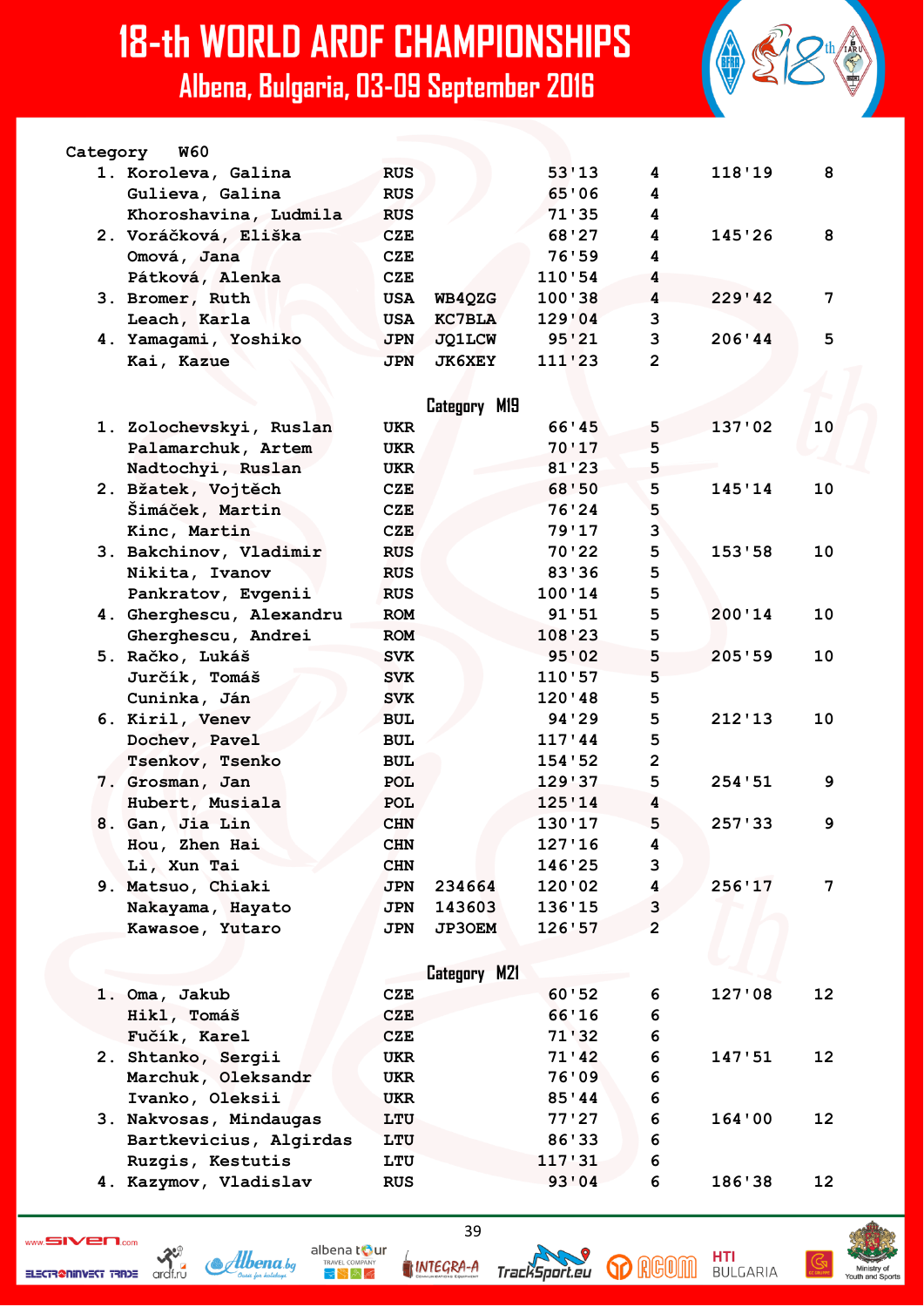| Rodionov, Ivan          | <b>RUS</b> |               | 93'34   | 6                       |        |                 |
|-------------------------|------------|---------------|---------|-------------------------|--------|-----------------|
| Kirgetov, Michail       | <b>RUS</b> |               | 107'08  | 6                       |        |                 |
| 5. Kuriak, Jakub        | <b>SVK</b> |               | 85'34   | 6                       | 187'53 | 12 <sup>2</sup> |
| Král, Adam              | <b>SVK</b> |               | 102'09  | 6                       |        |                 |
| Viskup, Peter           | <b>SVK</b> |               | 111'17  | 6                       |        |                 |
| 6. Hergert, Alexander   | <b>GER</b> | <b>DE1ADH</b> | 102'19  | 6                       | 223'57 | 11              |
| Pastor, Kai             | <b>GER</b> | <b>DGOYT</b>  | 121'38  | 5                       |        |                 |
| 7. Gaberc, Niko         | <b>SLO</b> | S56SON        | 102'27  | 6                       | 232'27 | 11              |
| Žnidarič, Andrej        | <b>SLO</b> | <b>S56LLB</b> | 130'00  | 5                       |        |                 |
| 8. Pan, Zi Qiu          | <b>CHN</b> |               | 119'54  | 5                       | 257'26 | 10              |
| Dai, Nuo Ge             | <b>CHN</b> |               | 137'32  | 5                       |        |                 |
| Pu, Xiao Nian           | <b>CHN</b> |               | 122'01  | 4                       |        |                 |
| 9. Vodenicharov, Alex   | <b>BUL</b> | <b>LZ1ADF</b> | 117'13  | 6                       | 237'06 | 8               |
| Stoyanov, Svetoslav     | <b>BUL</b> |               | 119.53  | $\overline{2}$          |        |                 |
| 10. Frasinescu, Radu    | <b>MDA</b> |               | 109'43  | $\overline{\mathbf{4}}$ | 192'21 | 7               |
| Bucsa, Alexei           | <b>MDA</b> | <b>ER1LEX</b> | 82 ' 38 | 3                       |        |                 |
| Grajdean, Gheorghii     | <b>MDA</b> | <b>ER1GGM</b> | 126'02  | 3                       |        |                 |
| 11. Pap, Gábor          | <b>HUN</b> | HA8MGC        | 111'14  | 4                       | 230'34 | 7               |
| Szabó, Gábor            | <b>HUN</b> |               | 119'20  | $\overline{3}$          |        |                 |
| -- Babeu, Alexandru     | <b>ROM</b> | Y09ITW        | 77'50   | 6                       | 77'50  | 6               |
| Ciocaneu, Alexandru     | <b>ROM</b> |               | 155'36  | 6                       |        |                 |
| 13. Kikuichi, Yoshifumi | <b>JPN</b> | <b>JF3KRL</b> | 75'34   | $\overline{2}$          | 173'16 | 4               |
| Kurogi, Kentaro         | <b>JPN</b> | <b>JL4NDN</b> | 97'42   | $\overline{2}$          |        |                 |
| Adachi, Yuto            | <b>JPN</b> | <b>JG1NFC</b> | 132'03  | $\overline{2}$          |        |                 |
|                         |            |               |         |                         |        |                 |

**Category M40 1. Šindelka, Antonín CZE 70'45 5 173'09 10 Žáček, Zbyněk CZE 102'24 5 Šístek, Daniel CZE 71'26 3 2. Redka, Maksym UKR 77'59 5 188'48 10 Davydenko, Iurii UKR 110'49 5 Zolochevskyi, Kostiantyn UKR 123'54 5 3. Olkov, Iurii RUS 96'48 5 195'57 10 Petrov, Vadim RUS** RUS 99'09 5  **4. Cherniavsky, Sergey GER 68'23 5 207'31 10 Eichler, Gerald GER DL1DSR 139'08 5** Reichel, Uwe GER DL8UWE 125'15 3  **5. Mucsi, Mihály HUN 93'51 5 211'08 10 Szűk, Zoltán HUN HA5SZ 117'17 5 Krajcár, Lajos HUN HA2QW 136'13 4 6. Fekiač, Jozef SVK OM3CCE 97'23 5 211'35 10 Král, Jozef SVK 114'12 5 7. Marcu, Adrian ROM YO7LOI 92'34 5 218'53 10 Mereuta, Jenica ROM 126'19 5 8. Lerjen, Martin SUI 107'33 5 229'17 10** Lerjen, Michael SUI HB9ENL 121'44 5  **9. Ivanov, Ivailo BUL LZ4LO 131'30 5 267'12 10 Mitev, Nikolai BUL LZ4ND 135'42 5 Kostov, Zlatin BUL LZ2ZLA 112'29 4 10. Jereb, Ivo SLO S57AL 134'05 5 273'24 10**

ELECTR@NINVEST TRADE



40 INTEGRA-A

albena t**o**ur

 $3 - 2 - 2$ 





**HTI**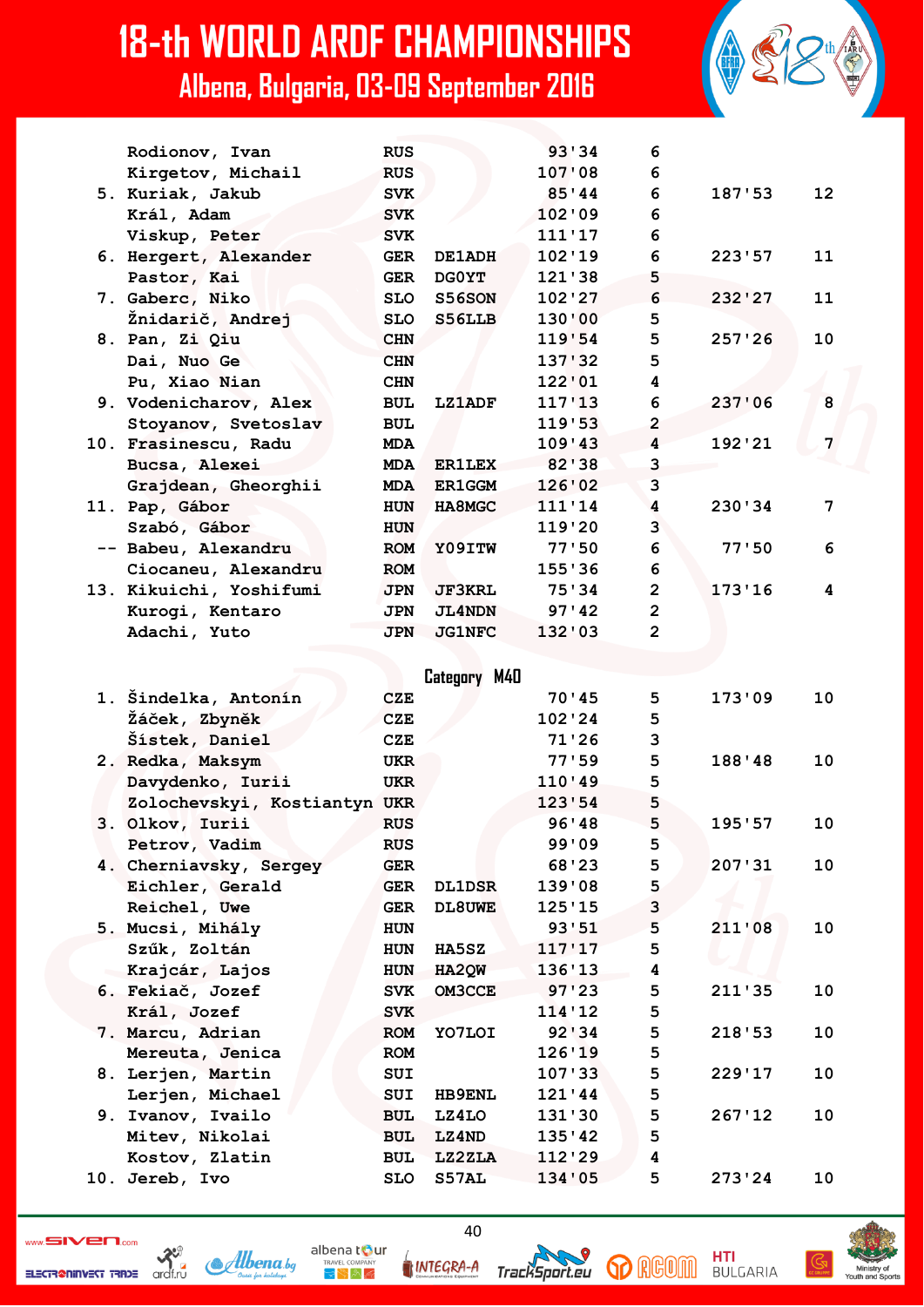

ELECTR@NINVEST TRADE



HNTEGRA-A

albena t**o**ur

 $\mathbb{R}^{\mathbb{N},\mathbb{A}}$ 

41





HTI

**BULGARIA**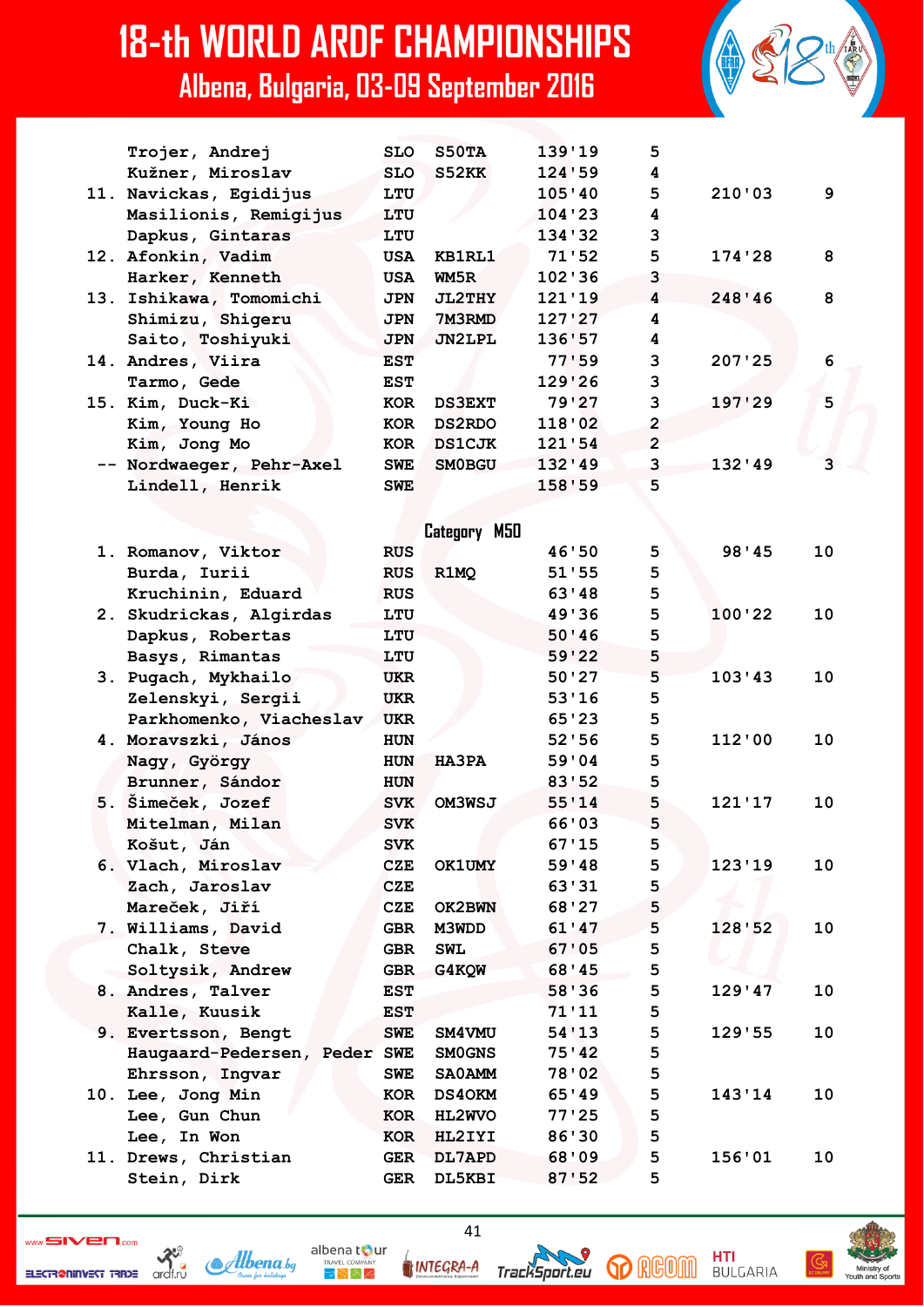

| Wanner, Nikolai         | <b>GER</b> |               | 125'45  | 5              |        |    |
|-------------------------|------------|---------------|---------|----------------|--------|----|
| 12. Petkov, Mincho      | <b>BUL</b> | LZ2DF         | 74'14   | 5              | 158'38 | 10 |
| Nikolov, Daniel         | <b>BUL</b> | <b>LZ3FB</b>  | 84 ' 34 | 5              |        |    |
| 13. Mejevoi, Nicolai    | <b>USA</b> |               | 68'48   | 5              | 169'28 | 10 |
| Wright, Bill            | <b>USA</b> | <b>WB6CMD</b> | 100'40  | 5              |        |    |
| 14. Nishihara, Tatsuo   | <b>JPN</b> | <b>JA0QBY</b> | 93'15   | 5              | 188'12 | 10 |
| Mimura, Masahiko        | <b>JPN</b> | <b>JH1BVS</b> | 94 ' 57 | 5              |        |    |
| Takii, Takao            | <b>JPN</b> | <b>JG5WTP</b> | 115'27  | $\overline{2}$ |        |    |
|                         |            |               |         |                |        |    |
|                         |            | Category M60  |         |                |        |    |
| 1. Fursa, Oleg          | <b>UKR</b> |               | 55'01   | 5              | 114'23 | 10 |
|                         | UKR        |               | 59'22   | 5              |        |    |
| Romanenko, Basyl        |            |               |         | 5              |        |    |
| Ivanchykhin, Mykola     | UKR        |               | 59'54   | 5              | 120'54 |    |
| 2. Guliev, Chermen      | <b>RUS</b> |               | 50:52   | 5              |        | 10 |
| Mukhitov, Nazhib        | <b>RUS</b> |               | 70'02   |                |        |    |
| Nurgaliev, Yury         | <b>RUS</b> | RW9WS         | 85'14   | 5              |        |    |
| 3. Kirev, Dimitar       | <b>BUL</b> |               | 67'10   | 5              | 137'42 | 10 |
| Boev, Vlad              | <b>BUL</b> | 2E0VLB        | 70'32   | 5              |        |    |
| Garipov, Hristo         | <b>BUL</b> | <b>LZ2CT</b>  | 77'28   | 5              |        |    |
| 4. László, Károly       | <b>HUN</b> |               | 71'28   | 5              | 147'51 | 10 |
| Nagy, Béla              | <b>HUN</b> | HA8BE         | 76'23   | 5              |        |    |
| Kovács, Attila Gábor    | <b>HUN</b> |               | 85'22   | 5              |        |    |
| 5. Ono, Masao           | <b>JPN</b> | <b>JR1EYZ</b> | 73'18   | 5              | 152'21 | 10 |
| Maruyama, Tadashi       | <b>JPN</b> | <b>JA0HWC</b> | 79'03   | 5              |        |    |
| Nishiuchi, Shuichi      | <b>JPN</b> | <b>JA7EWX</b> | 110'32  | 5              |        |    |
| 6. Palmquist, Jan       | <b>SWE</b> | SM5FUG        | 80'55   | 5              | 165'43 | 10 |
| Ljungström, Peter       | <b>SWE</b> | SM5KMU        | 84 ' 48 | 5              |        |    |
| Eriksson, Christer      | <b>SWE</b> |               | 110'26  | 5              |        |    |
| 7. Wittek, Claus-Dieter | <b>GER</b> | DF8QJ         | 79'57   | 5              | 165'56 | 10 |
| Götte, Heinrich         | <b>GER</b> |               | 85'59   | 5              |        |    |
| Höfner, Bernd           | GER        | DL1AQ         | 95'55   | 3              |        |    |
| 8. Baxa, Jaromír        | CZE        | OK1JBX        | 73'55   | 5              | 204'08 | 10 |
| Blomann, Antonín        | <b>CZE</b> |               | 130'13  | 5              |        |    |
| Winter, Lubomír         | CZE        | <b>OK1DPW</b> | 141'56  | 5              |        |    |
| 9. Huberman, Joseph     | USA        | <b>K5JGH</b>  | 106'43  | 5              | 229'20 | 10 |
| Schuh, Michael          | <b>USA</b> | KF7QDZ        | 122'37  | 5              |        |    |
| 10. Vanhalst, Marc      | BEL        | ON6HI         | 84'50   | 5              | 211'10 | 9  |
| De Rocker, Patrick      | BEL        | ON7ARQ        | 126'20  | 4              |        |    |
| Verhoeven, Johny        | BEL        | ON4VJ         | 142'44  | $\overline{2}$ |        |    |
| 11. Namgung, Kuhn       | KOR        | <b>HL2DDS</b> | 101'55  | 5              | 217'27 | 9  |
| Cho, Dong Ik            | KOR        | <b>HL4GWB</b> | 115'32  | 4              |        |    |
|                         |            |               |         |                |        |    |
|                         |            | Category M70  |         |                |        |    |
| 1. Svensson, Gunnar     | <b>SWE</b> | SM0689        | 46'38   | 4              | 97'07  | 8  |
| Nilsson, Olle           | SWE        | <b>SMOKON</b> | 50'29   | 4              |        |    |
| Lenander, Bo            | <b>SWE</b> | SM5CJW        | 56'45   | 4              |        |    |
| 2. Korshunov, Viktor    | UKR        |               | 51'02   | 4              | 102'05 | 8  |
| Baranovskyi, Viktor     | UKR        |               | 51'03   | 4              |        |    |
| 3. Korolev, Lev         | <b>RUS</b> |               | 54'00   | 4              | 109'29 | 8  |
| Kuzmin, Vadim           | <b>RUS</b> | R2TT          | 55'29   | 4              |        |    |
|                         |            |               |         |                |        |    |

ELECTRONINGET TRADE archive Albena.bg





42

**p** RGOM TrackSport.eu